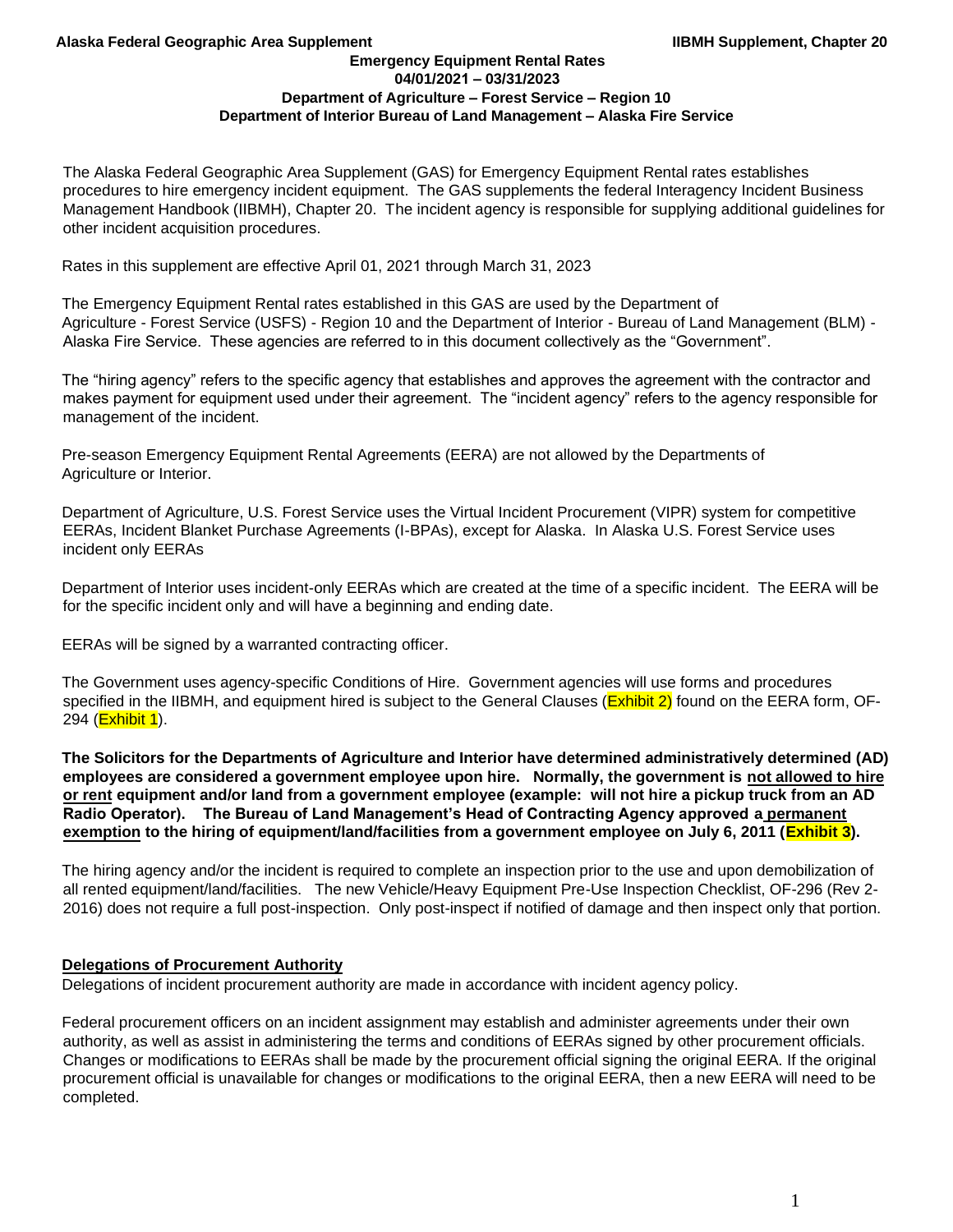#### **Emergency Equipment Rental Rates 04/01/2021 – 03/31/2023 Department of Agriculture – Forest Service – Region 10 Department of Interior Bureau of Land Management – Alaska Fire Service**

## **Federal Government Charge Cards and Convenience Checks**

Incident personnel using their government charge card or convenience checks while on the incident will follow incident agency and home unit charge card procedures. Agencies are authorized to restrict or limit the use of charge cards and convenience checks.

If the anticipated primary payment process will be by an administrative payment team (APT), charge card and convenience check usage should be reduced to limit the potential of duplicate payments.

BLM's normal policy for payment of EERAs, Land Use, Facility Use, and Meals/Lodging agreements is to be processed through the National Operations Center (NOC). In extreme emergencies a BLM warranted contracting officer may pay by charge card up to their limit authority or by convenience check up to \$25,000.

## **Supplies and/or Equipment:**

Resource Ordered supplies and equipment that can not be provided by the BLM-AFS Cache will go through BLM-AFS Procurement and/or Buying team for purchasing or rental. All excess supplies and/or equipment ordered for the incident will be returned to the BLM-AFS Cache. Any items to be left at the incident will be approved by the Fire Management Officer (FMO) for that particular Zone.

## **Structure Fire Department (SFD) Equipment and Apparatus**

State of Alaska, Department of Natural Resources, Division of Forestry (DOF) establishes Cooperative Fire Protection Agreements with municipal and volunteer fire departments for SFD apparatus. SFD Apparatus are hired by the DOF under separate agreement and conditions of hire through the DOF Area dispatch offices. SFD Fire Apparatus are hired under the DOF SFD Fire Apparatus Rental Agreement, Form 10-2193b and the Cooperator Rental of Fire Apparatus Terms of

Hire, Typing, and Rates. USFS "may" hire SFD Fire Apparatus using incident-only EERA form (OF-294) and use the rates and conditions from DOF's Cooperator Rental of Fire Apparatus Terms of Hire, Typing, and Rates.

# **Land and Facility Rental Agreements**

The rental of bare land or facilities for emergency incident purposes requires the same degree of good business judgment, including reasonable price determinations, as with any other procurement action. Consider the following in making price fairness determinations:

- fair market rental rates for land or buildings in the area;
- $\triangleright$  costs to the landowner, such as moving of stock, loss of rental fees from other sources, disruption
- ➢ alterations needed; who will make them; impacts on the land, costs of restoration, and who will do the restoration work
- $\triangleright$  rental duration (example: beginning and ending; 7/15 to end of incident or 30 days beginning on 7/15), emphasis should be on weekly or monthly rates with a limit on total costs.

Real estate firms or borough tax assessor's office may be able to assist in determining local rental rates. Other considerations require judgment and the prudent exercise of negotiation techniques.

Land and facility agreements will be conducted between the legal owner(s) and a warranted contracting officer (exception: with prior written documentation from the legal owner(s) designating an agent acting on their behalf). All payments will be made to the legal owner(s); not to the agent.

Joint pre and post-use inspections will be made of the premises. The pre and post-use inspections will include written documentation of the condition of the land/facility. If a camera is available, take pictures during the inspections and attach them to your documentation. The post- inspection will note all improvements and their condition, including items such as fences, buildings, wells, crops, and road conditions.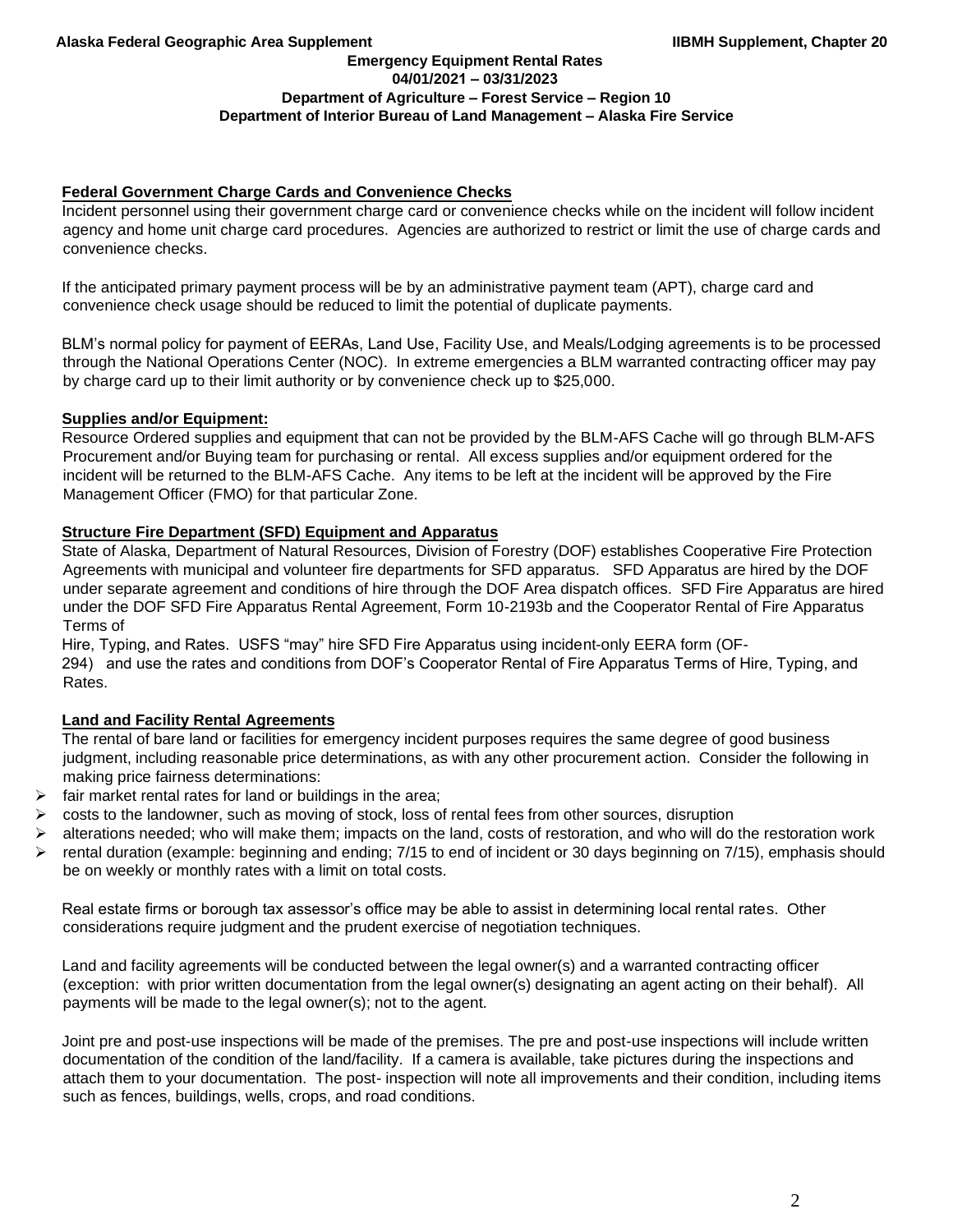### **Emergency Equipment Rental Rates 04/01/2021 – 03/31/2023 Department of Agriculture – Forest Service – Region 10 Department of Interior Bureau of Land Management – Alaska Fire Service**

## **Checklists have been developed to assist in creating use agreements:**

- ➢ Checklist for Rental of Land for Temporary Emergency Use (Exhibit 5)
- Checklist for Rental of Temporary Emergency Facilities (Exhibit 6),
- $\triangleright$  Checklist for Rental of Dipping Sites/Ponds for Temporary Emergency Use (Exhibit 7)
- ➢ Checklist for Creating Blanket Purchase Agreement (BPA) for Meals (Exhibit 8).

## **GENERAL GUIDELINES FOR EQUIPMENT HIRE**

## **Contract Claims**

Contract claims should be documented, while on-scene, to the greatest extent possible and will be settled by a warranted contracting officer. Each settlement will include a contracting officer's determination and finding. Refer to the IIBMH Chapter 20 for specific guidance on Contract Claims.

Forest Service - Claims will be settled by the original contracting officer, or a designated successor contracting officer, acting within their delegated warrant authority and limits set by the incident agency.

BLM - Claims will be settled by any federally warranted contracting officer with appropriate authority.

The term "normal wear and tear" shall include, but not be limited to:

- ➢ Hose that bursts due to excessive pressure (PSI), old age, or deterioration of material during use.
- ➢ Brush scratches on the body of the vehicle
- ➢ Punctures tears, blisters, or destruction of tires and/or sidewalls due to rocks or sticks common to the working environment.

It is anticipated that there will be wear on the paint on the inner and outer surfaces of the vehicle, top sides, rails, and tailgate. There may also be chips from flying rocks and minor bumps and dents on both the sheet metal and the bumpers.

- ➢ Clogged air filters and oil filters from dust in excess of highway driving.
- ➢ Damage or failure of shocks or power train (steering linkage and suspension) by either fatigue or part failure due to age, manufacturer defect or operator. Power train includes engine, clutch, transmission, transfer case, driveline, front and rear differentials, axles, wheels, and bearing.

### **Incident Behavior**

The contractor and/or contractor employees are required to adhere to all established Incident Behavior responsibilities. If inappropriate behavior occurs, employees may be released from the incident. A copy of the Incident Behavior Form will be available in the EERA Hiring Package for review by the contractor and /or contractor employees must be signed (Exhibit 11). By signing the Incident Behavior form the contractor and/or contractor employees is/are agreeing to comply with all terms and conditions of the EERA's General Clause 18. Failure to comply with the terms and conditions will default the contract and their right to proceed may be terminated. It is extremely important that inappropriate behavior be recognized and dealt with promptly. Inappropriate behavior is all forms of harassment including sexual and racial harassment. **Harassment in any form will not be tolerated.** Non-prescription unlawful drugs and alcohol are not permitted at the incident.

During off-incident periods, personnel are responsible for proper conduct and fitness for duty. Drug or alcohol use resulting in unfitness for duty will normally result in the contractor being released from the incident.

### **Gross Vehicle Weight (GVW)/Gross Vehicle Weight Rating (GVWR)**

Any and all equipment that requires an operator to possess a driver's license to operate on a public highway shall be licensed. The licensed GVW shall equal or exceed the weight of the vehicle fully loaded including operators and accessory equipment. An exception to this is large equipment designed for off-highway use.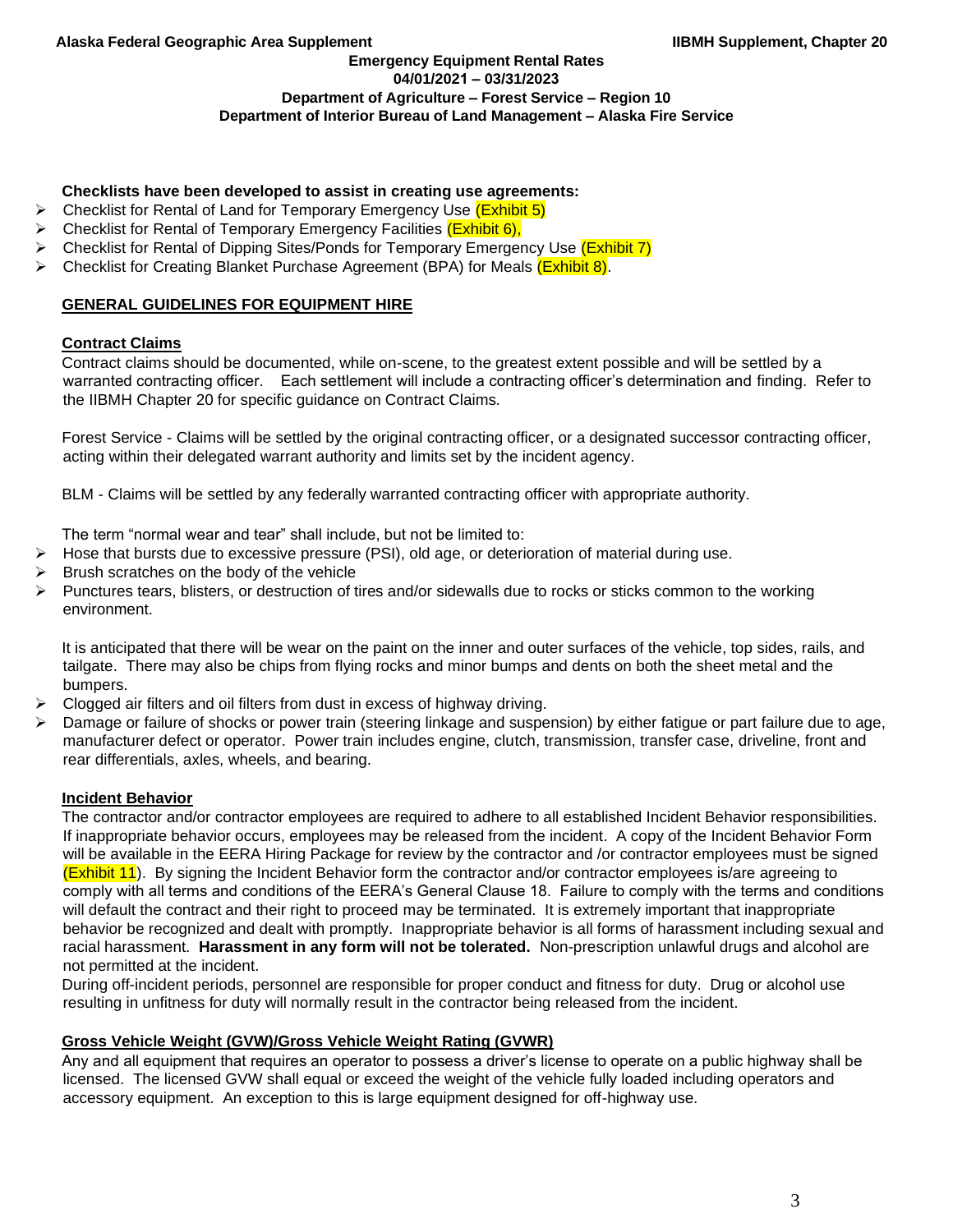**Emergency Equipment Rental Rates 04/01/2021 – 03/31/2023**

### **Department of Agriculture – Forest Service – Region 10**

### **Department of Interior Bureau of Land Management – Alaska Fire Service**

All equipment shall be within the limits of the manufacturer's GVWR when fully loaded. This includes balancing the load in a manner that all axle weights comply with the manufacturer's gross axle weight rating. Equipment shall be configured in a manner that the vehicle's center of gravity is within the design limits of the equipment. \*When required, vehicles must have a valid Department of Transportation inspection sticker.

## **Licensing Requirements**

All private sector operators shall have a valid license for the equipment operated, including a Commercial Driver's License (CDL) when appropriate.

**Insurance Requirements:** All commercial vehicles must meet the insurance requirements found in 49 CFR 387.7. (Dated 10/27/2020) It is the **responsibility of the Contractor** to ensure there is appropriate insurance coverage. Contractor should contact their local insurance provider to ensure they are covered for commercial services.

## **Operating Supplies**

As noted on the EERA, operating supplies are provided either by the Government or the contractor. When it is the Government's responsibility to provide these supplies, and the contractor supplies them, reimbursement shall be made by the Government upon receipt of the contractor's paid invoice/receipt. Use Block #27, Emergency Equipment Use Invoice, OF-286, to make this reimbursement. When the Government provides supplies that should be furnished by the contractor, a deduction for the value of the supplies shall be taken in Block #26 of the invoice. Attach documentation of the reimbursements and deductions to the invoice.

**NOTE: When the Government provides operating supplies it will be for fuel only. Contractor is responsible for providing their own non-reimbursable oil and lubricants. (Exception: The Government will provide all oils and fluids when renting equipment without operator. Also, the Government will provide two-cycle oil along with fuel for two-cycle rented equipment with operator.)** 

**Equipment is normally hired at the Dry Rate (Government provides fuel). Hiring equipment at the Wet Rate (contractor provides fuel and operating supplies) requires the Fire Management Officer or Incident Commander written justification of approval.** 

## **Operational Period**

The period of time scheduled for execution of a given set of incident actions which may be specified in the Incident Action Plan. A single operational period is normally 12 - 16 hours. If directed by the Incident Commander, the operational period may be divided into two 12 hour shifts.

### **Operator Hour Limitations**

Operator assignments should be on a scheduled rotation to cover each operational period. Contractors will need to provide enough operators per 12 hour shift when equipment is required to work 24 hours a day.

All resources assigned to an incident or engaged in initial attack fire response will adhere to the current agency work/rest policy for determining length of duty day.

No driver will drive more than 10 hours (behind the wheel) within any duty day.

Multiple drivers in a single vehicle may drive up to the duty-day limitation, provided no driver exceeds the individual driving (behind the wheel) time limitation of 10 hours.

A driver can resume operating a vehicle when the individual has been off-duty for at least 8 consecutive hours before beginning a shift.

**Exception***:* Exception to the minimum off-duty hour requirement is allowed when essential to accomplish immediate and critical suppression objectives or address immediate and critical firefighter or public safety issues.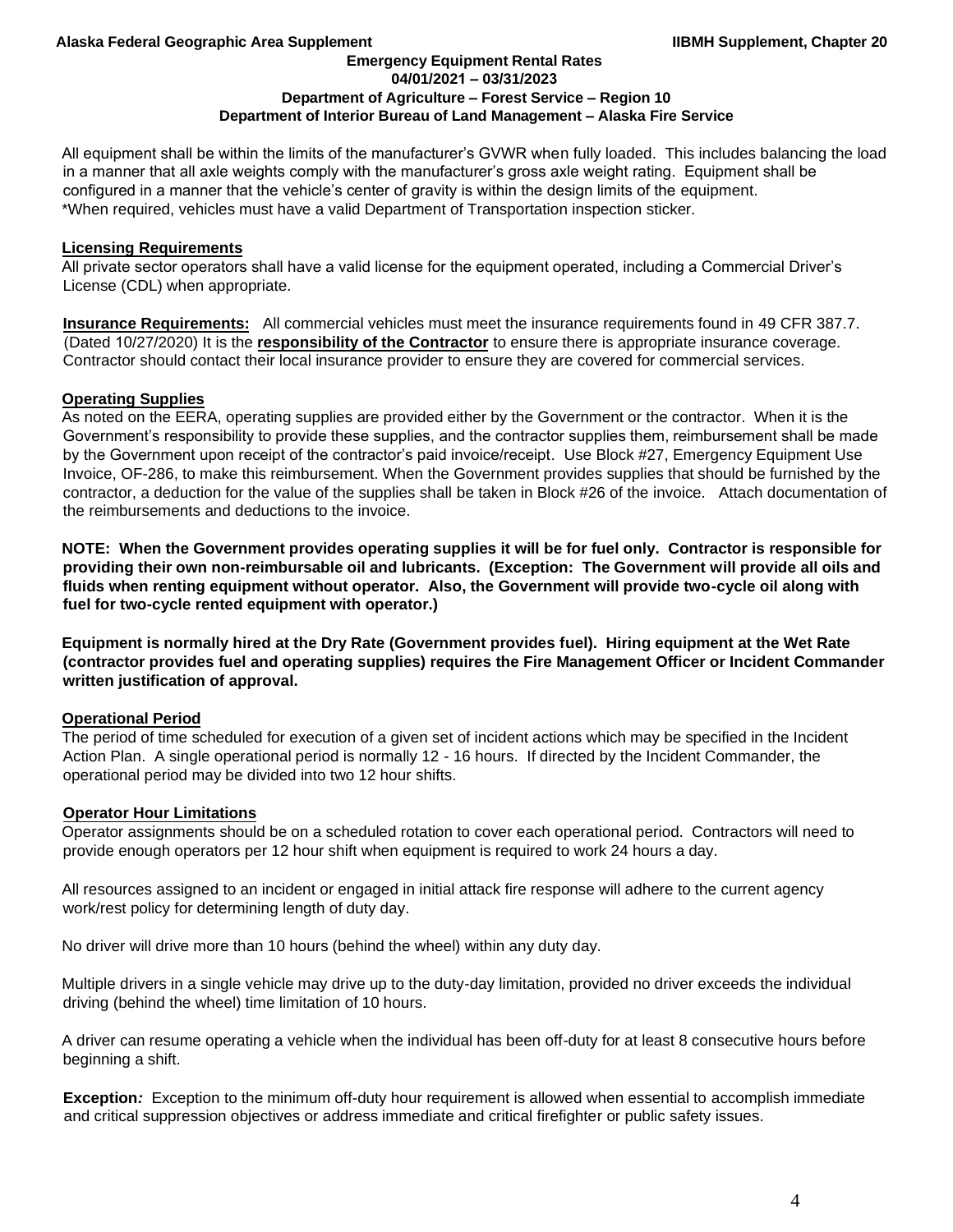**Emergency Equipment Rental Rates 04/01/2021 – 03/31/2023**

### **Department of Agriculture – Forest Service – Region 10**

## **Department of Interior Bureau of Land Management – Alaska Fire Service**

Documentation of mitigation measures used to reduce fatigue is required for drivers who exceed 16 hour work shifts. This is required regardless of whether the driver was still compliant with the 10 hour individual (behind the wheel) driving time limitations. Work/Rest Guidelines in the IIBMH, Chapter 10 apply to federally hired equipment.

## **Service Contract Act (SCA) Wage Determination**

Federal agencies apply the SCA to all rentals wherein service employees are used, except for owner/operators. The operated equipment rates have been computed using the SCA rates for a particular job classification. **Contractors are responsible for paying the rates under the SCA from Wage Determination No.1995-0221, Revision No. 55, Date of Last Revision: 12/27/2021 (Exhibit 4).**

The Procurement Unit Leader/Finance Section shall make available copies of the applicable Wage Determination Service Contract Act and Fair Labor Standards Act posters for contractor's to post for their employees at incidents in federal protection areas.

## **Special Provisions**

Due to laws, regulations or unique needs, procurement officials may include Special Provisions in EERAs. Special Provisions are explanatory text addressing deviations or supplementation to the standard Conditions of Hire.

➢ Federal EERAs shall have the following special provision in Block 15 of the EERA: "Supplemental Terms and Conditions to the General Clauses of the Emergency Equipment

Rental Agreement, OF- 294, are attached and incorporated herein."

## **Subsistence of Operators**

When equipment is assigned to an incident, away from the point of hire, and provided with operator, the Government may provide subsistence similar to that of government employees on the incident.

- $\triangleright$  Adequate food is defined as military rations (MREs), sack lunches, fresh food that the operator cooks over a pit fire, or catered meals (for large road-side incidents).
- $\triangleright$  Adequate lodging is described as a sleeping bag and visqueen to provide protection from the elements for sleeping. Sleeping bags issued by the Government must be returned.
- ➢ No reimbursement shall be made for meals/lodging that the operator provides.
- ➢ Regular employees, ADs, and/or equipment operators hired at Fort Wainwright will not be subsisted or reimbursed for meals and lodging while performing work on Fort Wainwright. These individuals using the BLM Dining Facility on Fort Wainwright must pay for their meals. The only time these individuals may be subsisted or reimbursed for meals and lodging will be when they are assigned to an incident away from their hiring agency (Fort Wainwright).

## **Clothing and Personal Items**

Operators are expected to come prepared with enough personal items for a 14 day, excluding travel, incident assignment. This includes prescription medication, clothing items, 8" lace-up leather boots, rain gear, and hygiene items.

Operators, unless otherwise stated in the EERA, may obtain commissary items, if available at the incident with Incident Commander approval. Commissary items are limited to basic hygiene products, and socks. The cost of these items will be deducted from the contractor's use-invoice.

Operators will be provided Personal Protective Equipment (PPE) when required by the Fire Management Officer. PPE will be issued through the BLM Cache or at the incident supply unit. PPE may include: fire-retardant pants and shirts, hard hats, gloves, fire shelter, radio, etc. The operator must return issued PPE or cost of non-returned items will be deducted from the contractor's use- invoice.

## **Preferred Hiring Methods (Ref: IIBMH, Chapter 20)**

The following describes requirements and summarizes the established equipment rates for federal agencies. The rates reflect the fact that the equipment will be engaged in fighting wildland fires under adverse working conditions, driven on both improved and unimproved roads, and operators will normally be required to work in excess of 8 hours per day.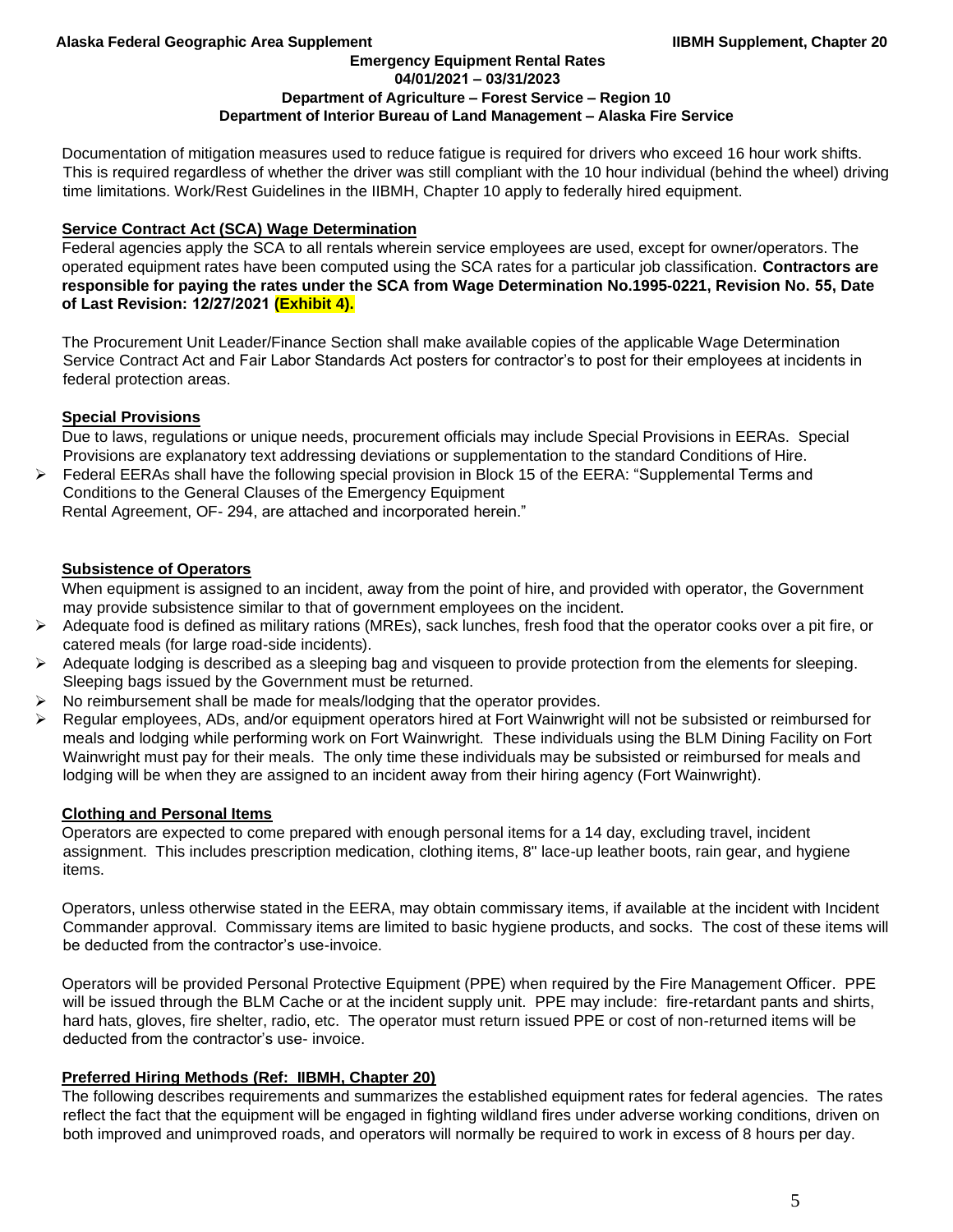Rates may only be adjusted as follows:

- $\triangleright$  Rates should be adjusted downward when equipment fails to provide the basic configuration required for each equipment type listed or is excessively old and will not perform up to the standards of newer equipment in terms of quality operating time or production capability.
- $\triangleright$  Rates should be adjusted upward to reflect the contractor's actual payroll cost, when a contractor demonstrates a longterm history of paying wages exceeding the established SCA wage determination for the period (e.g., payroll records for past 12 months).
- $\triangleright$  Rates may be exceeded (within agency authority) on a case-by-case basis to reflect equipment that is unique in operating capability or cannot be obtained except at a higher rate.

Note: For Forest Service EERAs, rates exceeding the established rates shall be negotiated by authorized Forest Service procurement official. For BLM EERAs, rates exceeding the established rates shall be negotiated by a procurement official with the appropriate warrant authority.

**Point to Point or short duration** hires may be accomplished as a Service instead of being hired on an EERA. If the duration of Service is in question, an EERA will be created. Examples of a Service:

- Short round trip by boat to move supplies or person from Point A to Point B.
- Dust abatement for an airstrip or camp site for an hour or two in the morning and again in the evening.

Services will be paid by charge card. If vendor does not accept charge cards then a convenience check will be written after completion of that service. The ordering process is through the normal dispatch channels using a resource order and "S" number.

Equipment will be hired from the legal owner(s) (exception: prior to hiring equipment, the legal owner(s) provides written documentation designating an agent who will be acting on the owner(s) behalf). Payments will be made only to the legal owner(s) and not to the agent.

Equipment will not be hired or operated by personnel under the age of 18 years old.

Equipment showing up at an incident without being ordered through the resource ordering systems is considered to be

fire chasing. This type of equipment should only be used if there is a bona fide need and time does not permit ordering

- through established channels. If hired at the incident:
- ➢ Prior to use, establish a resource order to document the need.
- ➢ Refer to a warranted contracting officer to establish an incident-only agreement using the established GAS rates for that equipment.
- ➢ Equipment Manager or Logistics Chief will perform pre-inspection.
- $\triangleright$  The Point of Hire will be the incident and compensation to and from the incident will not be allowed.
- $\triangleright$  This equipment should be the first equipment demobed from the incident.

# **EXPLANATION OF RATES**

The rates in the GAS were calculated using the Rental Rate Blue Book for Construction Equipment (Blue Book), previously hired equipment rates, and/or by polling contractors. The rates are fair and reasonable for equipment in generally new and good operating condition. Rates are effective, pending any modifications resulting from the previous season, directives and/or changes in the applicable SCA Wage Determination Number 1995-0221, Revision Number 55, Date of Revision 12/27/2021 or through market research of local vendors.

## **Daily Rate**

Equipment hired under a daily rate is hired for a 24-hour period each day (0001-2400), except for the first and last day. Equipment will be paid half of the daily rate for work of less than 8 hours. Equipment working more than 8 hours will receive the full daily rate.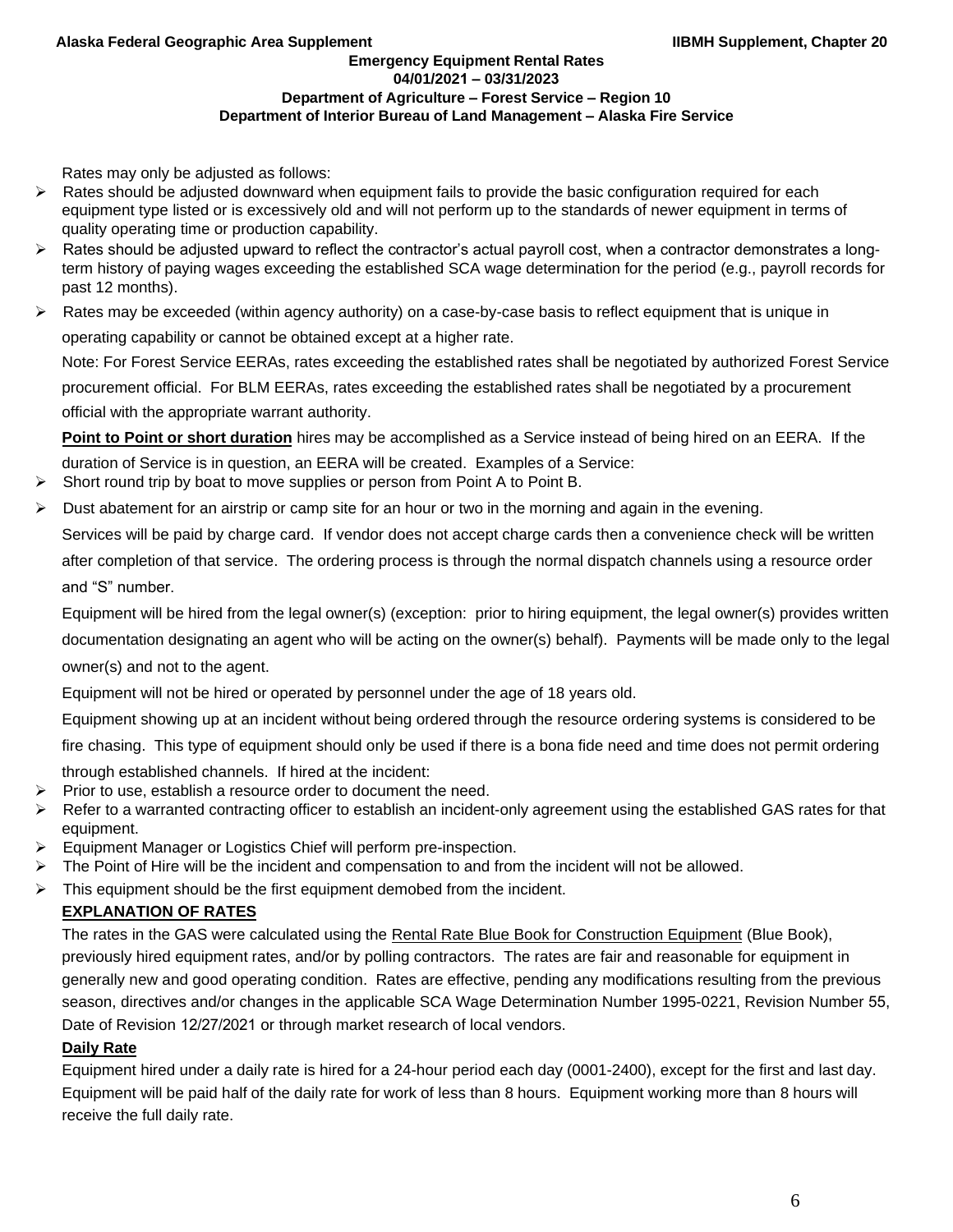**Emergency Equipment Rental Rates 04/01/2021 – 03/31/2023**

## **Department of Agriculture – Forest Service – Region 10**

**Department of Interior Bureau of Land Management – Alaska Fire Service** 

## **Example First Day of Hire:**

- $\triangleright$  Equipment and operator hired at 1300 hours Full daily rate authorized due to being on hire for more than 8 hours.
- $\triangleright$  Equipment and operator hired at 1630 hours  $\frac{1}{2}$  daily rate authorized due to being on hire for less than 8 hours. **Example Last Day of Hire:**
- $\triangleright$  Equipment released and is back to the hiring location prior to 0800 hours receives  $\frac{1}{2}$  daily rate. (Note: Federal government uses 24 hour clock – 0001 to 2400 hours)
- ➢ Equipment released after 0800 hours receives full daily rate.

**Exception**: If equipment is not in a safe or operable condition or if contractor's operator is not available for the shift or portions of the shift, payment will be based on the documented hours the equipment was operational during that period versus the Incident Action Plan's shift.

## **Example:**

IAP Operational Period 12 hours. Daily Rate \$1575/12 hours = \$131.25 per hour. Equipment broken down for 4 hours x \$131.25 = \$525.00 Daily Rate is \$1575 - \$525 (deduction) = \$1050.00 Vendor would be paid \$1050 for this day.

## **Double Shift Daily Rate**

Daily rate for equipment hired with a separate operator/crew for each 12 hour shift. Equipment must be resource ordered as double shift and requesting enough operators/crews for the two shifts. Documented approval from the Fire Management Officer, Incident Commander or Incident Commander representative must be included on the resource order. Rate calculations for a second operational period include the additional expenses a contractor might incur operating 24 hours per day. These include, but are not limited to, a second operator's wages, operating supplies, overhead, additional cost of the wear and tear, maintenance, and profit on the foregoing. Fixed costs such as insurance and depreciation are not included in the calculations for the second operational period as these costs are already calculated into the daily rate for the first operational period.

## **Dry**

The Government furnishes fuel only for equipment hired with operator. There may be occasions when the contractor will need to provide their own fuel – the government will reimburse the contractor for this fuel upon receipt of a paid invoice. (This is usually during the initial attack portion when fuel arrangements have not been established.)

Exceptions:

- $\triangleright$  Equipment rented without operator Government will provide all fuel, oil, and lubricants.
- ➢ Government will provide two-cycle motor oil and fuel for rented two-cycled equipment.

## **NOTE: If BLM is unable provide the fuel, the vendor will submit a paid invoice/receipt for reimbursement.**

## **Single Shift Daily Rate**

Daily rate for equipment hired with one operator/crew. Calculations are based on one operational period (normally a 12- 16 hour shift). Occasionally, the operator will be required to work an excessive shift length and no additional compensation will be due. This more likely to occur during the initial attack of the incident or when an unexpected blowup occurs. Fixed costs such as insurance and depreciation are included in the calculations for the single shift operational period.

## **Special Rate**

Special Rates applies when there is an additional charge added to the daily or weekly rate for the same piece of equipment. Example: Portable toilets and daily servicing – A daily rate and a mileage rate would apply. The portable toilets would be on a daily rate, but the servicing would have a service fee per toilet and mileage for paved and/or unpaved roads. Also, a Special Rate deduction applies when a contractor has multiple pieces of equipment hired and does not have a separate operator for each piece of equipment. Example: Transport and dozer are hired and the contractor is the operator of both pieces of equipment; a Special Rate deduction would be made to one piece of equipment (i.e., Transport).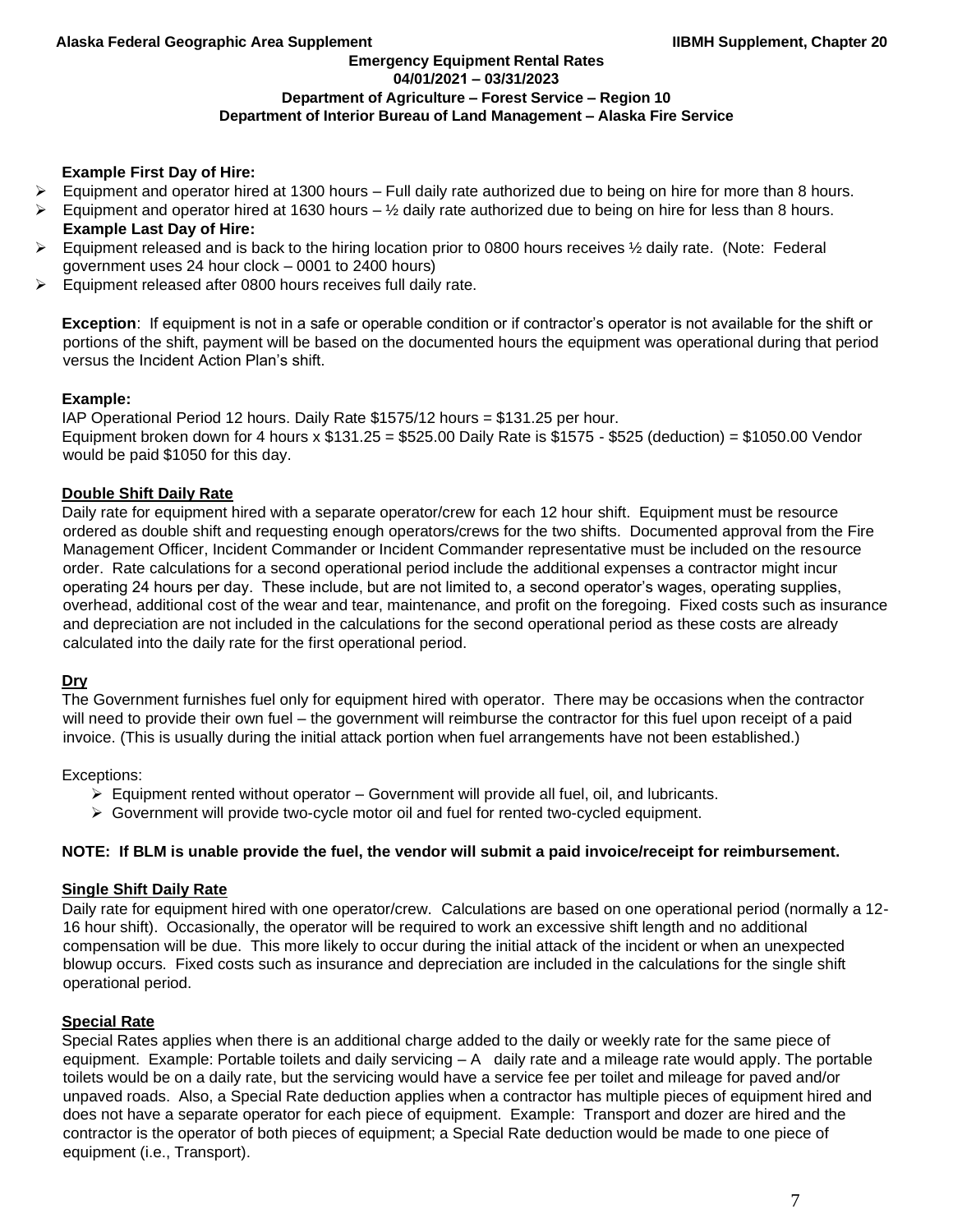## **Wet**

Contractor provides fuel and is reimbursed through the Emergency Equipment Use Invoice, OF-286. Contractor must provide the Finance Section with copies of the paid fuel receipts/invoices for reimbursement. The WET rate is determined by using the Single or Double Daily Rate for a specific piece of equipment plus copies of the paid invoice(s)/receipt(s) for fuel. The Contractor will provide own lubricants (i.e., oil and grease).

Rates for equipment not shown in this GAS, will be negotiated by a warranted contracting officer. The contracting officer will consider wages (if hired operated), depreciation, taxes, storage, insurance, overhead, profit, and local customary rates.

#### **NOTE: EQUIPMENT WILL NORMALLY BE HIRED AT THE DRY RATE. WET RATE REQUIRES FIRE MANAGEMENT OFFICER OR INCIDENT COMMANDER DOCUMENTED APPROVAL.**

| <b>ITEM</b>                | PG | <b>ITEM</b>                   | PG | <b>ITEM</b>                | PG |
|----------------------------|----|-------------------------------|----|----------------------------|----|
| <b>HEAVY EQUIPMENT</b>     |    | <b>TRANSPORTS</b>             | 30 | <b>SUPPORT ITEMS CONT</b>  |    |
| <b>BACKHOES</b>            | 9  | <b>WATER TRUCKS</b>           | 33 | <b>HANDWASH STATIONS</b>   | 38 |
| <b>LOADERS (SKIDSTEER)</b> | 10 | <b>WATER TENDERS</b>          | 34 | LANDING CRAFT/BARGES       | 39 |
| LOADERS(WHEEL TRACTORS)    | 11 | <b>DUST ABATEMENT</b>         | 34 | MECHANIC W/TOOLS           | 39 |
| <b>DOZERS</b>              | 12 | <b>POTABLE</b>                | 34 | MOBILE OFFICE/TRAILER      | 39 |
|                            |    |                               |    | <b>OFFICE</b>              |    |
| <b>EXCAVATORS</b>          | 15 | POTABLE (GREY)                | 35 | MACHINE/EQUIPMENT          | 39 |
| <b>FELLER BUNCHER</b>      | 21 | <b>DUMP TRUCKS</b>            | 35 | PORTABLE PUMPS             | 40 |
| <b>FORKLIFTS</b>           | 21 | <b>FUEL TRUCKS</b>            | 35 | PORTABLE TOILETS           | 40 |
| <b>FORWARDERS</b>          | 21 | <b>ENGINES</b>                | 36 | <b>REFRIGERATOR TRUCKS</b> | 40 |
| <b>GRADERS</b>             | 22 | <b>SUPPORT ITEMS</b>          |    | RV AND TRAVEL TRAILERS     | 40 |
| <b>SKIDDERS</b>            | 23 | AMBULANCE                     | 37 | <b>SHOP SERVICE TRUCKS</b> | 40 |
| TRACKED UTILILTY/SOFT      |    |                               |    |                            |    |
| <b>TRACK</b>               | 24 | <b>AVIATION CRASH TRUCKS</b>  | 37 | <b>TRAILERS W/TANK</b>     | 41 |
| <b>PASSENGER VEHICLES</b>  |    | ARIEL LADDER TRUCKS           | 38 | <b>SHOWER UNITS</b>        | 41 |
| SEDANS, TRUCKS, SUV's      | 26 | <b>CHAINSAWS</b>              | 38 | <b>EXHIBITS MENU</b>       | 41 |
| ATV/UTV                    | 27 | <b>COMMUNICATION TRAILERS</b> | 38 |                            |    |
| <b>BOATS</b>               | 28 | <b>DUMPSTERS</b>              | 38 |                            |    |
| <b>BUSSES</b>              | 30 |                               |    |                            |    |

## **Equipment Rates**:

Heavy Equipment rates are organized alphabetically in the charts below. This includes suppression equipment such as backhoes, dozers, excavators, forklifts, graders, and skidders/skidgines.

## **The contractor shall provide the following items on all heavy equipment:**

\*Ax or Pulaski \* Shovel \* First Aid kit

\*Fire extinguisher (minimum rating, ABC)

\*Headlights and backup lights, and backup alarms

\*Safety equipment including rollover protection and approved spark arrester or exhaust system

\*All heavy equipment shall have cab protection ie: brush guards. Skidders require tire chains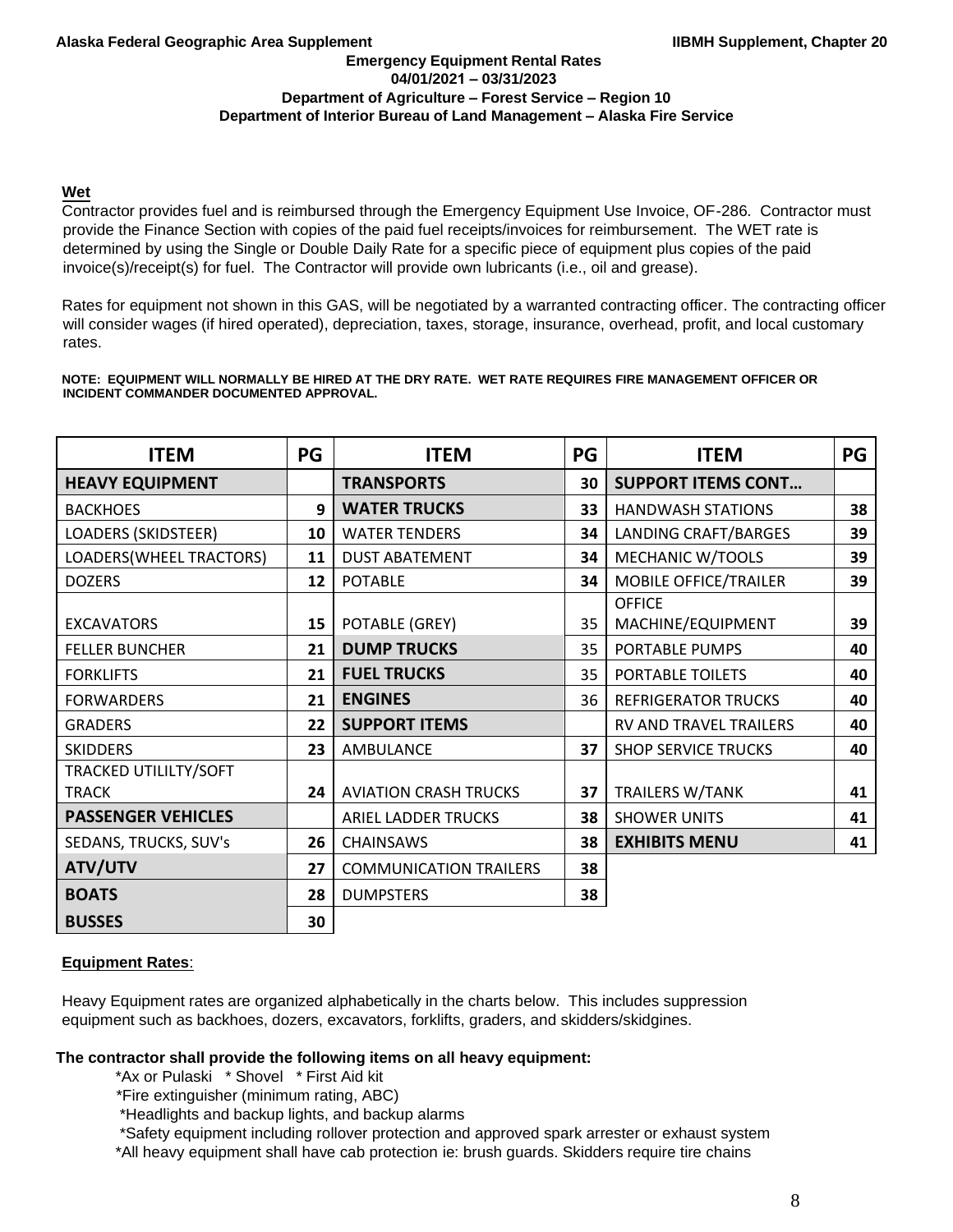### **Emergency Equipment Rental Rates 04/01/2021 – 03/31/2023 Department of Agriculture – Forest Service – Region 10 Department of Interior Bureau of Land Management – Alaska Fire Service**

# **BACKHOES & LOADERS**

Backhoes and Loaders are hired on daily basis with the government provided fuel and the contractor providing the operating supplies and contractor-hired operator. If a skidsteer loader is being used as a forklift, use the commercial forklift rates. Upon passing inspection this equipment will be considered on shift. Transport costs for the equipment will paid separately. See Transports\*

## **BACKHOES:**

| TYPE <sub>1</sub>       |                         | <b>BACKHOE MAKE</b> | <b>MODEL &amp; SERIES</b> |
|-------------------------|-------------------------|---------------------|---------------------------|
|                         | $( > 91$ FWHP)          |                     |                           |
|                         | <b>DAILY SHIFT RATE</b> | Caterpillar         | 446B                      |
| <b>SINGLE</b>           | <b>DOUBLE</b>           | John Deere          | 710D                      |
| \$1825                  | \$3215                  | <b>JCB</b>          | 217 Series 3              |
|                         | TYPE <sub>2</sub>       | <b>BACKHOE MAKE</b> | <b>MODEL &amp; SERIES</b> |
|                         | $(71 - 90$ FWHP)        |                     |                           |
|                         | <b>DAILY SHIFT RATE</b> | Case                | 590 Super M Series        |
| <b>SINGLE</b>           | <b>DOUBLE</b>           | Caterpillar         | 436B                      |
| \$1325                  | \$2325                  | John Deere          | 510D                      |
|                         | TYPE 3                  | <b>BACKHOE MAKE</b> | <b>MODEL &amp; SERIES</b> |
|                         | $(63 - 70$ FWHP)        |                     |                           |
|                         | <b>DAILY SHIFT RATE</b> | Case                | 590 Super L Series        |
| <b>SINGLE</b>           | <b>DOUBLE</b>           | Caterpillar         | 426C                      |
|                         |                         | John Deere          | 410E                      |
| \$1300                  | \$2280                  | New Holland         | 655E                      |
| TYPE 4                  |                         | <b>BACKHOE MAKE</b> | <b>MODEL &amp; SERIES</b> |
|                         | $(56 - 62$ FWHP)        |                     |                           |
|                         | <b>DAILY SHIFT RATE</b> | Case                | 480E, 580 Super M         |
| <b>SINGLE</b>           | <b>DOUBLE</b>           | Caterpillar         | 420D                      |
|                         |                         | John Deere          | 310SG                     |
| \$1280                  | \$2240                  | New Holland         | 555E                      |
| TYPE 5                  |                         | <b>BACKHOE MAKE</b> | <b>MODEL &amp; SERIES</b> |
| $(<55$ FWHP)            |                         |                     |                           |
| <b>DAILY SHIFT RATE</b> |                         | <b>Bobcat</b>       | 300                       |
| <b>SINGLE</b>           | <b>DOUBLE</b>           | Case                | 580M                      |
|                         |                         | Caterpillar         | 416C                      |
| \$1230                  | \$2135                  | John Deere          | 310E                      |
|                         |                         | <b>JCB</b>          | 214E Series 4             |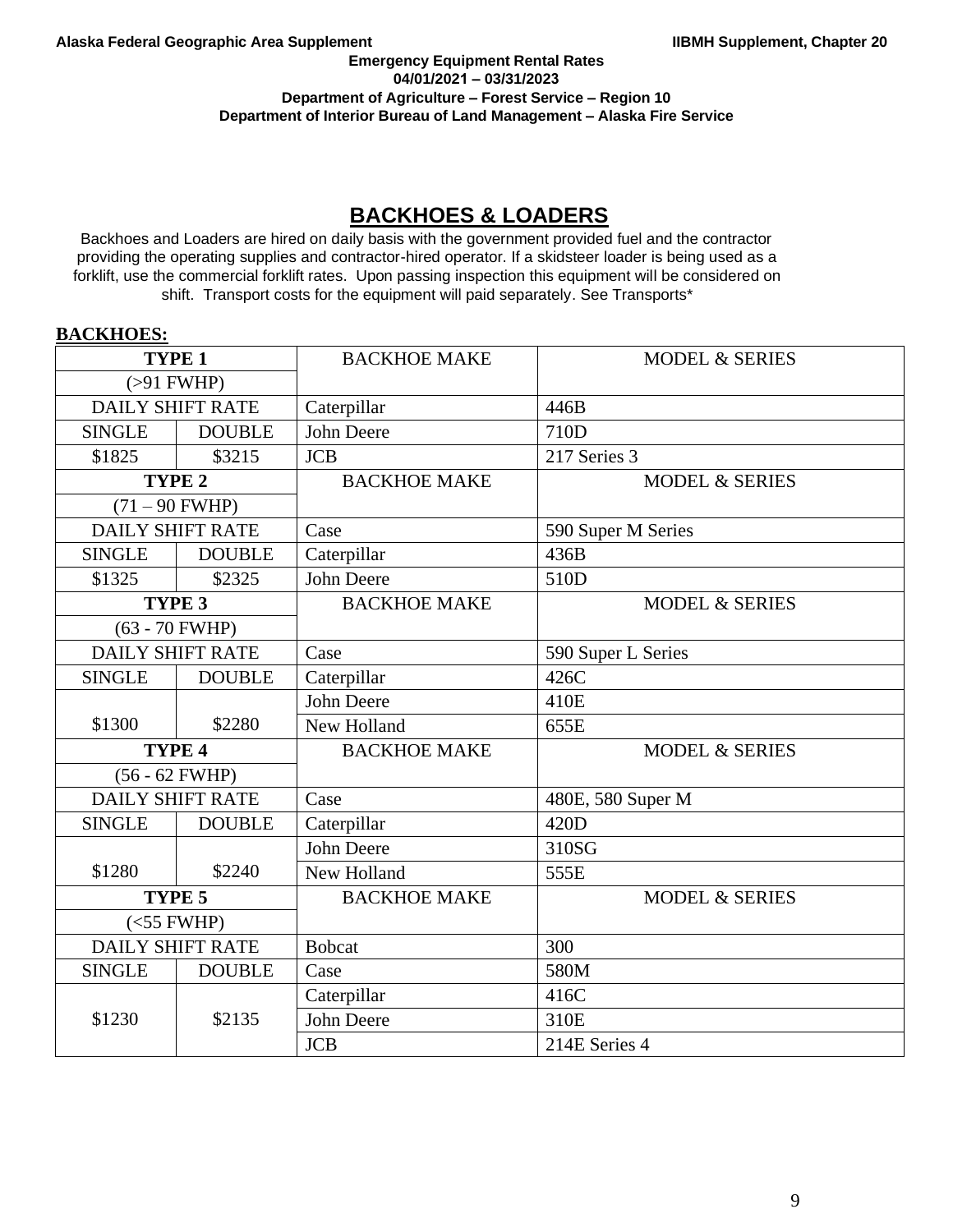## **SKIDSTEER LOADERS**

| TYPE <sub>1</sub>       |                         | <b>SKIDSTEER LOADER</b>   | <b>MODEL &amp; SERIES</b>     |
|-------------------------|-------------------------|---------------------------|-------------------------------|
| (50 FWHP)               |                         | <b>MAKE</b>               |                               |
|                         | <b>DAILY SHIFT RATE</b> | <b>Bobcat</b>             | 843, 843B, 853                |
| <b>SINGLE</b>           | <b>DOUBLE</b>           | Case                      | 184SC, 420                    |
|                         |                         | Daewoo                    | DSL801, 1760XL                |
|                         |                         | Deere                     | 6675                          |
|                         |                         | Gehl                      | 4640E, 4840, SL4835, SL5620   |
| \$1195                  | \$2075                  | Mustang                   | 2060, 960                     |
|                         |                         | New Holland               | LX665                         |
|                         |                         | <b>Scat Trak</b>          | 1700C, 1750D                  |
|                         |                         | Thomas                    | 175, T-173HL 5 Series         |
|                         |                         | <b>Trak International</b> | 1700 Series                   |
|                         |                         | Volvo                     | <b>MC80</b>                   |
|                         | TYPE <sub>2</sub>       | <b>SKIDSTEER LOADER</b>   | <b>MODEL &amp; SERIES</b>     |
| $(25 - 49$ FWHP)        |                         | <b>MAKE</b>               |                               |
| <b>DAILY SHIFT RATE</b> |                         | <b>Bobcat</b>             | 542D, 553                     |
| <b>SINGLE</b>           | <b>DOUBLE</b>           |                           |                               |
|                         |                         | Boxer                     | 527W, BRUTE                   |
| \$1105                  |                         | Case                      | 1825, 1825B                   |
|                         | \$1920                  | Gehl                      | SL4514, 3515, 3725            |
|                         |                         | Prime Mover               | L930                          |
|                         |                         | Ramrod Equipment          | 950                           |
|                         |                         | Thomas                    | $T-82$                        |
|                         |                         | Toyota                    | 3SDK5                         |
|                         | TYPE <sub>3</sub>       | <b>SKIDSTEER LOADER</b>   | <b>MODEL &amp; SERIES</b>     |
| $(<25$ FWHP)            |                         | <b>MAKE</b>               |                               |
|                         | <b>DAILY SHIFT RATE</b> | <b>Bobcat</b>             | 440B, 443, 450, 453, 463, 570 |
| <b>SINGLE</b>           | <b>DOUBLE</b>           |                           |                               |
|                         |                         | Deere                     | 3375, 375                     |
|                         |                         | Mustang                   | 910, 911                      |
|                         | \$1915                  | New Holland               | L-125, L-250, L-255, 125      |
| \$1100                  |                         | Prime Mover               | L570, L575                    |
|                         |                         | Ramrod Equipment          | 230B, 300B, 550               |
|                         |                         | Toro                      | <b>DINGO-220, DINGO 330</b>   |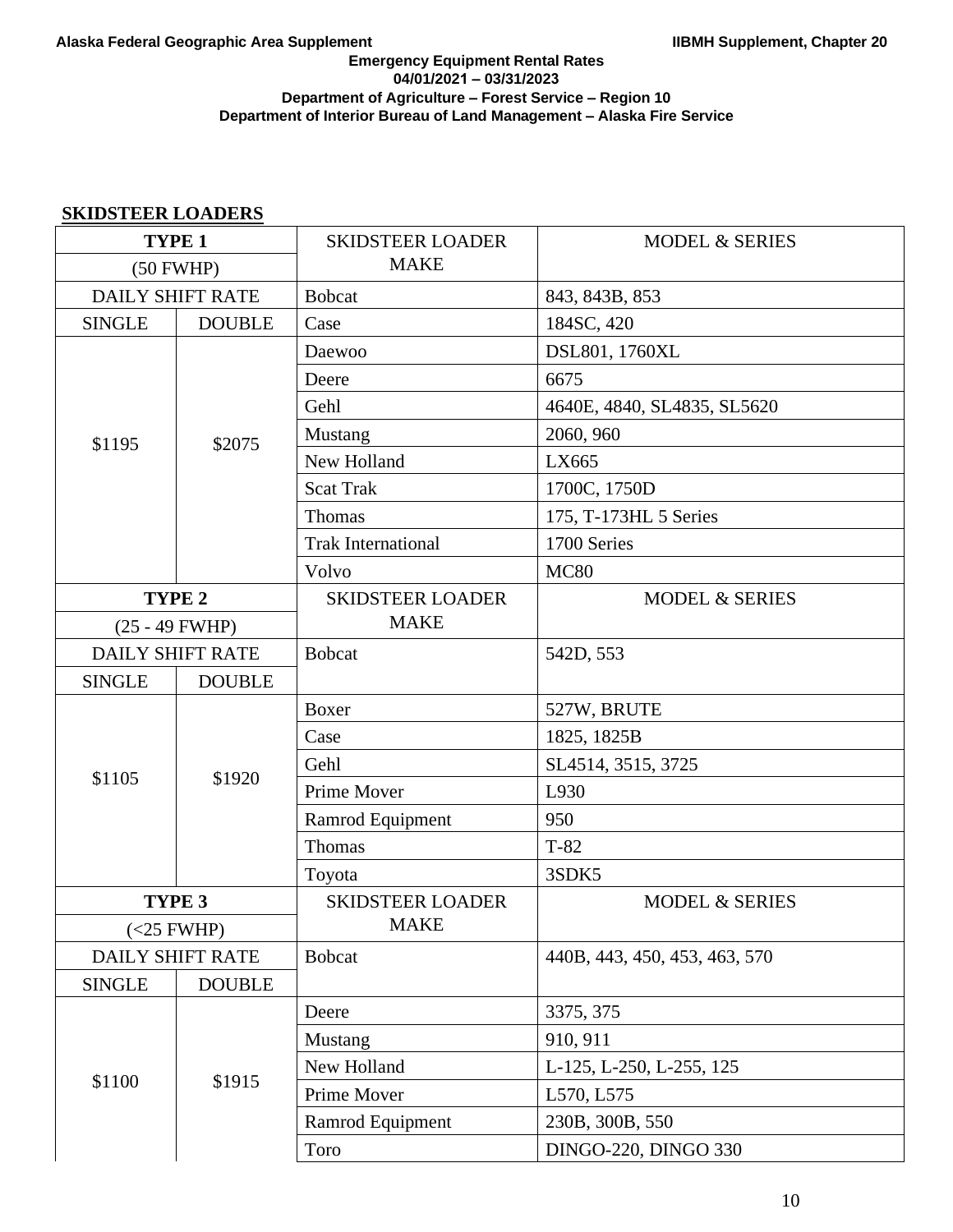**Emergency Equipment Rental Rates 04/01/2021 – 03/31/2023**

# **Department of Agriculture – Forest Service – Region 10**

**Department of Interior Bureau of Land Management – Alaska Fire Service** 

| -<br>$\mathbf{r}$<br>ota<br>.,<br>-<br>$- - - - -$ |  |
|----------------------------------------------------|--|
|----------------------------------------------------|--|

# **WHEEL TRACTOR**

| <b>POWER CLASS</b>    |                 | <b>TRACTOR</b>         | <b>MODEL &amp; SERIES</b> |
|-----------------------|-----------------|------------------------|---------------------------|
| ( <sub>60</sub> FWHP) |                 |                        |                           |
| DAILY SHIFT RATE      |                 |                        |                           |
| <b>SINGLE</b>         | <b>DOUBLE</b>   | Ford Holland           | 250C                      |
|                       |                 | John Deere             | 210C                      |
|                       | \$870<br>\$1715 | <b>Massey Ferguson</b> | <b>MF-40E</b>             |
|                       |                 | New Holland            | 345D                      |
|                       |                 | New Holland            | 445D                      |

# **WHEEL LOADERS**

| TYPE <sub>1</sub> |                         | <b>WHEEL LOADER MAKE</b> | <b>MODEL &amp; SERIES</b>  |
|-------------------|-------------------------|--------------------------|----------------------------|
| $(>200$ FWHP)     |                         |                          |                            |
|                   | <b>DAILY SHIFT RATE</b> | Case                     | 821, 821E, 921             |
| <b>SINGLE</b>     | <b>DOUBLE</b>           | Caterpillar              | 962E, 966F, 966F Series II |
|                   |                         | Daewoo                   | MEGA 300, MEGA 300-II      |
|                   |                         | Deere                    | 724                        |
|                   |                         | <b>Dresser</b>           | 540, 542                   |
| \$1930            | \$3425                  | <b>Fiat Allis</b>        | FR220.2                    |
|                   |                         | Hyundai                  | HL760-7                    |
|                   |                         | <b>JCB</b>               | 456HT, 456ZX               |
|                   |                         | Kobelco                  | WLK35                      |
|                   |                         | Komatsu                  | WA400-5, WA420-1           |
|                   |                         | New Holland              | W190B                      |
|                   |                         | Volvo                    | <b>L120F</b>               |
| TYPE <sub>2</sub> |                         | WHEEL LOADER MAKE        | <b>MODEL &amp; SERIES</b>  |
|                   | $(101-200 FWHP)$        |                          |                            |
|                   | <b>DAILY SHIFT RATE</b> | Case                     | 521D, XT, 621              |
| <b>SINGLE</b>     | <b>DOUBLE</b>           | Caterpillar              | IT28B, 924GZ, 928HZ        |
|                   |                         | Deere                    | 444H, 444J, 544E           |
|                   |                         | <b>Fiat Allis</b>        | FR100, FR108               |
| \$1465            |                         | <b>JCB</b>               | 416                        |
|                   | \$2575                  | Kobelco                  | LK500A, LK550 Mark II      |
|                   |                         | Komatsu                  | WA180-3, WA200-6           |
|                   |                         | New Holland              | LW110, LW130B              |
|                   |                         | Terex                    | SKL863, TL210              |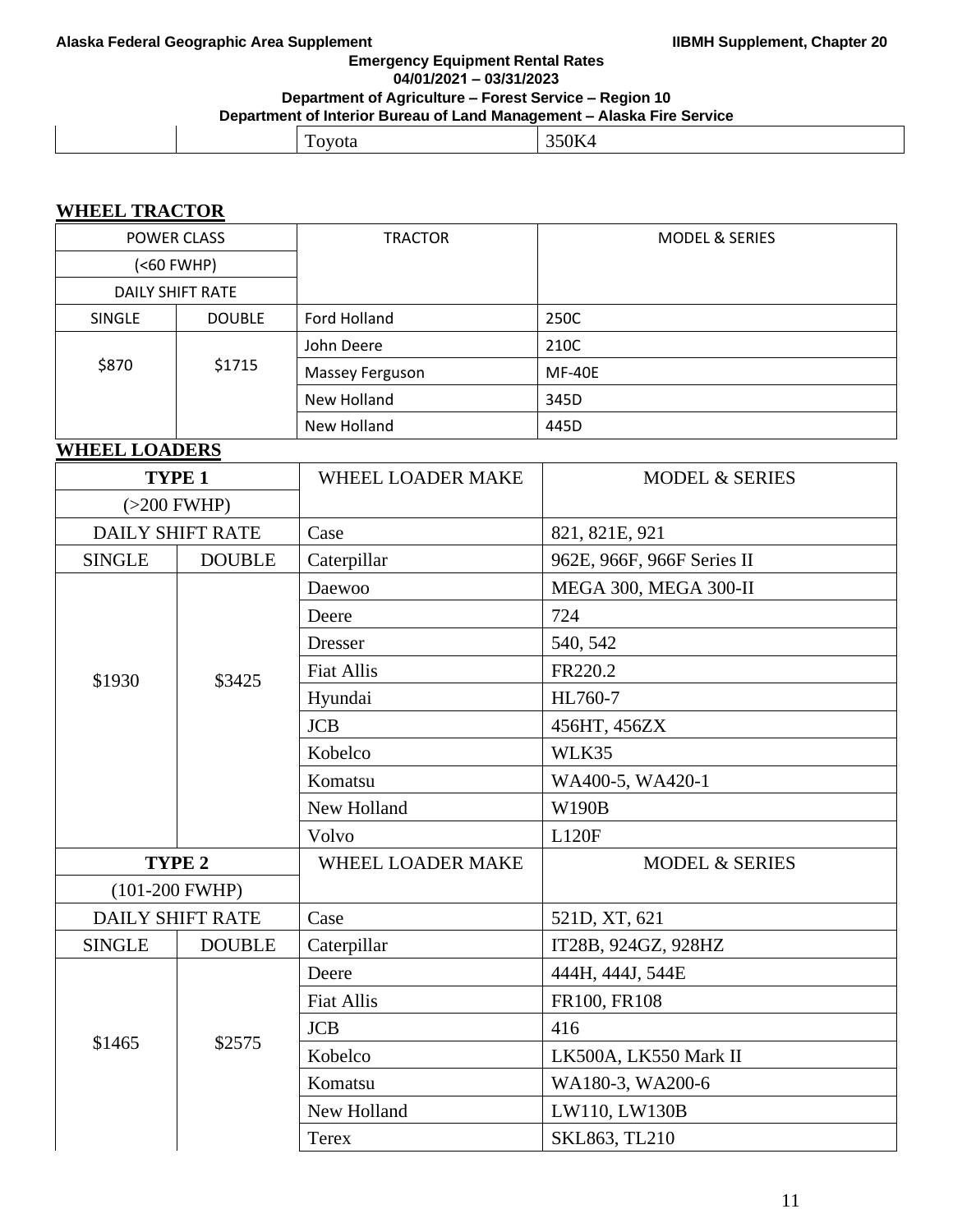#### **Emergency Equipment Rental Rates 04/01/2021 – 03/31/2023**

### **Department of Agriculture – Forest Service – Region 10**

**Department of Interior Bureau of Land Management – Alaska Fire Service** 

|  | $\overline{I}$<br>Volvo | L70   |
|--|-------------------------|-------|
|  | Waldon                  | 8500C |

## **WHEEL LOADERS CONT:**

| TYPE 3           |                  | WHEEL LOADER MAKE  | <b>MODEL &amp; SERIES</b>      |
|------------------|------------------|--------------------|--------------------------------|
| (50 - 100 FWHP)  |                  |                    |                                |
|                  | DAILY SHIFT RATE | Case               | 121, 21D, 21E, 221D, 902, 904H |
| <b>SINGLE</b>    | <b>DOUBLE</b>    | Caterpillar        | 902, 904B                      |
|                  |                  | Coyote             | C14, C14B, C14C, C415, C7      |
|                  |                  | Deere              | 244E, 244H, 244J, 304J         |
|                  |                  | <b>Fiat Allis</b>  | FR9B                           |
| \$1215<br>\$2115 |                  | Gehl               | 540, KL405                     |
|                  | <b>JCB</b>       | 406, 46B, 408, 409 |                                |
|                  |                  | New Holland        | LW50, W50TC                    |
|                  |                  | Prime Mover        | WA400-5, WA420-1               |
|                  |                  | <b>Scat Trak</b>   | LD50                           |
|                  |                  | <b>TCM</b>         | 3170, 3200                     |
|                  |                  | Terex              | E806-2, E820, E820-2           |
|                  |                  | Volvo              | L20B, L30                      |

# **DOZERS:**

Dozers are hired at the daily rate with contractor providing operator and service vehicle. Government provides fuel only, other operating supplies provided by the contractor. The daily rate incorporates contractor provided support for maintenance, service vehicle, operator transportation, and permits. Equipment will be considered on shift upon passing inspection. Transport costs for the equipment will paid separately according to the rates specified under the Transport Vehicle section of this document.

# **DOZERS:**

| <b>POWER CLASS 1A</b>   |               | <b>DOZER MAKE</b>     | <b>MODEL &amp; SERIES</b> |
|-------------------------|---------------|-----------------------|---------------------------|
| $(>300$ FWHP)           |               |                       |                           |
| <b>DAILY SHIFT RATE</b> |               |                       |                           |
| <b>SINGLE</b>           | <b>DOUBLE</b> | Caterpillar           | D8R, D8K, D8L, D8N, D9    |
| \$4525                  | \$8175        | John Deere            | 1050                      |
|                         |               | Fiat Allis            | 21C, FD30, 31, FD40       |
|                         |               | Komatsu               | D155, D275, D355, D375    |
|                         |               | International/Dressta | TD <sub>25</sub>          |
|                         |               | (Dresser)             |                           |
|                         |               | New Holland           | DC70                      |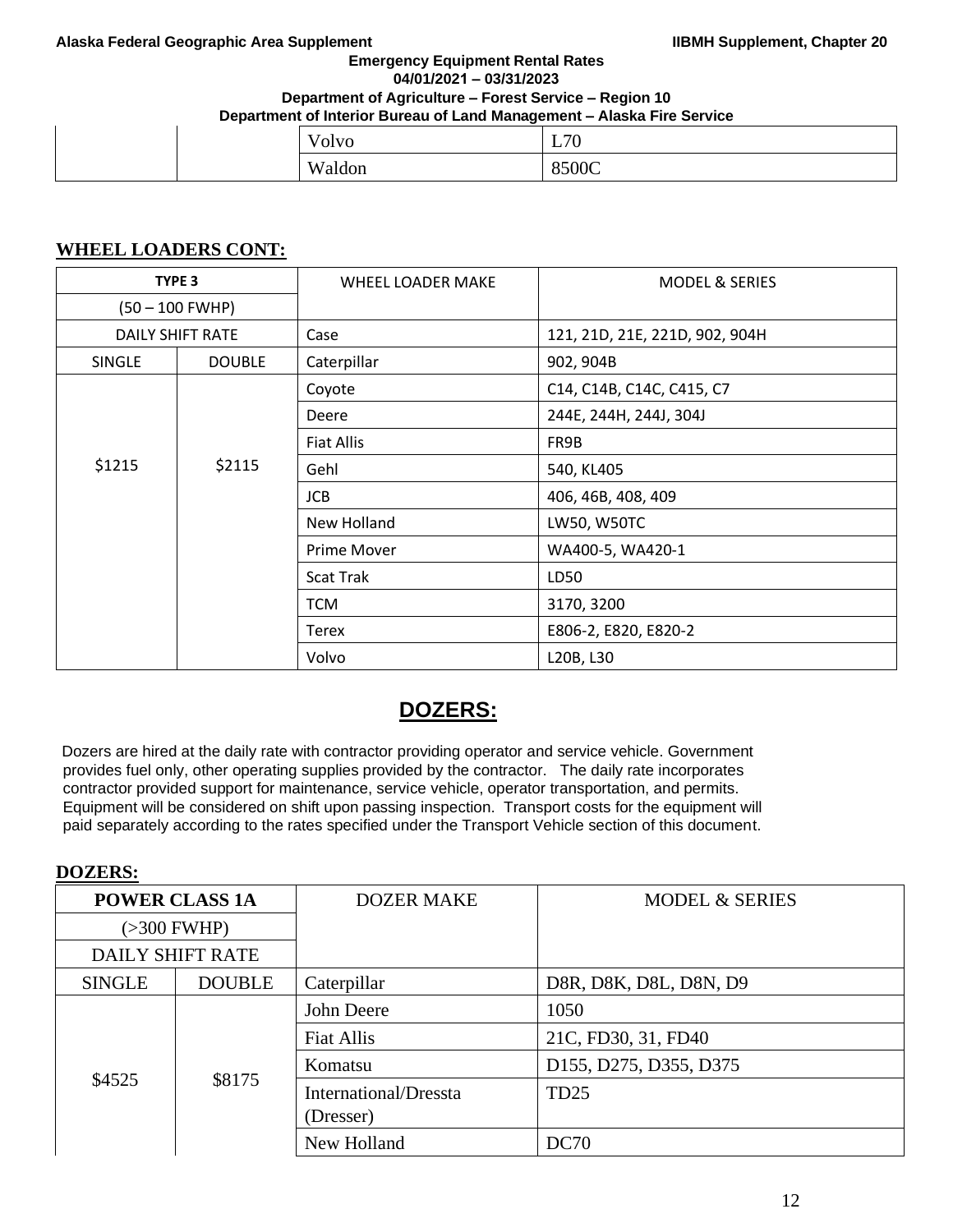**Emergency Equipment Rental Rates 04/01/2021 – 03/31/2023**

# **Department of Agriculture – Forest Service – Region 10**

**Department of Interior Bureau of Land Management – Alaska Fire Service** 

| --<br>____<br>_____ | __     |  |
|---------------------|--------|--|
|                     | $   -$ |  |

# **DOZERS CONT:**

| <b>POWER CLASS 1B</b>   |                         | <b>DOZER MAKE</b>            | <b>MODEL &amp; SERIES</b>         |
|-------------------------|-------------------------|------------------------------|-----------------------------------|
| $(>300$ FWHP)           |                         |                              |                                   |
| <b>DAILY SHIFT RATE</b> |                         |                              |                                   |
| <b>SINGLE</b>           | <b>DOUBLE</b>           | <b>Allis-Chalmers</b>        | HD21                              |
|                         |                         | Caterpillar                  | D7H High Track, D8H               |
| \$3610                  | \$6500                  | Komatsu                      | D135A                             |
|                         |                         | <b>Terex</b>                 | 82-30, 82-40                      |
|                         | <b>POWER CLASS 1C</b>   | <b>DOZER MAKE</b>            | <b>MODEL &amp; SERIES</b>         |
|                         | $(200 - 249$ FWHP)      |                              |                                   |
|                         | <b>DAILY SHIFT RATE</b> |                              |                                   |
| <b>SINGLE</b>           | <b>DOUBLE</b>           | Caterpillar                  | D7R, D7G, D7H                     |
|                         |                         | <b>Fiat Allis</b>            | FD255, FD20                       |
|                         |                         | John Deere                   | 950                               |
|                         |                         | Komatsu                      | D85E                              |
| \$3180                  | \$5715                  | <b>International/Dressta</b> | <b>TD20</b>                       |
|                         |                         | (Dresser)                    |                                   |
|                         |                         | Liebberr                     | <b>DC70</b>                       |
|                         |                         | Terex                        | 85-20                             |
|                         | <b>POWER CLASS IIA</b>  | <b>DOZER MAKE</b>            | <b>MODEL &amp; SERIES</b>         |
|                         | $(150 - 199$ FWHP)      |                              |                                   |
|                         | <b>DAILY SHIFT RATE</b> |                              |                                   |
| <b>SINGLE</b>           | <b>DOUBLE</b>           | Allis-Chalmers               | HD16                              |
|                         |                         | Case                         | 1850                              |
|                         |                         | Caterpillar                  | D5B, D5H, D5M, D6C, D6D, D6M, D6N |
|                         |                         | Fiat-Allis                   | FD175, FD195, 14C, FD14E, 16B     |
|                         |                         | John Deere                   | 850                               |
| \$2205                  | \$3965                  | Komatsu                      | D61, D65E, D85A                   |
|                         |                         | Liebherr                     | PR732                             |
|                         |                         | Massey Ferguson              | MF D700C                          |
|                         |                         | New Holland                  | DC180                             |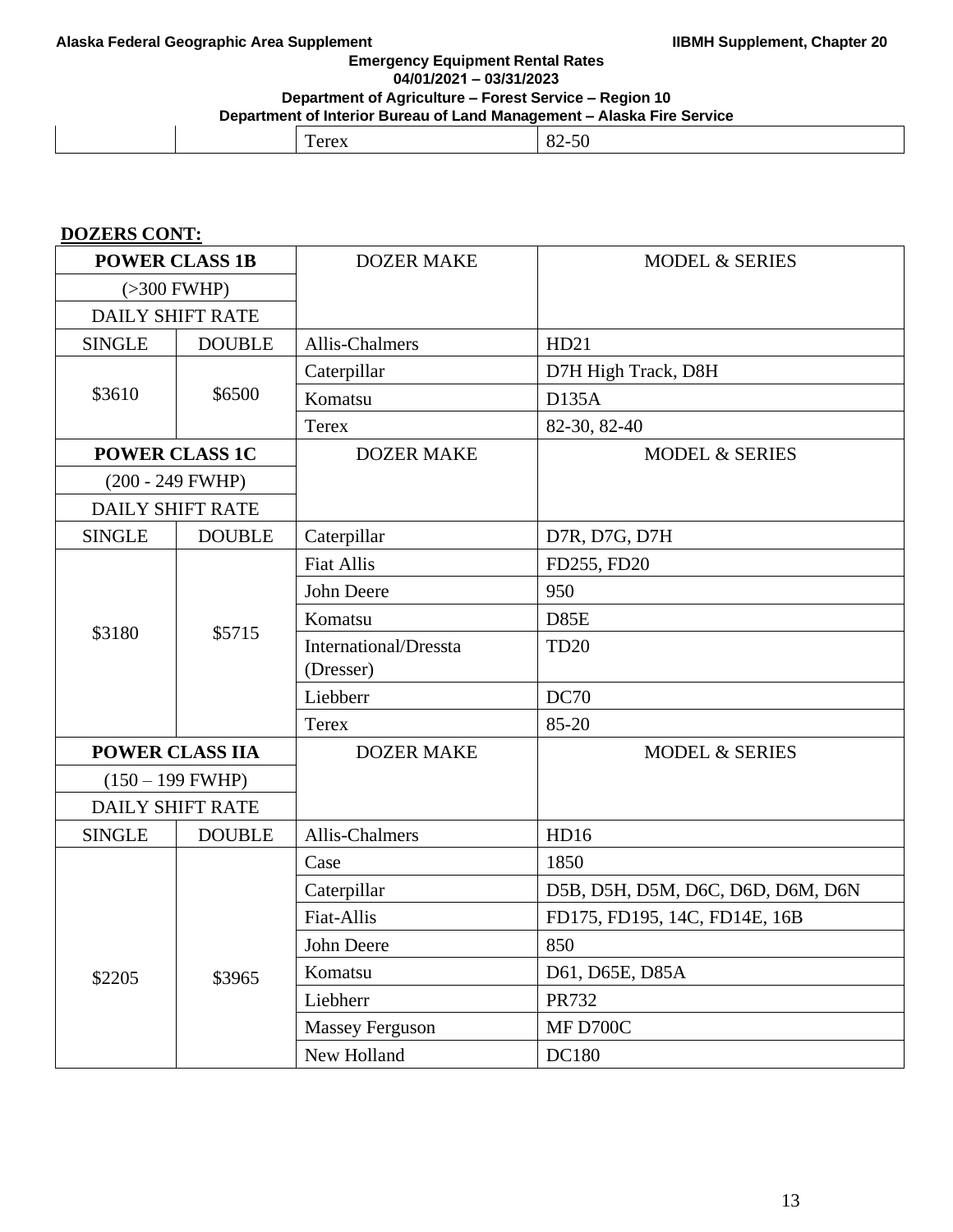# **DOZERS CONT:**

| <b>POWER CLASS IIB</b>  |                         | <b>DOZER MAKE</b>            | <b>MODEL &amp; SERIES</b>        |
|-------------------------|-------------------------|------------------------------|----------------------------------|
| $(100 - 149$ FWHP)      |                         |                              |                                  |
| <b>DAILY SHIFT RATE</b> |                         |                              |                                  |
| <b>SINGLE</b>           | <b>DOUBLE</b>           | Allis -Chalmers              | HD11                             |
|                         |                         | Case                         | 1150, 1450, 1650                 |
|                         |                         | Caterpillar                  | D6R, D6H, D7F                    |
|                         |                         | Fiat-Allis                   | FD145, FD9, 10C                  |
| \$2035                  | \$3655                  | John Deere                   | 700, 750, 850                    |
|                         |                         | Komatsu                      | D41, D58, D53A, D60P, D65A       |
|                         |                         | <b>International/Dressta</b> | TD12, TD15                       |
|                         |                         | (Dresser)                    |                                  |
|                         |                         | Liebherr                     | PR712. PR722                     |
|                         |                         | <b>Massey Ferguson</b>       | <b>MF500, MF D600C</b>           |
| <b>POWER CLASS III</b>  |                         | <b>DOZER MAKE</b>            | <b>MODEL &amp; SERIES</b>        |
| $(<100$ FWHP)           |                         |                              |                                  |
|                         | <b>DAILY SHIFT RATE</b> |                              |                                  |
| <b>SINGLE</b>           | <b>DOUBLE</b>           | Allis-Chalmers               | HD3, HD4, HD6                    |
|                         |                         | Case                         | 350, 450, 550, 650, 750, 850     |
|                         |                         | Caterpillar                  | D3, D4, D5, D5G                  |
|                         |                         | Daewoo                       | <b>DD80</b>                      |
|                         |                         | Fiat-Allis                   | FD80, FD5, FD7, 8B               |
|                         |                         | Hyundai                      | H70, H80                         |
| \$1670                  | \$2955                  | <b>John Deere</b>            | 350, 450, 550, 650               |
|                         |                         | Komatsu                      | D21, D31 D32, D37, D38, D39, D45 |
|                         |                         | International/Dressta/er     | 500, TD6, TD7, TD8, TD9          |
|                         |                         | <b>Massey Ferguson</b>       | 200, 2244, MF300, MF3366, MF400  |
|                         |                         | New Holland                  | DC70, DC80                       |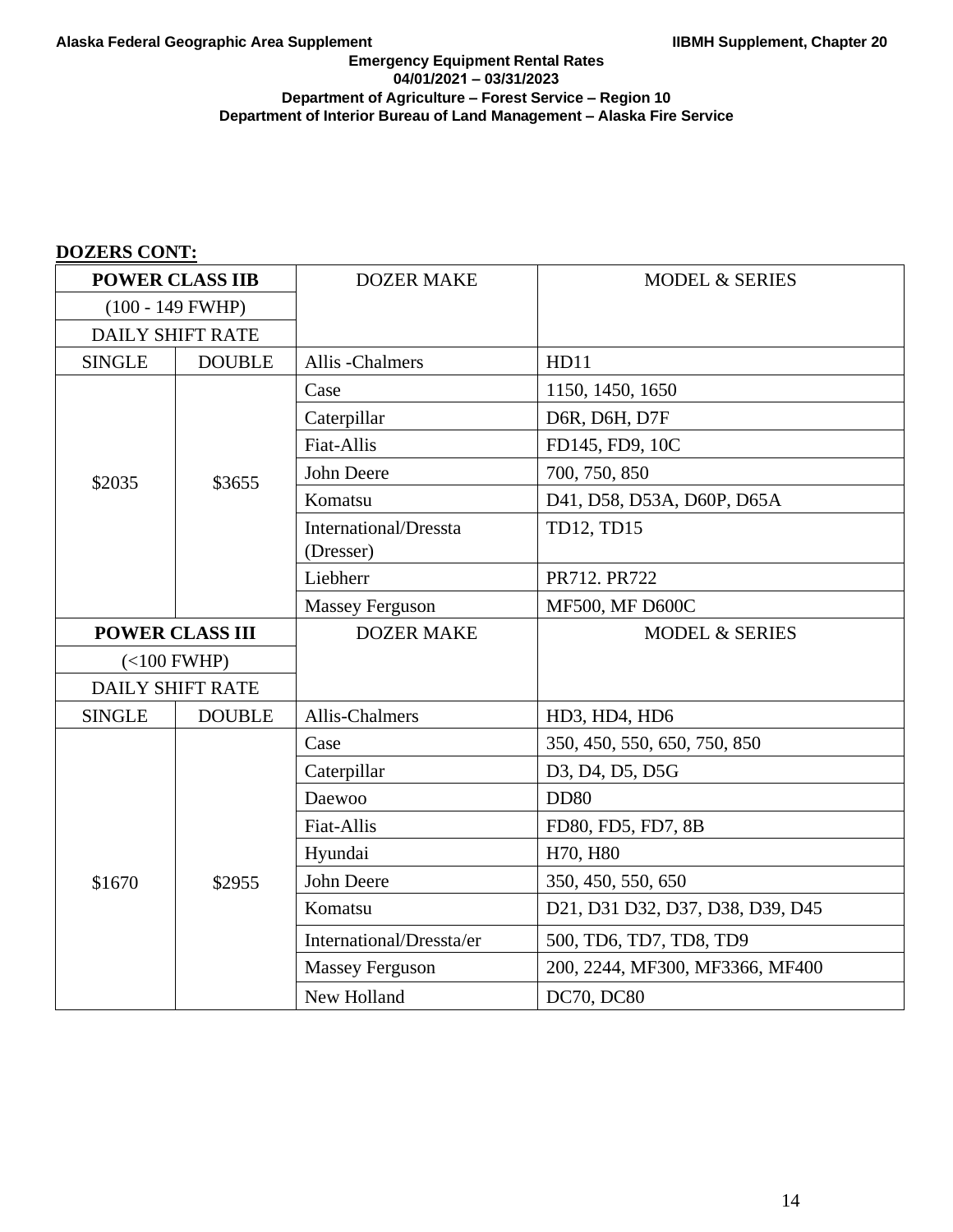**EXCAVATORS:**

### **Emergency Equipment Rental Rates 04/01/2021 – 03/31/2023 Department of Agriculture – Forest Service – Region 10 Department of Interior Bureau of Land Management – Alaska Fire Service**

# **EXCAVATORS:**

Excavators are hired on a daily basis with the government provided fuel and the contractor providing operating supplies and contractor hired operator. Included in the rate is contractor provided support for maintenance, service vehicles, permits, and operator transportation. Equipment will be considered on shift upon passing inspection. Transport costs for the equipment will paid separately according to the rates specified under the Transport Vehicle section of this document.

| 221011 TILLOINS   |                         |                       |                                                                               |
|-------------------|-------------------------|-----------------------|-------------------------------------------------------------------------------|
| TYPE <sub>1</sub> |                         | <b>EXCAVATOR MAKE</b> | <b>MODEL &amp; SERIES</b>                                                     |
| $(>231$ FWHP)     |                         |                       |                                                                               |
|                   | <b>DAILY SHIFT RATE</b> |                       |                                                                               |
| <b>SINGLE</b>     | <b>DOUBLE</b>           | Case                  | CS330, CX460, CX800, 9050B, 9060B                                             |
|                   |                         | Caterpillar           | 300CL, 345BL, 345BL II, 350L, 365BL, 375                                      |
|                   |                         | Daewoo                | SOLAR 330LC-V, SOLAR 400LC-V, SOLAR<br>$450 - III$                            |
|                   |                         | John Deere            | 330C LC, 330LC, 370, 370C, 450C LC,<br>450LC, 600CL                           |
|                   |                         | <b>Fiat Allis</b>     | FX480LC, FX600LC                                                              |
| \$2915            | \$5215                  | Hitachi               | ZAXIS 330LC, 370/450 LCZ, EX550LC-3,<br><b>EX700</b>                          |
|                   |                         | Hyundai               | JS450, JS460                                                                  |
|                   |                         | Kobelco               | SK300LC, SK330LC, SK400LC MARK IV,<br>SK480LC                                 |
|                   |                         | Komatsu               | PC300HD-6, HD-7, PC300LC-6,LC-7<br>PC400HD-6,LC-6, PC450LCD-6K, PC600LC-<br>6 |
|                   |                         | Liebherr              | R954BHD, R964B UTILITY, R974                                                  |
|                   |                         | Link-Belt             | 330LX, 30LX RB, 460LX, 5800 QUANTUM                                           |
|                   |                         | New Holland           | EC350LC, EC450LC, EC600LC                                                     |
|                   |                         | Samsung               | SE350LC-2, SE450LC-2                                                          |
|                   |                         | Volvo                 | EC330B LC, EC360B LC, EC460B LC,<br>EC460LC                                   |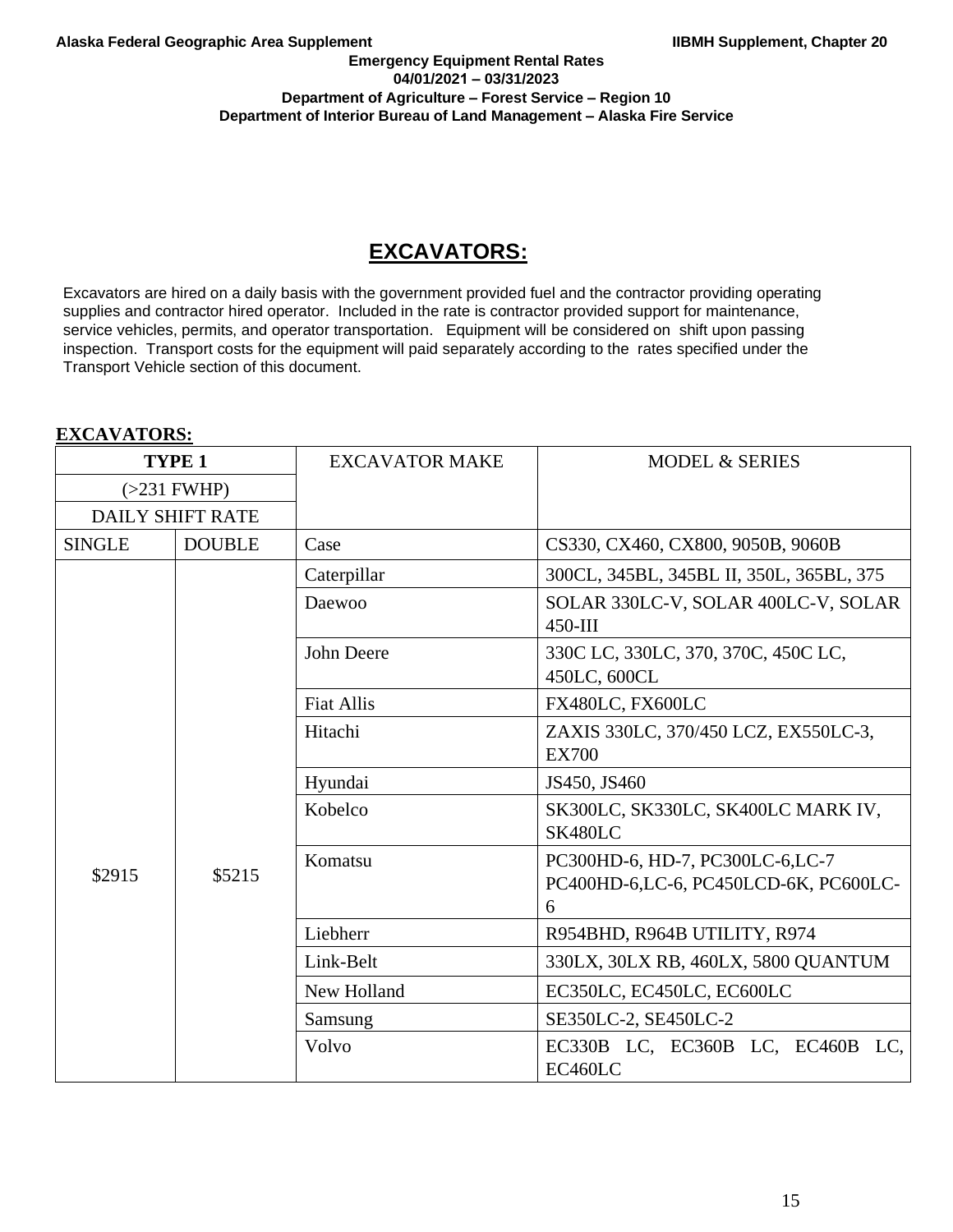| TYPE <sub>2</sub>       |               | <b>EXCAVATOR MAKE</b> | <b>MODEL &amp; SERIES</b>                                       |
|-------------------------|---------------|-----------------------|-----------------------------------------------------------------|
| $(161 - 230$ FWHP)      |               |                       |                                                                 |
| <b>DAILY SHIFT RATE</b> |               |                       |                                                                 |
| <b>SINGLE</b>           | <b>DOUBLE</b> |                       |                                                                 |
|                         |               | Badger                | 666 Hydro-Scopic, 670 & 888 Hydro-Scopic                        |
|                         |               | Case                  | CX240, CX290, 9040B, 9045B                                      |
|                         |               | Caterpillar           | 322CL, 325BL, 325CL, 330BL                                      |
|                         |               | Daewoo                | SOLAR 250LC-V, SOLAR 290LC-V                                    |
|                         |               | John Deere            | 230LC, 230C LC, 270LC, 270C LC                                  |
|                         |               | <b>Fiat Allis</b>     | FX240LC, FX20LC, FX350 LC                                       |
|                         |               | Gradall               | <b>XL5200</b>                                                   |
| \$2655                  | \$4735        | Hitachi               | ZAXIS 230LC, ZAXIS 270LC,<br>EX270LC-5, EX330LC-5, EX370-<br>5, |
|                         |               | Hyundai               | R250LC-3, R290LC-3, R320LC-3                                    |
|                         |               | <b>JCB</b>            | <b>JS330</b>                                                    |
|                         |               | Kobelco               | SK220LC MARK IV, SK250LC, SK270LC<br>MARK IV, SK290LC           |
|                         |               | Komatsu               | PC220LC-7, PC270LC-6, PC270LC-7,<br>PC308USLC-3                 |
|                         |               | Liebherr              | R934HDSL                                                        |
|                         |               | Link-Belt             | 240LX, 290LX, 3900 QUANTUM                                      |
|                         |               | New Holland           | EC240LC                                                         |
|                         |               | Samsung               | SE240LC-3, SE280LC2, SE280LC3                                   |
|                         |               | Volvo                 | EC240B,EC240LC,EC240LR,EC290B,EC290LC,<br>290LR                 |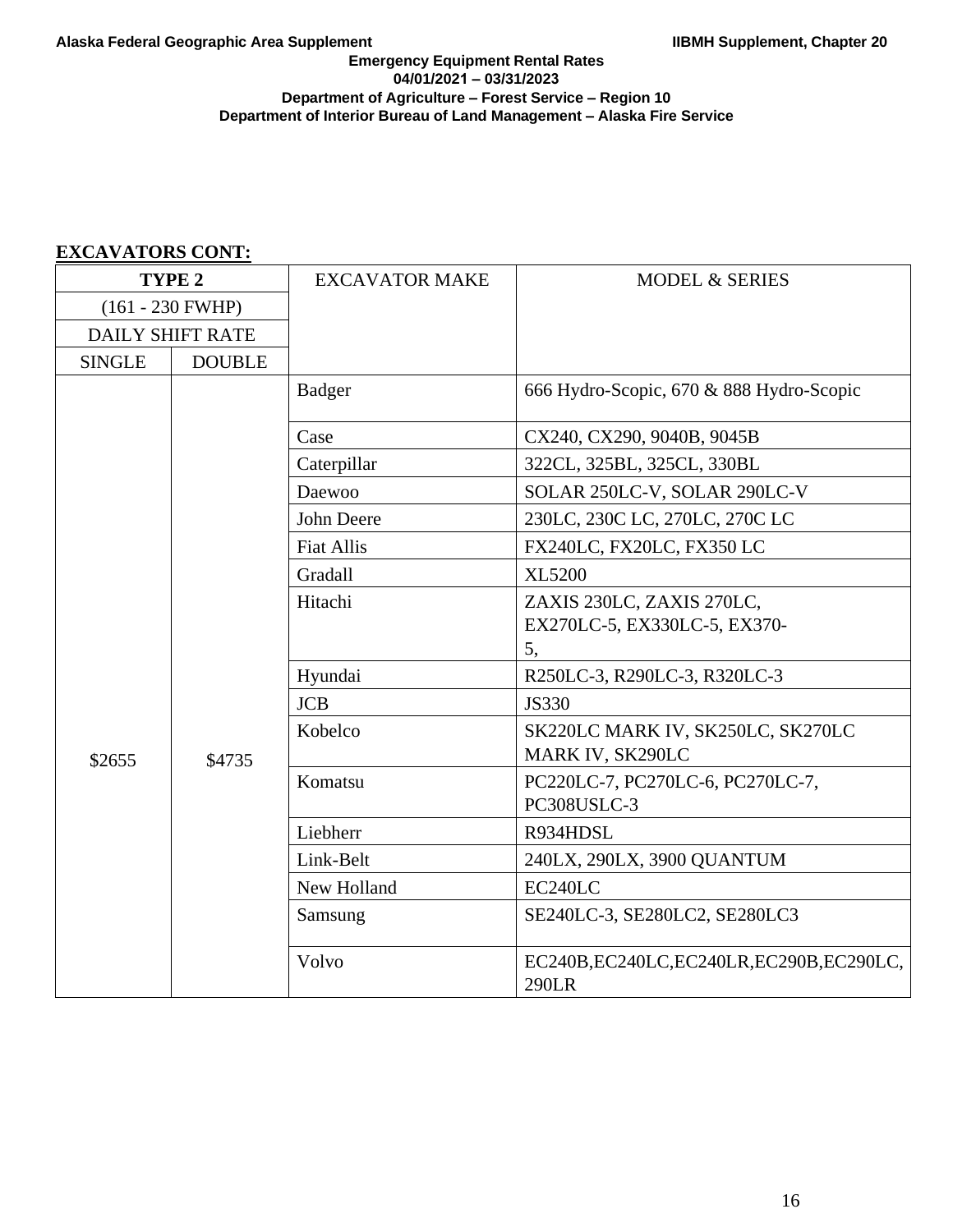| TYPE <sub>3</sub>          |                         | <b>EXCAVATOR MAKE</b> | <b>MODEL &amp; SERIES</b>                       |
|----------------------------|-------------------------|-----------------------|-------------------------------------------------|
| $(136 - 160 \text{ FWHP})$ |                         |                       |                                                 |
| <b>DAILY SHIFT RATE</b>    |                         |                       |                                                 |
| <b>SINGLE</b>              | <b>DOUBLE</b>           | Case                  | CX210, CX225                                    |
|                            |                         | Caterpillar           | 320C, 320CL, 320CU, 320CLU, 321C LCR, 322BL     |
|                            |                         | Daewoo                | <b>SOLAR 220LC-5</b>                            |
|                            |                         | John Deere            | 200C LC, 200LC, 225C LC                         |
|                            |                         | Gradall               | <b>XL4200</b>                                   |
|                            |                         | Hitachi               | ZAXIS 200LC, EX230LC-5                          |
|                            |                         | <b>JCB</b>            | JS260                                           |
|                            |                         | Kobelco               | SK200LCMARKIV,200SRLC,SK210LC,235SRLC           |
| \$2415                     | \$4320                  | Komatsu               | PC200/LC-7,PC200LC,PC220,250IC6,228USLC3        |
|                            |                         | Liebherr              | R924                                            |
|                            |                         | Link-Belt             | 210LX, 3400 QUANTUM                             |
|                            |                         | New Holland           | EC215LC                                         |
|                            |                         | Samsung               | <b>SE210LC-3</b>                                |
|                            |                         | Volvo                 | EC210B, EC210LC, EC210LR                        |
|                            | TYPE 4                  | <b>EXCAVATOR MAKE</b> | <b>MODEL &amp; SERIES</b>                       |
| $(111 - 135$ FWHP)         |                         |                       |                                                 |
|                            | <b>DAILY SHIFT RATE</b> |                       |                                                 |
| <b>SINGLE</b>              | <b>DOUBLE</b>           | Case                  | 9030B, 9030BN                                   |
|                            |                         | Caterpillar           | 318B, 318BLN, 318CL, 318CLN, 320B, 320BL, 320BN |
|                            |                         | Daewoo                | SOLAR 170-III, SOLAR 170LC-V                    |
|                            |                         | <b>Fiat Allis</b>     | <b>FX200LC</b>                                  |
|                            |                         | Hitachi               | <b>EX200LC-5</b>                                |
|                            |                         | Hyundai               | R180LC-3, R210LC-3                              |
| \$2195                     | \$3915                  | <b>JCB</b>            | JS200, JS220                                    |
|                            |                         | Kobelco               | SK160LC, ED190, 200SRLC                         |
|                            |                         | Komatsu               | PC200-6B, PC200LC-6, PC228USLC-1,<br>PC228USLC  |
|                            |                         | Liebherr              | R904, R914                                      |
|                            |                         | Link-Belt             | 2800 QUANTUM                                    |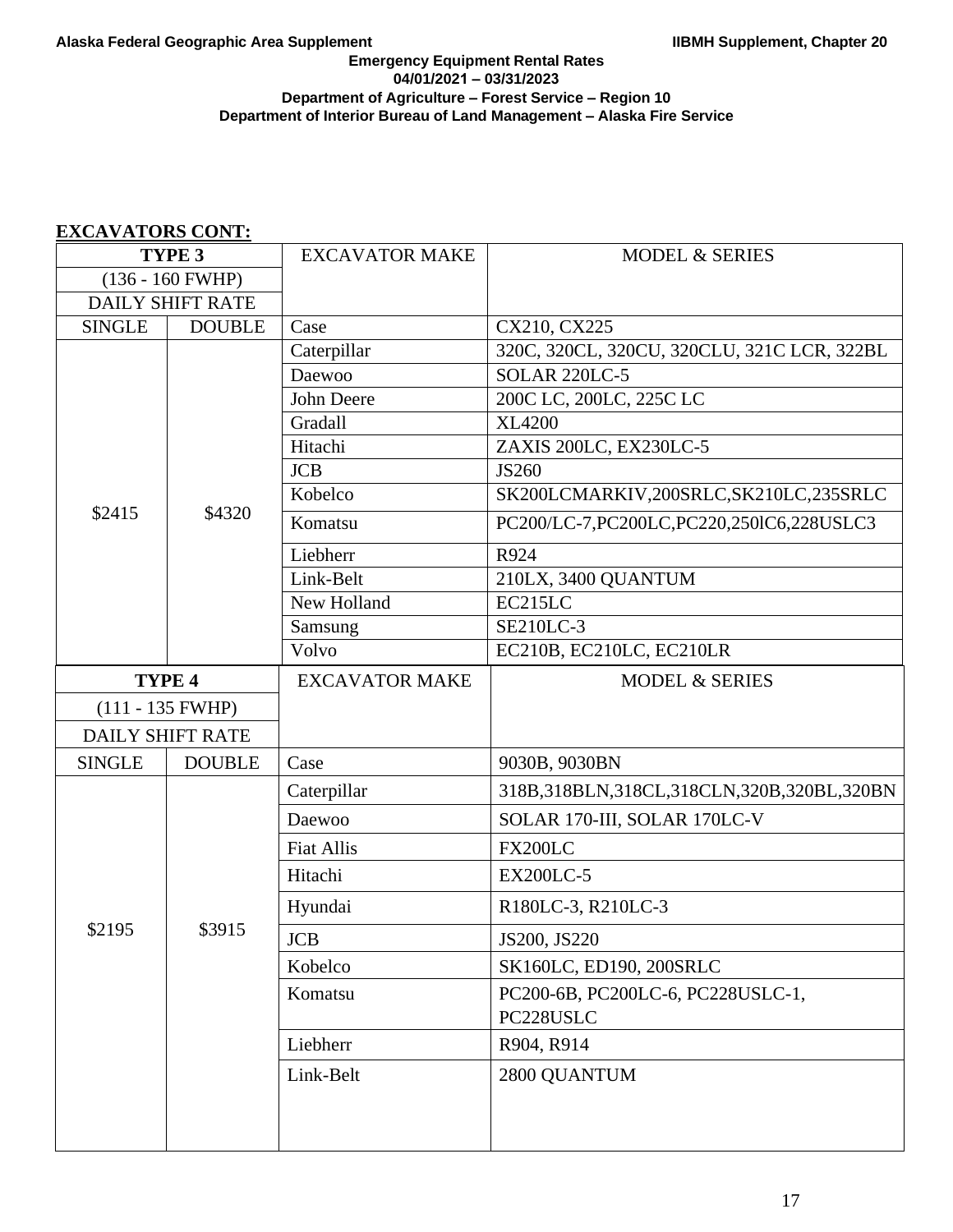## **Emergency Equipment Rental Rates 04/01/2021 – 03/31/2023 Department of Agriculture – Forest Service – Region 10 Department of Interior Bureau of Land Management – Alaska Fire Service**

|               |                         | <b>EXCAVATOR MAKE</b> | <b>MODEL &amp; SERIES</b>                                                                                                 |
|---------------|-------------------------|-----------------------|---------------------------------------------------------------------------------------------------------------------------|
| TYPE 5        |                         |                       |                                                                                                                           |
|               | $(86 - 110$ FWHP)       |                       |                                                                                                                           |
|               | <b>DAILY SHIFT RATE</b> |                       |                                                                                                                           |
| <b>SINGLE</b> | <b>DOUBLE</b>           | Case                  | CX130, CX135, CX160, 9010B, 9020B                                                                                         |
|               |                         | Caterpillar           | 215, 315C, 315CL, 313B, 314C,<br>314CL, 315B, 315BL                                                                       |
|               |                         | Daewoo                | SOLAR 130LC-V                                                                                                             |
|               |                         | John Deere            | 120C, 135C, 160LC, 160C                                                                                                   |
|               |                         | <b>Fiat Allis</b>     | <b>FX140</b>                                                                                                              |
|               |                         | Gradall               | <b>XL3200</b>                                                                                                             |
|               |                         | Hitachi               | ZAXIS 120, ZAXIS 160LC, RC260LC-5                                                                                         |
|               |                         | Hyundai               | RE130LC-3, R160LC-3                                                                                                       |
| \$1915        | \$3405                  | <b>JCB</b>            | JS160                                                                                                                     |
|               |                         | Kobelco               | SK130LC MARK IV, SK115DZ LC<br>MARK IV, 135SLC, 135RL,<br>ED150, SK150LC MARK IV                                          |
|               |                         | Komatsu               | PC120-6, PC120LC-6, PC128US-<br>1, PC128US-2, PC128UU-2,<br>PC138USLC-2, PC150-6,<br>PC150LC-6, PC158USLC-2,<br>PC160LC-7 |
|               |                         | Link-Belt             | 160LX, 2700 QUANTUM                                                                                                       |
|               |                         | <b>Mustang</b>        | <b>ME1202</b>                                                                                                             |
|               |                         | New Holland           | EC160LC                                                                                                                   |
|               |                         | Samsung               | SE130LC-2, SE130LC-3,<br>SE130LCM-2, SE130LCM-3                                                                           |
|               |                         | Volvo                 | EC140BLC, EC140LC,<br>EC140LCM, EC150LC, EC160BLC                                                                         |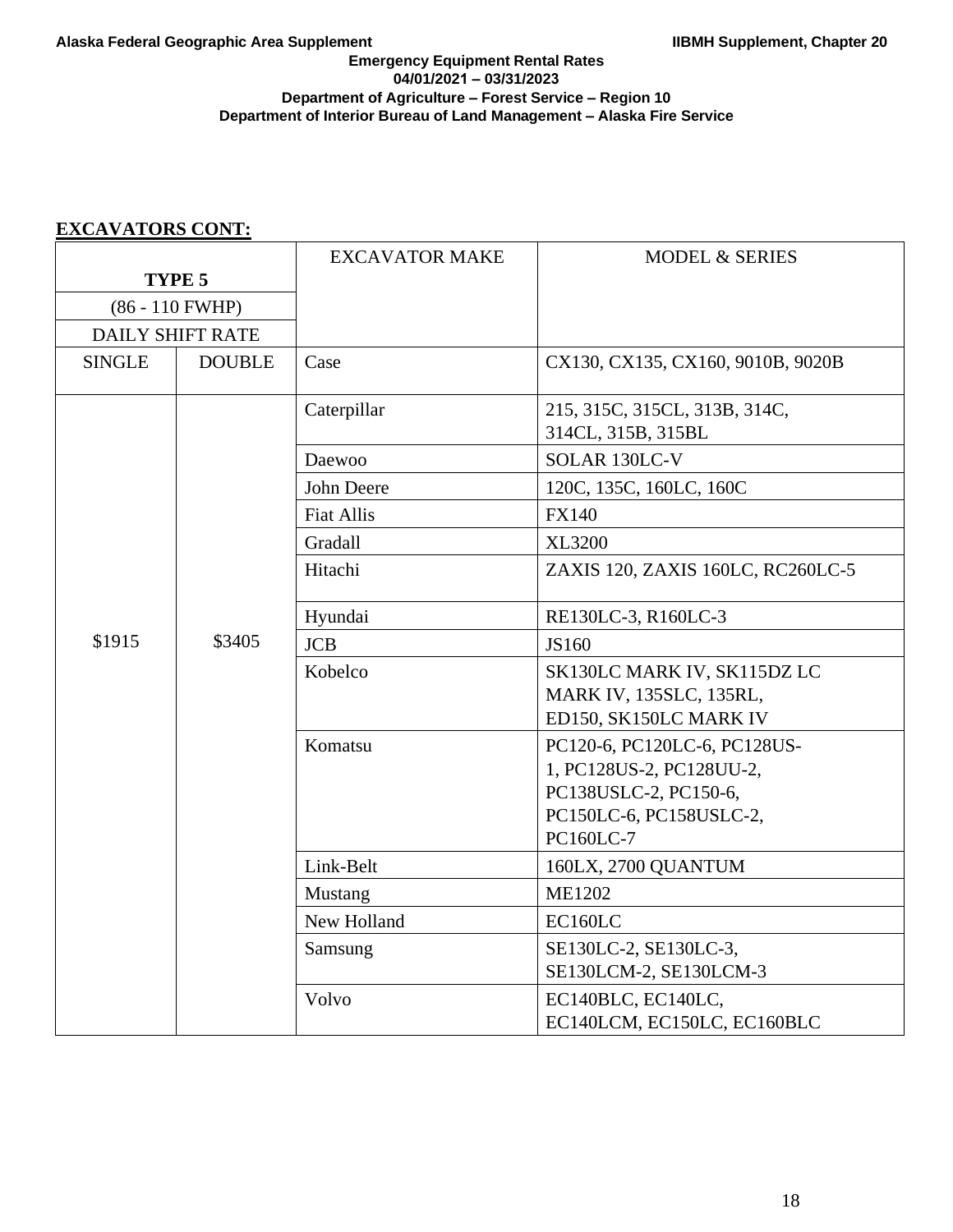## **Emergency Equipment Rental Rates 04/01/2021 – 03/31/2023 Department of Agriculture – Forest Service – Region 10 Department of Interior Bureau of Land Management – Alaska Fire Service**

| TYPE 6                  |                         | <b>EXCAVATOR MAKE</b> | <b>MODEL &amp; SERIES</b>   |
|-------------------------|-------------------------|-----------------------|-----------------------------|
| $(76 - 85$ FWHP)        |                         |                       |                             |
|                         | <b>DAILY SHIFT RATE</b> |                       |                             |
| <b>SINGLE</b>           | <b>DOUBLE</b>           | Caterpillar           | 311B, 311C, 312B, 312BL     |
|                         |                         | John Deere            | 110                         |
|                         |                         | Gradall               | <b>XL2200</b>               |
|                         |                         | Hitachi               | EX110-5, EX120-5            |
|                         |                         | <b>JCB</b>            | <b>JS130</b>                |
| \$1740                  | \$3065                  | Kobelco               | 115SRDZ                     |
|                         |                         | Komatsu               | PC95R-2, PC100-6, PC128UU-1 |
|                         |                         | Liebherr              | R312                        |
|                         |                         | Link-Belt             | 2650 QUANTUM                |
|                         |                         | Mustang               | ME8002 ME12002              |
|                         |                         | New Holland           | EC130LC                     |
|                         |                         | Schaeff, Inc          | <b>HR41</b>                 |
|                         |                         | Takeuchi              | TB070, TB175                |
|                         |                         |                       |                             |
|                         | TYPE <sub>7</sub>       | <b>EXCAVATOR MAKE</b> | <b>MODEL &amp; SERIES</b>   |
|                         | $(61 - 75$ FWHP)        |                       |                             |
| <b>DAILY SHIFT RATE</b> |                         |                       |                             |
| <b>SINGLE</b>           | <b>DOUBLE</b>           | <b>Bobcat</b>         | 442                         |
|                         |                         | Gehl                  | <b>GE802</b>                |
|                         |                         | Komatsu               | PC95-1                      |
| \$1630                  | \$2880                  | Mustang               | <b>ME8002</b>               |
|                         |                         | Schaeff, Inc          | HR31, HR32                  |
|                         |                         | <b>Terex</b>          | <b>HR32</b>                 |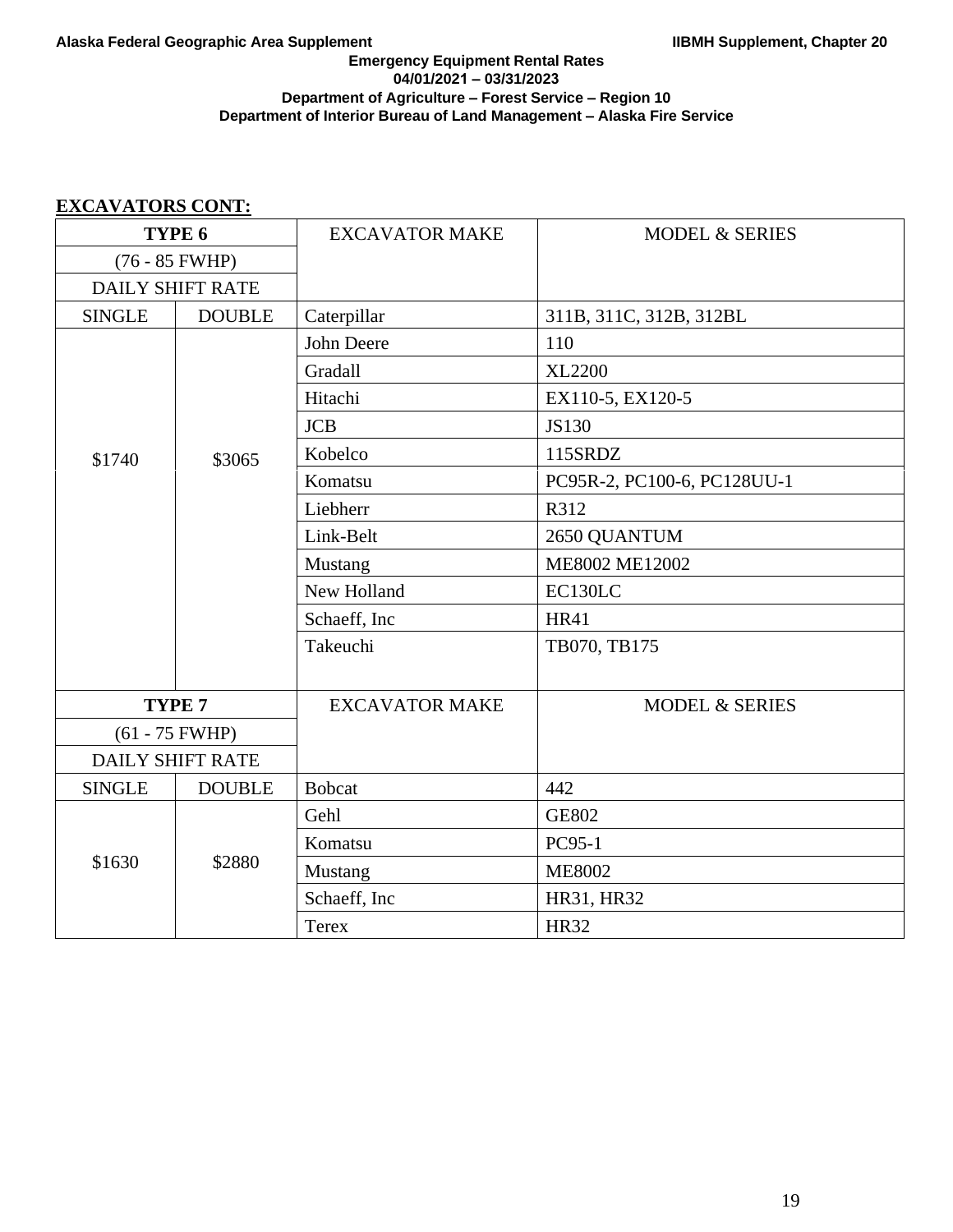## **Emergency Equipment Rental Rates 04/01/2021 – 03/31/2023 Department of Agriculture – Forest Service – Region 10 Department of Interior Bureau of Land Management – Alaska Fire Service**

# **EXCAVATORS CONT:**

| TYPE <sub>8</sub>       |               | <b>EXCAVATOR MAKE</b> | <b>MODEL &amp; SERIES</b> |
|-------------------------|---------------|-----------------------|---------------------------|
| $(50 - 60$ FWHP)        |               |                       |                           |
| <b>DAILY SHIFT RATE</b> |               |                       |                           |
| <b>SINGLE</b>           | <b>DOUBLE</b> | Case                  | CX75, 9007B               |
|                         |               | Caterpillar           | 307B, 307C, 308C          |
|                         |               | Daewoo                | <b>SOLAR 70-III</b>       |
|                         |               | John Deere            | 80, 80C                   |
|                         | \$2395        | Hitachi               | ZAXIS 80, EX80-5          |
| \$1550                  |               | <b>JCB</b>            | JS70, JZ70                |
|                         |               | Kobelco               | SK60 MARK IV, 70SR, 80CS  |
|                         |               | Komatsu               | PC60-7, PC60-7B, PC78US-6 |
|                         |               | Link-Belt             | 75, 1600 QUANTUM          |
|                         |               | Nagano                | NX75-2                    |
|                         |               | Schaeff, Inc          | <b>HR22</b>               |
|                         |               | Takeuchi              | TB070, TB175              |
|                         |               | Thomas                | T75                       |
|                         |               | Yanmar                | V1070                     |

| <b>MINI-EXCAVATOR</b>   |               | <b>MINI-EXCAVATOR</b> | <b>MODEL &amp; SERIES</b> |
|-------------------------|---------------|-----------------------|---------------------------|
| $(<50$ FWHP)            |               | <b>MAKE</b>           |                           |
| <b>DAILY SHIFT RATE</b> |               |                       |                           |
| <b>SINGLE</b>           | <b>DOUBLE</b> | Airman                | AX35.2                    |
| \$815                   | \$1410        | <b>Bobcat</b>         | 329                       |
|                         |               | Case                  | CX31                      |
|                         |               | Caterpillar           | 303.5                     |
|                         |               | Kobelco               | 305R.3                    |
|                         |               | Kubota                | 91.2                      |

**\*Farm Tractors are listed in DOF's Guide**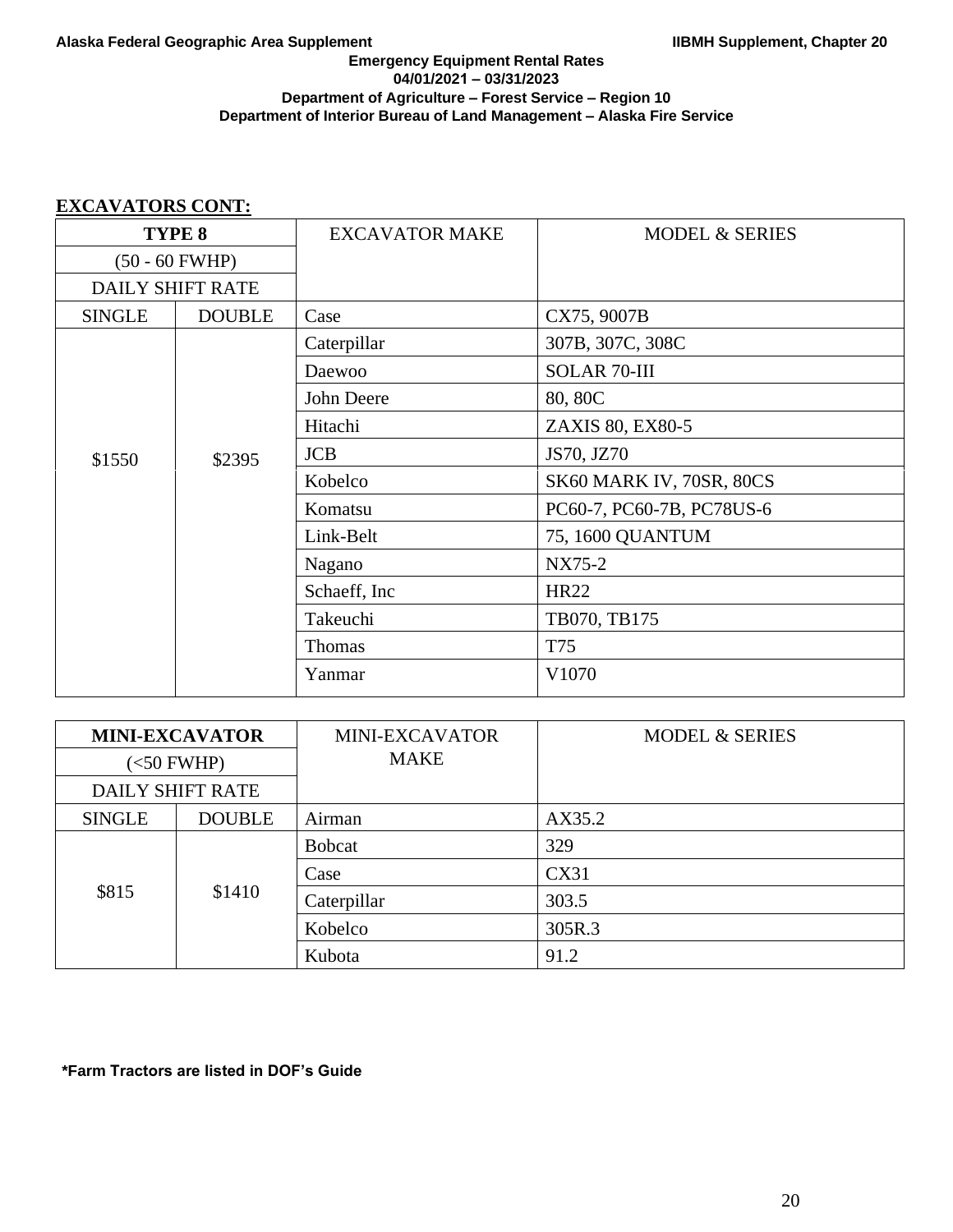### **Emergency Equipment Rental Rates 04/01/2021 – 03/31/2023 Department of Agriculture – Forest Service – Region 10 Department of Interior Bureau of Land Management – Alaska Fire Service**

# **FELLER BUNCHERS:**

Feller bunchers are hired on a daily basis with the government provided the fuel and the contractor providing the operating supplies and contractor hired operator. Rate includes contractor support for maintenance, permits, service vehicles, and operator transportation. Equipment is considered on shift upon passing inspection. Transport costs for the equipment will paid separately according to the rates specified under the Transport Vehicle section of this document

## **FELLER BUNCHERS**

| <b>CLASS (FWHP)</b>        | DAILY RATE | DAILY RATE (DOUBLE SHIFT) |
|----------------------------|------------|---------------------------|
| $\vert$ TYPE 1 (>225 FWHP) | \$3685     | \$6460                    |
| $TYPE 2 (160 - 225 FWHP)$  | \$2640     | \$4720                    |

# **FORKLIFTS:**

Forklifts are hired from commercial rental companies or equipment dealers at the commercial rate without operator. Forklift operators are to be government employee or administrative determined (casual employee) meeting agencyspecific training requirements.

# **FORWARDERS:**

Forwarders are hired on a daily basis with the government providing the fuel and the contractor providing the operating supplies and contractor provide operator. Rate includes contractor provided support for maintenance, permits, service vehicles, and operator transportation. Equipment is considered on shift after passing inspection. Transport costs for the equipment will paid separately according to the rates specified under the Transport Vehicle section of this document.

| <b>FORWARDERS</b>            |                   |                        |  |  |
|------------------------------|-------------------|------------------------|--|--|
| <b>CLASS (FWHP)</b>          | <b>DAILY RATE</b> | DAILY RATE (DBL SHIFT) |  |  |
| TYPE 1 (200+) 1500 GAL.      | \$3025            | \$5435                 |  |  |
| TYPE 2 (140 - 199) 1200 GAL. | \$2885            | \$5180                 |  |  |
| TYPE 3 (100 - 139) 1000 GAL. | \$2610            | \$4675                 |  |  |
| TYPE 4 (<100) 850 GAL.       | \$2475            | \$4425                 |  |  |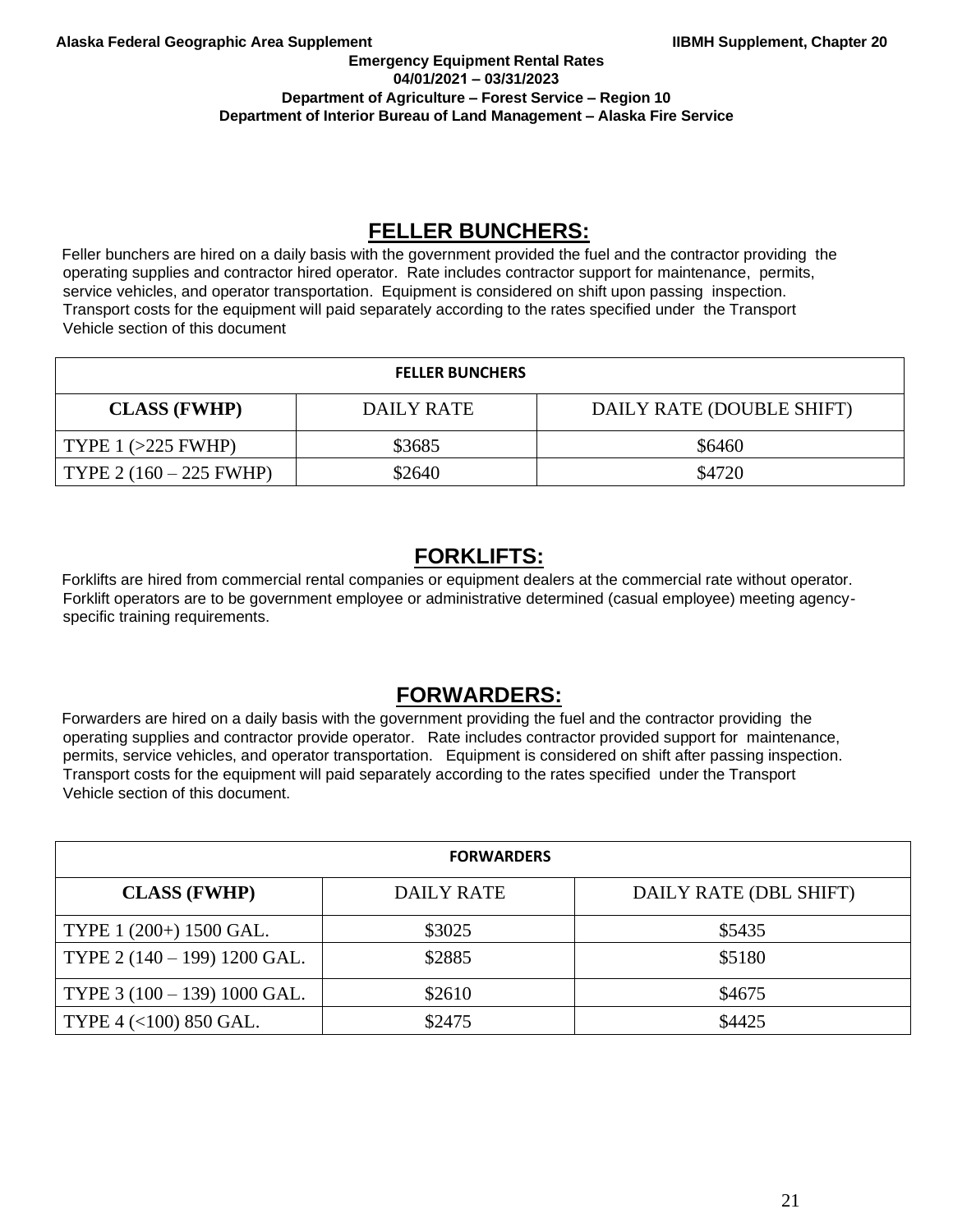**Emergency Equipment Rental Rates 04/01/2021 – 03/31/2023**

**Department of Agriculture – Forest Service – Region 10** 

**Department of Interior Bureau of Land Management – Alaska Fire Service** 

# **GRADERS:**

Graders are hired on a daily basis with the government providing fuel and the contractor providing operating supplies and contractor hired operator. Rate includes contractor provided support for maintenance, permits, service vehicle, and operator transportation. Equipment is considered on shift upon passing inspection. Transport costs for the equipment will paid separately according to the rates specified under the Transport Vehicle section of this document. **GRADERS:**

| <b>TYPE 1</b>           |                         | <b>GRADER MAKE</b> |                                                | <b>MODEL &amp; SERIES</b>                          |  |
|-------------------------|-------------------------|--------------------|------------------------------------------------|----------------------------------------------------|--|
| $(200 - 250$ FWHP)      |                         |                    |                                                |                                                    |  |
| <b>DAILY SHIFT RATE</b> |                         | Case               |                                                | 885                                                |  |
| <b>SINGLE</b>           | <b>DOUBLE</b>           | Caterpillar        |                                                | 14H, 16H                                           |  |
|                         |                         | Champion           |                                                | D-686, 780, 740A, 750A, 780A                       |  |
|                         |                         | Galion             |                                                | T-700, 870B, 870C                                  |  |
|                         |                         | John Deere         |                                                | 772CH II                                           |  |
| \$2455                  | \$4260                  | Komatsu            |                                                | GD670A-2C, GD670AW-2C, GD750A-1,<br>GD825A-2       |  |
|                         |                         | New Holland        |                                                | RG200, RG200B                                      |  |
|                         |                         | Volvo              |                                                | G740, G40B, G746B, G780, G780B                     |  |
|                         | TYPE <sub>2</sub>       | <b>GRADER MAKE</b> |                                                | <b>MODEL &amp; SERIES</b>                          |  |
|                         | $(145 - 199$ FWHP)      |                    |                                                |                                                    |  |
| <b>DAILY SHIFT RATE</b> |                         | Case               | 865                                            |                                                    |  |
| <b>SINGLE</b>           | <b>DOUBLE</b>           | Caterpillar        | 12Н, 140Н, 143Н, 160Н, 163Н,                   |                                                    |  |
|                         | \$3655                  | Champion           | 720A, 726A, 730A, 736A                         |                                                    |  |
|                         |                         | <b>Fiat Allis</b>  | FG85A, FG105A                                  |                                                    |  |
|                         |                         | Galion             | 850B, 850C                                     |                                                    |  |
| \$2115                  |                         | John Deere         |                                                | 670СН II, 672СН II, 770С, 770С II, 770СН 770СН II, |  |
|                         |                         | Komatsu            | GD650A-2C, GD650AW-2C, GD6553, GD675-3         |                                                    |  |
|                         |                         | New Holland        | RG170, RG170B                                  |                                                    |  |
|                         |                         | Volvo              | G720, G720B, G726 VHP, G726B, G730, G730B G736 |                                                    |  |
|                         | TYPE 3                  | <b>GRADER MAKE</b> |                                                | <b>MODEL &amp; SERIES</b>                          |  |
|                         | $(115 - 144$ FWHP)      |                    |                                                |                                                    |  |
|                         | <b>DAILY SHIFT RATE</b> | Case               | 845                                            |                                                    |  |
| <b>SINGLE</b>           | <b>DOUBLE</b>           | Caterpillar        | 120H, 135H                                     |                                                    |  |
|                         |                         | Champion           | 710A, 716A                                     |                                                    |  |
|                         |                         | Galion             | 830B, 830C                                     |                                                    |  |
|                         |                         | John Deere         |                                                | 670C, 670C II, 670CH, 672CH                        |  |
| \$1860                  | \$3180                  | Komatsu            |                                                | GD530A-2C, GD530AW-2C, GD555-3                     |  |
|                         |                         | New Holland        |                                                | RG140, RG140B                                      |  |
|                         |                         | Volvo              |                                                | G710, G710B, G716VHP                               |  |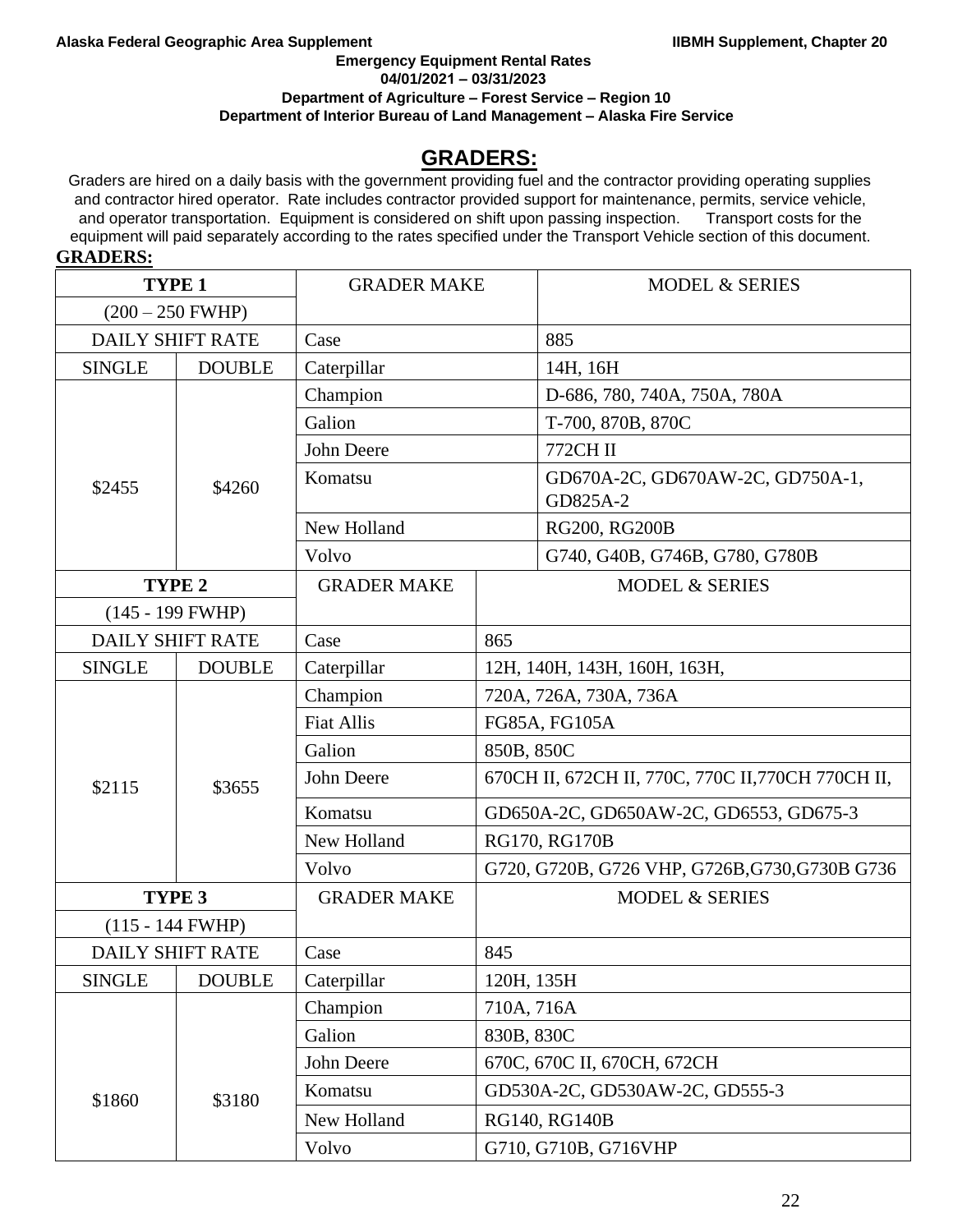# **GRADERS CONT:**

| TYPE <sub>3</sub>  |                         | <b>GRADER MAKE</b> |                                | <b>MODEL &amp; SERIES</b>     |
|--------------------|-------------------------|--------------------|--------------------------------|-------------------------------|
| $(115 - 144$ FWHP) |                         |                    |                                |                               |
|                    | <b>DAILY SHIFT RATE</b> | Case               | 845                            |                               |
| <b>SINGLE</b>      | <b>DOUBLE</b>           | Caterpillar        | 120H, 135H                     |                               |
|                    |                         | Champion           | 710A, 716A                     |                               |
|                    |                         | Galion             | 830B, 830C                     |                               |
|                    |                         | John Deere         |                                | 670C, 670C II, 670CH, 672CH   |
| \$1860             | \$3180                  | Komatsu            | GD530A-2C, GD530AW-2C, GD555-3 |                               |
|                    |                         | New Holland        | RG140, RG140B                  |                               |
|                    |                         | Volvo              |                                | G710, G710B, G716VHP          |
| TYPE 4             |                         | <b>GRADER MAKE</b> |                                | <b>MODEL &amp; SERIES</b>     |
| (75-114 FWHP)      |                         |                    |                                |                               |
|                    | <b>DAILY SHIFT RATE</b> | Champion           |                                | C50A, C60A, C66A, C70A, C76A, |
| <b>SINGLE</b>      | <b>DOUBLE</b>           |                    |                                | C80A, C86A                    |
|                    |                         | <b>Fiat Allis</b>  |                                | 65C                           |
|                    | \$2350                  | Ingram             |                                | MG747                         |
| \$1575             |                         | Lee-Boy            |                                | 685                           |
|                    |                         | New Holland        |                                | RG80, RG100                   |
|                    |                         | Volvo              |                                | G60, G66, G80, G86            |

# **SKIDDERS:**

Skidders are hired on a daily basis with the government providing fuel and contractor providing the Operating supplies, service vehicle, permits, and contractor-hired operator. Rate includes contractor provide support for maintenance, and operator transportation. Equipment is considered on shift upon passing inspection. Transportation costs for the equipment will be paid separately according to the rates specified under the Transport Vehicle section of this document.

## **SKIDDERS:**

| <b>CLASS 1</b>          |               | <b>SKIDDER MAKE</b> | <b>MODEL &amp; SERIES</b> |
|-------------------------|---------------|---------------------|---------------------------|
| (200 - 275 FWHP)        |               |                     |                           |
| <b>DAILY SHIFT RATE</b> |               | <b>FMC</b>          | 220CA, 220GA              |
| <b>SINGLE</b>           | <b>DOUBLE</b> |                     |                           |
|                         |               | Caterpillar         | 535B                      |
| \$2660                  | \$5280        | Franklin            | Q90, 190                  |
|                         |               | Timbco              | 260                       |
|                         |               | Volvo               | G60, G66, G80, G86        |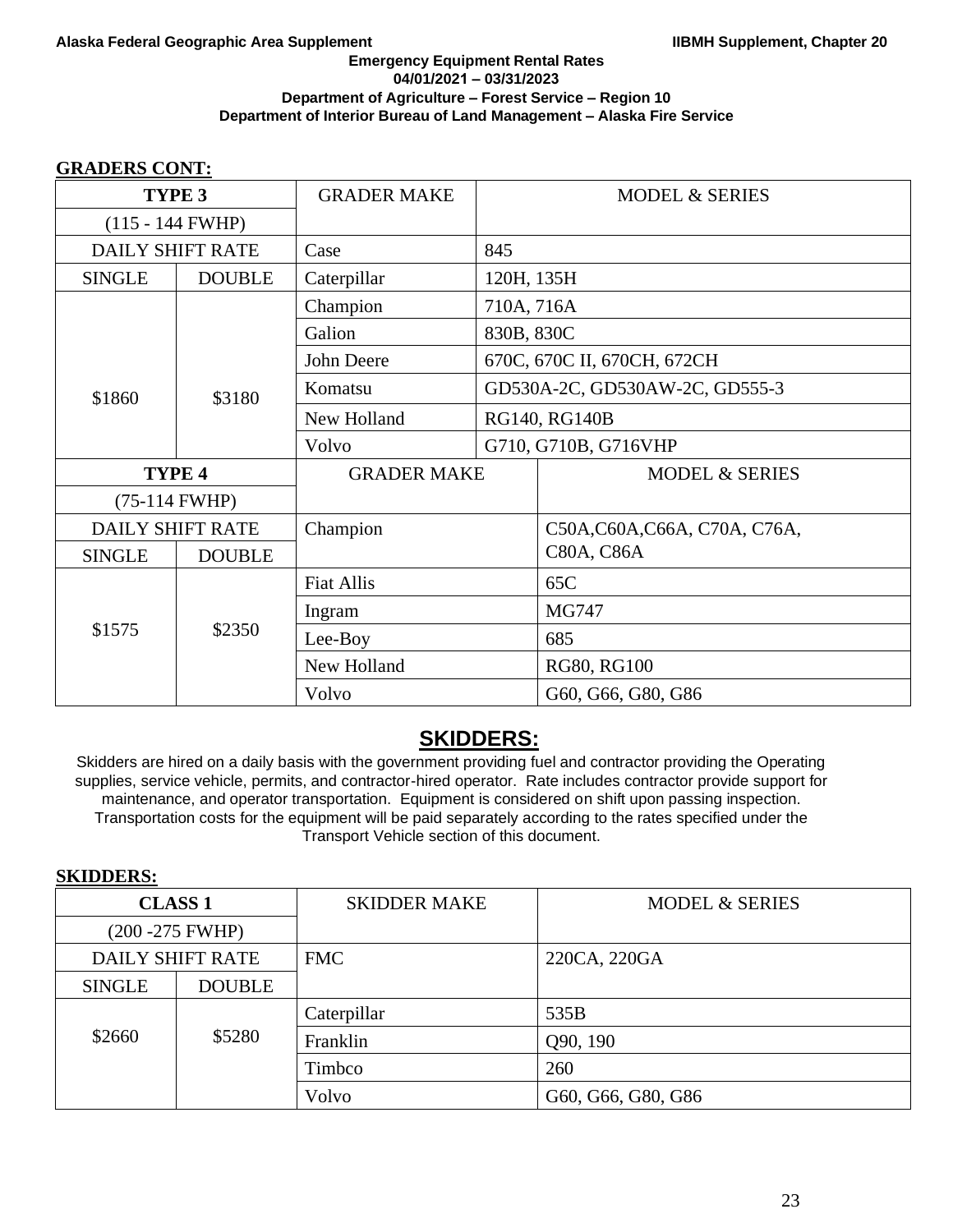# **SKIDDERS CONT:**

| <b>CLASS 2</b>          |               | <b>SKIDDER MAKE</b> | <b>MODEL &amp; SERIES</b>                |  |
|-------------------------|---------------|---------------------|------------------------------------------|--|
| $(200 - 275$ FWHP)      |               |                     |                                          |  |
| <b>DAILY SHIFT RATE</b> |               | John Deere          | 740, 740A, 520, 550, 550B,               |  |
| <b>SINGLE</b>           | <b>DOUBLE</b> |                     | 640G                                     |  |
| \$2370                  | \$4205        | Timberjack          | 460, 460D, 520, 550, 550B, 660, 66D      |  |
|                         |               | <b>Clark Ranger</b> | 667, 668B, 668C, 668, H66DS, H67, H67-II |  |
|                         |               | Caterpillar         | 528, 515, 525, 525B, 545                 |  |
|                         |               | Garrett             | 25A, 30, 30A                             |  |
|                         |               | Franklin            | Q70, Q80, 170, 185                       |  |
|                         |               | <b>Tree Farmer</b>  | C7F                                      |  |

| <b>CLASS 3</b>     |                         | <b>SKIDDER MAKE</b>            | <b>MODEL &amp; SERIES</b>                        |
|--------------------|-------------------------|--------------------------------|--------------------------------------------------|
| $(100 - 139$ FWHP) |                         |                                |                                                  |
|                    | <b>DAILY SHIFT RATE</b> | John Deere                     | 548D, 640, 648D, 640D, 360, 380D, 404, 450, 540G |
| <b>SINGLE</b>      | <b>DOUBLE</b>           |                                |                                                  |
|                    | \$3240                  | Timberjack                     | 240C,240D,240E,350A,360,360D,380D,404,450        |
|                    |                         | <b>FMC</b>                     | 180                                              |
| \$1850             |                         | <b>Clark Ranger</b>            | 665, 666, F65, H66                               |
|                    |                         | Caterpillar                    | 518                                              |
|                    |                         | Garrett                        | 21A Turbo, 22                                    |
|                    |                         | Case                           | 800 Series                                       |
|                    |                         | <b>International Harvester</b> | <b>S10</b>                                       |
|                    |                         | <b>Tree Farmer</b>             | C6F                                              |

| <b>CLASS 4</b>   |                         | <b>SKIDDER MAKE</b>            | <b>MODEL &amp; SERIES</b>   |  |
|------------------|-------------------------|--------------------------------|-----------------------------|--|
| $(81 - 99$ FWHP) |                         |                                |                             |  |
|                  | <b>DAILY SHIFT RATE</b> | John Deere                     | 440D, 448D, 540, 540A       |  |
| <b>SINGLE</b>    | <b>DOUBLE</b>           |                                |                             |  |
|                  |                         | Timberjack                     | 225 Series, 230 Series, 330 |  |
|                  |                         | <b>Clark Ranger</b>            | 664, 664B                   |  |
| \$1480<br>\$2595 |                         | <b>Massey Ferguson</b>         | 320                         |  |
|                  |                         | Garrett                        | 21A                         |  |
|                  |                         | Case                           | 600                         |  |
|                  |                         | <b>International Harvester</b> | S <sub>8</sub> A            |  |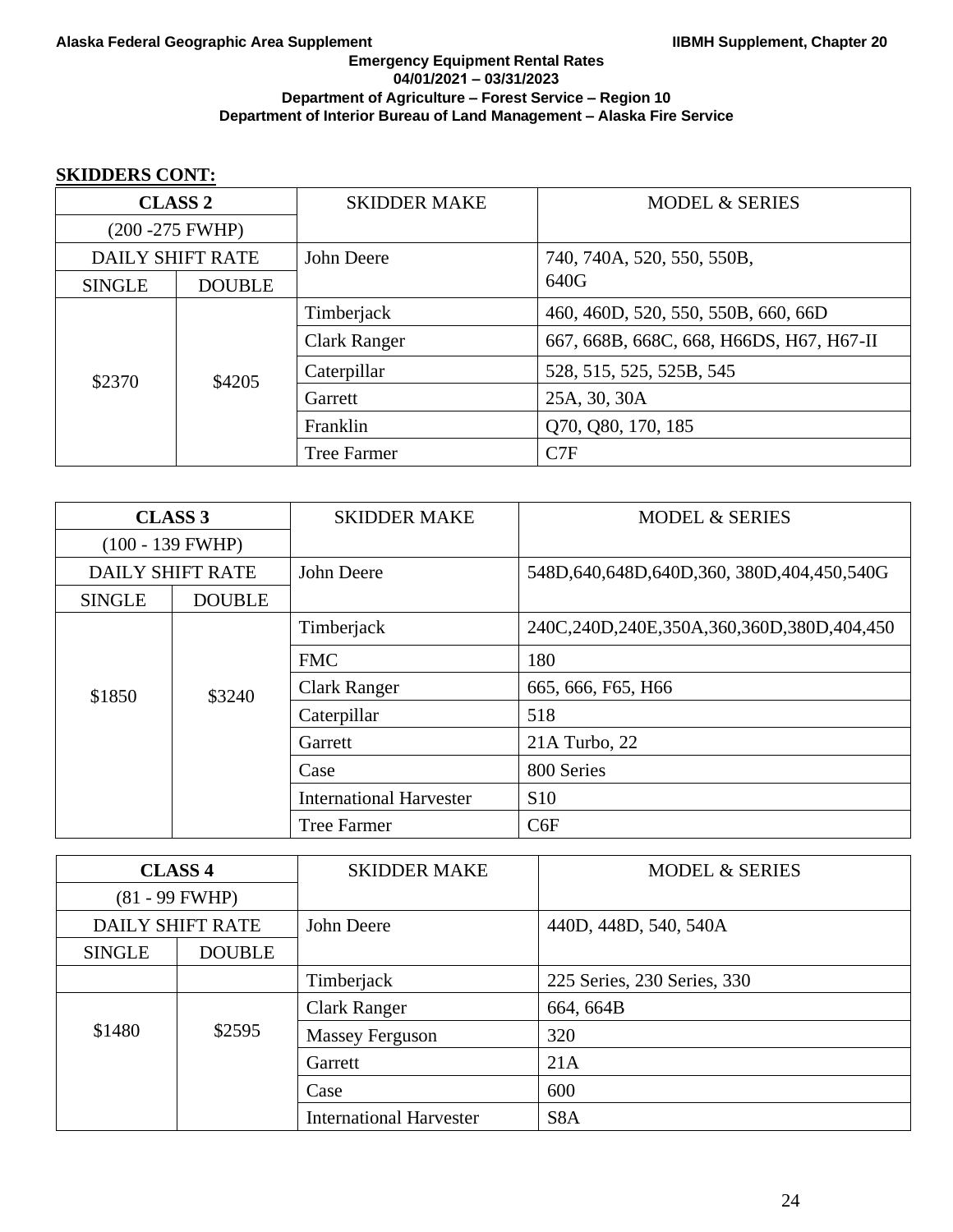**Emergency Equipment Rental Rates** 

**04/01/2021 – 03/31/2023**

**Department of Agriculture – Forest Service – Region 10** 

**Department of Interior Bureau of Land Management – Alaska Fire Service** 

# **TRACKED UTILITY VEHICLES:**

Tracked Utility Vehicles are hired on a daily basis with the government providing fuel and contractor providing the Operating supplies, service vehicle, permits, and contractor-hired operator. Rate includes contractor provides support for maintenance, and operator transportation. Equipment is considered on shift upon passing inspection. Transportation costs for the equipment will be paid separately according to the rates specified under the Transport Vehicle section of this document.

|             | <b>TRACKED UTILITY VEHICLES</b> |                           |                                  |                             |                                     |  |
|-------------|---------------------------------|---------------------------|----------------------------------|-----------------------------|-------------------------------------|--|
| <b>TYPE</b> | <b>MAKE</b>                     | <b>MODEL &amp; SERIES</b> | <b>MINIMUM</b><br><b>PAYLOAD</b> | <b>DAILY</b><br><b>RATE</b> | <b>DAILY RATE</b><br>(DOUBLE SHIFT) |  |
|             | Flectrac/Nodwell                | FN110, FN-160, FN240      |                                  |                             |                                     |  |
|             | Foremost                        | Chieftan                  | $11,000$ lbs                     | \$2875                      | \$5185                              |  |
|             | Flectrac/Nodwell                | FN-60, FN-75              | $6,000$ lbs                      | \$2535                      | \$4560                              |  |
|             | Thiokol                         | 1200C                     | 1500 lbs                         | \$2190                      | \$3925                              |  |
| 3           | Bombardier                      | 252G                      |                                  |                             |                                     |  |

A Tracked Utility Vehicle with an auxiliary tank will be paid a daily rate using the following table. Equipment must be equipped with a minimum of a 200 gallon tank and must have the ability to pump water with minimum of 30 gpm and minimum pressure of 100 psi.

| <b>TANK SIZE</b>      | DAILY RATE |
|-----------------------|------------|
| $200$ GAL $-$ 399 GAL | \$205      |
| $400$ GAL $-799$ GAL  | \$305      |
| $>800$ GAL            | \$505      |

# **SOFT TRACK:**

Soft Track Utility Vehicles are modified FMC apparatus equipped with a tank, pump, and firefighting configuration. Soft Track Utility Vehicles are hired on a daily basis with the government providing fuel and contractor providing the operating supplies, service vehicle, and contractor-hired operator. Rate includes contractor provided support for permits, maintenance, and operator transportation. Fee for water tank is already included in the rate. Equipment is considered on shift upon passing inspection. Transportation costs for the equipment will be paid separately according to the rates specified under the Transport Vehicle section of this document.

| <b>SOFT</b><br><b>TRACK</b> |                   |
|-----------------------------|-------------------|
| <b>DAILY RATE</b>           | <b>DAILY RATE</b> |
| (SINGLE SHIFT)              | (DOUBLE SHIFT)    |
| \$3675                      | \$6780            |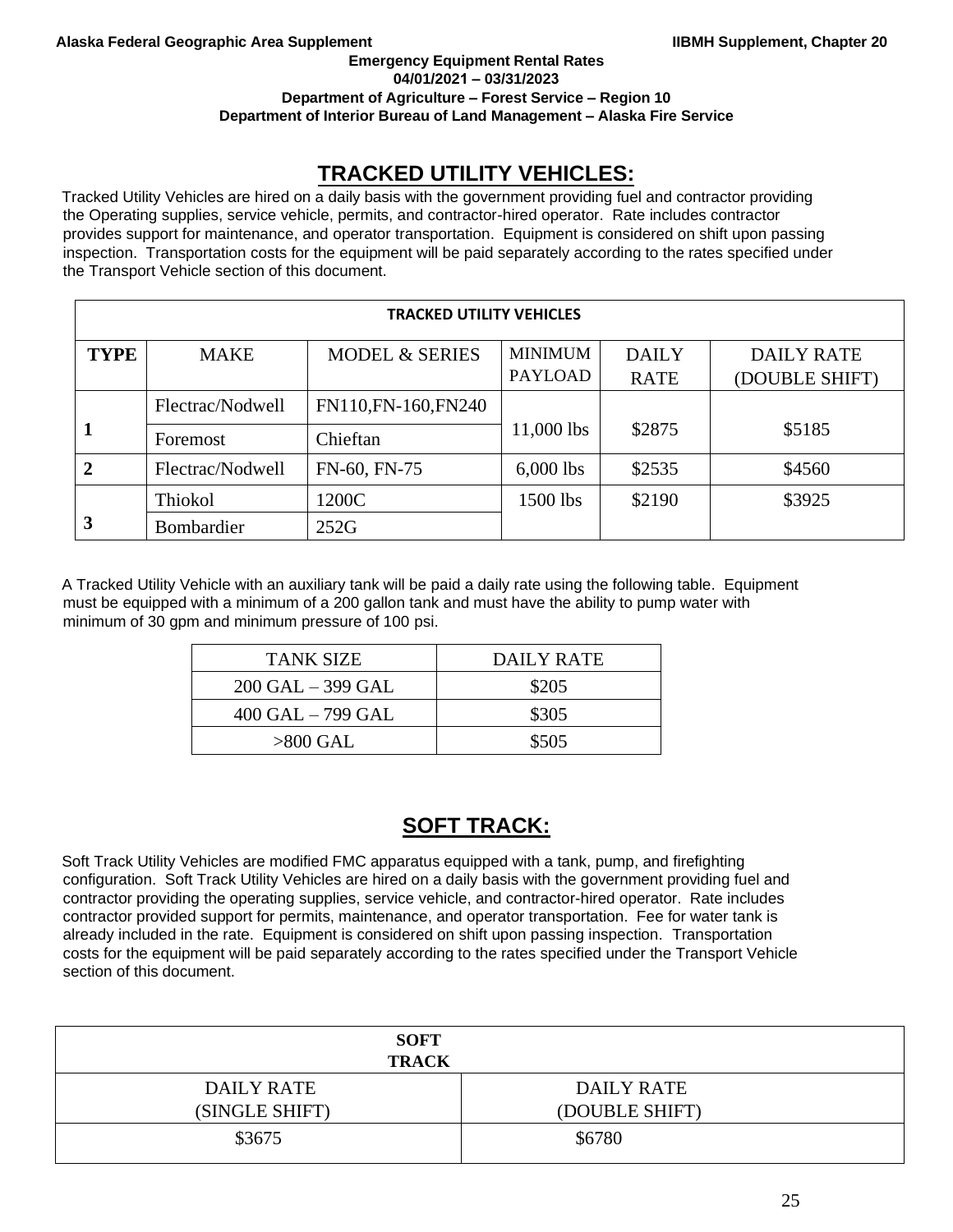**Emergency Equipment Rental Rates 04/01/2021 – 03/31/2023**

**Department of Agriculture – Forest Service – Region 10** 

**Department of Interior Bureau of Land Management – Alaska Fire Service** 

# **PASSENGER, CARGO VEHICLES.**

This section includes rates for passenger van, sedan, sport utility vehicle, commercial cargo vehicle, truck. Use the contractor's standard method of hire when renting vehicles from a commercial rental company. Pay the commercial rate minus any discounts. Commercial rates should not exceed those charged to the public and the EERA should indicate both daily and weekly rates. Check the GSA Rental Supplemental Vehicle Program (RSVP) to see if any GSA contractors in Alaska can supply the requested vehicles.

-Hire vehicles at a **daily rate** when hiring from a non-commercial vendor.

-When hiring a vehicle from a non-commercial vendor, the rate may be with operator or vehicle only. If hired with operator, the non-commercial vendor must be able to provide enough qualified drivers for the number of vehicles that will be hired.

-Verify ownership by checking the vehicle registration.

-Government will be required to clean a vehicle necessary for an inspector to determine if damage has occurred.

-All passenger vehicles will be equipped with seat belts, spare tire, wheel wrench and jack. Contractor(s)will ensure vehicles are in good operating condition and meet all state and local laws.

-For Commercial Rental Companies: Post-use vehicle clean-up will be discussed at time of rental

-Ground Support will be required to inspect the vehicles (if camera is available, take pictures) at time the vehicle(s) is/are returned the company.

|                 |                                            |       | <b>SEDANS</b>                           |                     |                |                                         |                               |
|-----------------|--------------------------------------------|-------|-----------------------------------------|---------------------|----------------|-----------------------------------------|-------------------------------|
| <b>TYPE</b>     | DAILY RATE w/Driver                        |       |                                         | <b>VEHICLE ONLY</b> |                |                                         |                               |
| Compact         |                                            | \$550 |                                         |                     | \$75           |                                         |                               |
| Mid Size        |                                            | \$560 |                                         |                     | \$80           |                                         |                               |
| Full-Size       |                                            | \$565 |                                         |                     | \$85           |                                         |                               |
|                 | <b>SUV VANS</b>                            |       |                                         | <b>4X2</b>          |                |                                         | <b>4X4</b>                    |
| <b>TYPE</b>     | <b>MODEL AND SERIES</b>                    |       | <b>DAILY</b><br><b>RATE</b><br>w/driver | <b>ONLY</b>         | <b>VEHICLE</b> | <b>DAILY</b><br><b>RATE</b><br>w/driver | <b>VEHICLE</b><br><b>ONLY</b> |
| Light           | Chevy Blazer, GMC Jimmy                    |       | \$540                                   | \$65                |                | \$565                                   | \$85                          |
| $\frac{1}{2}$ T | Ford Explorer                              |       | \$550                                   | \$75                |                | \$570                                   | \$90                          |
| $\frac{3}{4}$ T | Ford Expedition                            |       | \$565                                   | \$85                |                | \$590                                   | \$110                         |
| 1T              | Ford Excursion                             |       | \$575                                   | \$95                |                | \$605                                   | \$125                         |
| <b>PICKUPS</b>  |                                            | 4X2   |                                         | <b>4X4</b>          |                |                                         |                               |
| Compact         | Ford Ranger, Chevy S-10                    |       | \$580                                   | \$100               |                | \$590                                   | \$110                         |
| $\frac{1}{2}$ T | Chevy & GMC 1500, Ford<br>150, Dodge 1500  |       | \$585                                   | \$105               |                | \$600                                   | \$120                         |
| $\frac{3}{4}$ T | Chevy & GMC 2500, Ford<br>F <sub>250</sub> |       | \$590                                   | \$110               |                | \$610                                   | \$130                         |
| 1T              | Chevy & GMC 3500, Ford<br>F350             |       | \$605                                   | \$125               |                | \$635                                   | \$155                         |

# **SEDANs/SUVs/VANs/PICKUPs/TRUCKs:**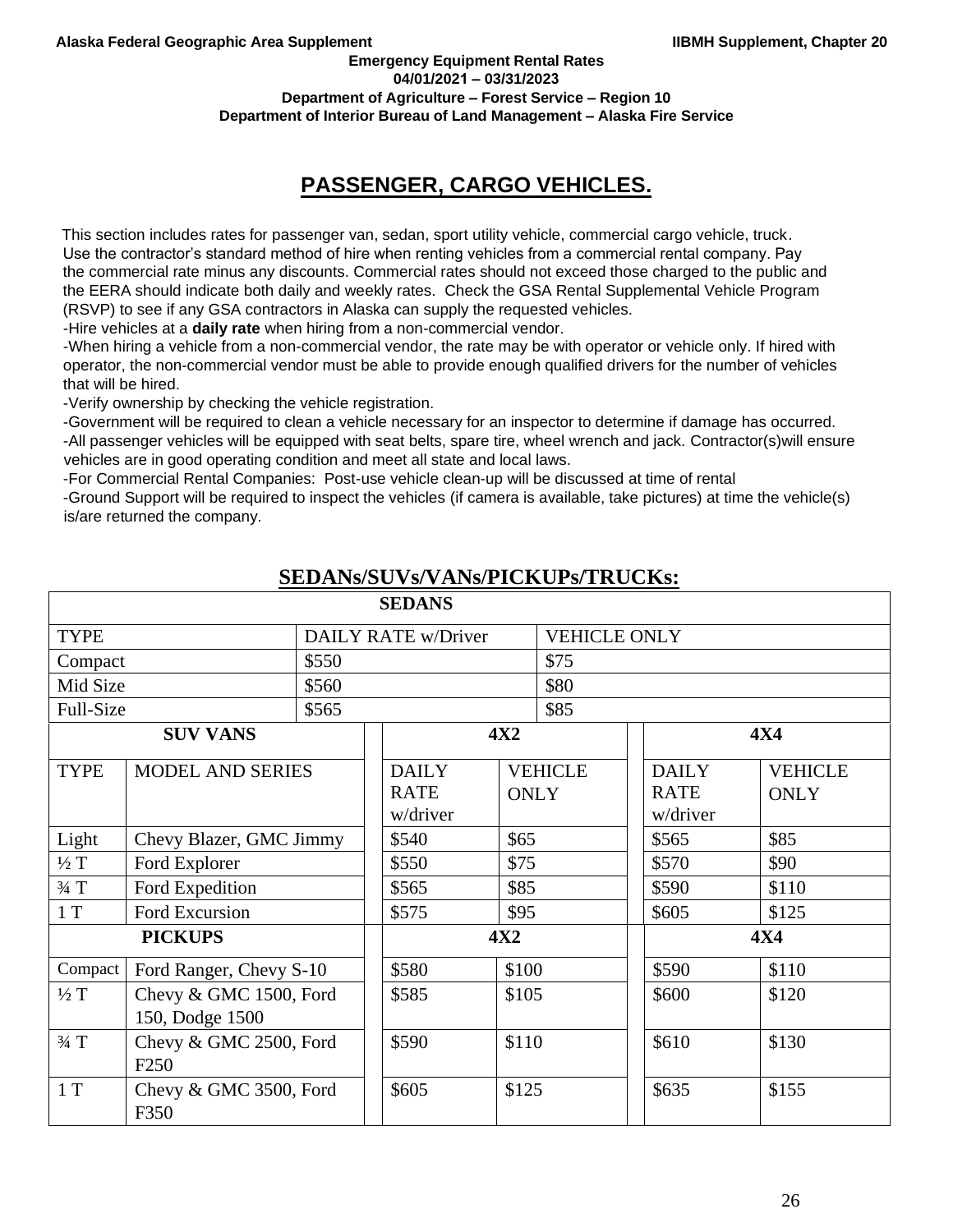# **SEDANs/SUVs/VANs/PICKUPs/TRUCKS CONT:**

| <b>TRUCKS</b>             |                   |                     |
|---------------------------|-------------------|---------------------|
| <b>TYPE</b>               | <b>DAILY RATE</b> | <b>VEHICLE ONLY</b> |
|                           | w/Driver          |                     |
| 8500 GVW - 14500 GVW      | \$580             | \$100               |
| $15000$ GVW $- 24500$ GVW | \$665             | \$185               |
| 25000 GVW - 35500 GVW     | \$725             | \$240               |

# **UTV's:**

Government owned UTV should be utilized first. The type of UTV determines the method of hire. Refer to the charts below. Government is limited to renting or using 4-wheeled machines. Rental or use of 3-wheeled ATV is prohibited. See Exhibit 10 for UTV Inspection Checklist. UTV operators will be Government employees or administratively determined (casual employee) and have the following:

- ➢ Current driver's license
- ➢ Documented completion of required agency UTV training
- ➢ Personal protective equipment (i.e., helmet, goggles, gloves, etc)

Government will provide fuel and oil. Delivery charges are allowed.

| UTILITY TERRAIN VEHICLES     |                   |  |
|------------------------------|-------------------|--|
| <b>UTV</b>                   |                   |  |
| <b>TYPE</b>                  | <b>DAILY RATE</b> |  |
| 4 X 2 Wheel Drive            | \$125             |  |
| 4 X 4 Wheel Drive            | \$150             |  |
| 6 X 6 Wheel Drive            | \$260             |  |
| <b>ATV Trailer Tag-along</b> | \$25              |  |
| Trailer, 2/4 placement       | \$40              |  |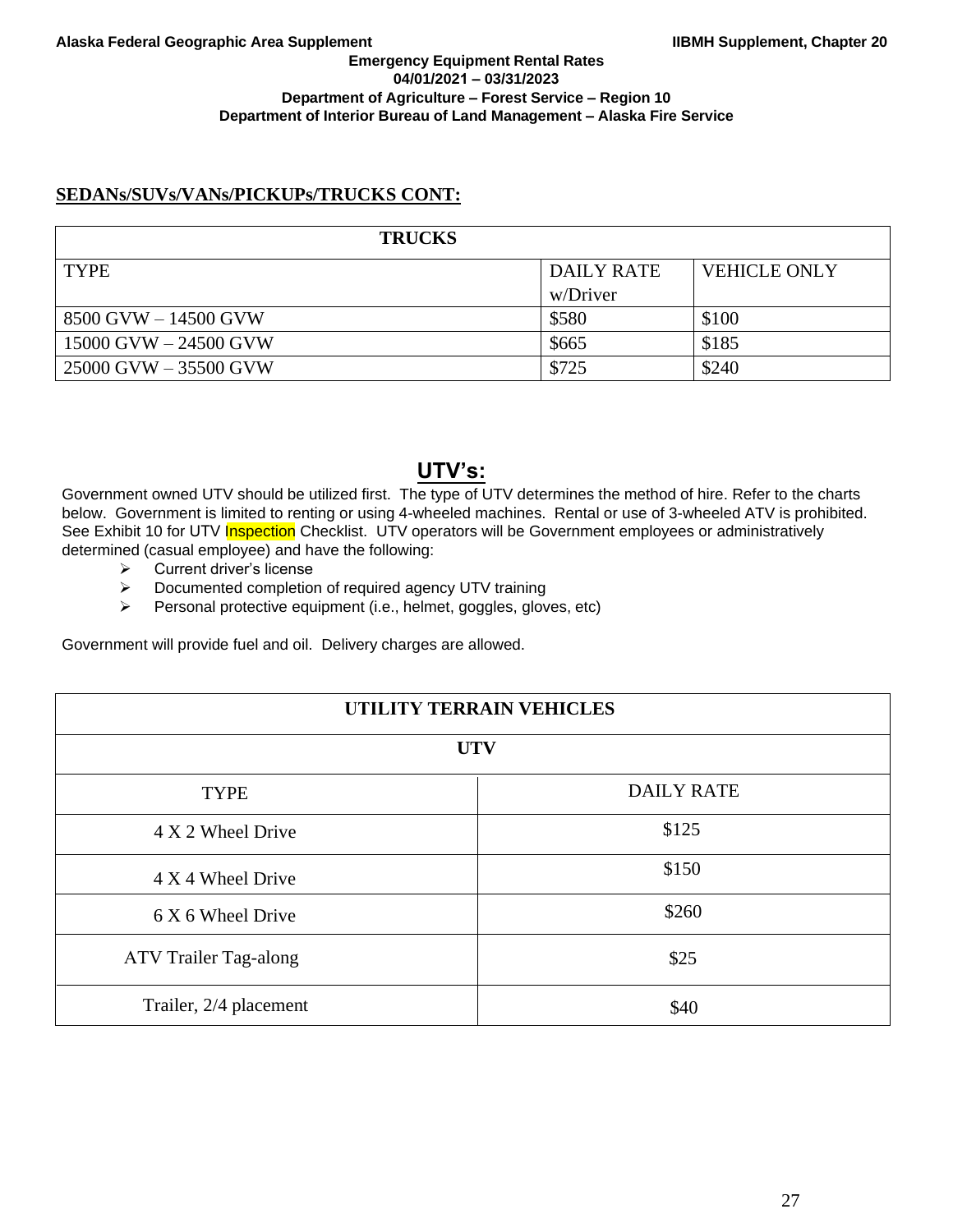### **Emergency Equipment Rental Rates 04/01/2021 – 03/31/2023 Department of Agriculture – Forest Service – Region 10 Department of Interior Bureau of Land Management – Alaska Fire Service**

# **BOATS:**

(**NOTE: There may be an occasion at remote incidents that an operator for the contracted boat is not available and under these circumstances a government certified boat operator may operate the boat. The incident will need to go through the FMO for approval and submit the resource order with vendor's name, boat make/model/motor size, size of boat, and government operator. Government operator will be verified by Zone with Dispatch and Smokejumper Crew Section Coordinator.)**

Boats are hired on a daily rate with the government providing fuel and two cycle motor oil. The Contractor is required to meet all state and federal requirements. Operator is required to operate the boat in a safe and efficient manner. Boats hired will be considered "bare boat" charters and the operators will not be required to have specialized licensing (i.e., 6-pax license) per USCG Navigation and Vessel Inspection Circular 7-94. The operator is responsible for navigating waterways and ensuring that passengers are given safety briefings and that the boat is not overloaded with passengers or cargo.

(NOTE: Canoes, kayaks, scanoes, catamarans, personal watercraft, or equipment devised as a floating device will not be hired. Inflatable boats will only be provided by federal or other state agencies or hired from Cooper- ators at the rates listed directly below (based on size and engine horsepower). Cooperator will provide qualified operator and the operator rate is included in the daily rate listed below. For boats less than or equal to 20 ft, the engine must not exceed the manufacturer's recommended horsepower for the boat as noted on the manufacturer's label on the boat.)

## **The contractor shall provide the following items on boats:**

- ➢ Fuel storage cans
- ➢ Basic tools and spare parts for maintaining watercraft
- $\triangleright$  Anchors and ropes for holding boats in areas where anchoring is reasonable
- ➢ First aid kit
- $\triangleright$  Fire extinguisher (minimum rating, ABC)
- ➢ Sound producing emergency device
- ➢ Personal flotation device for each passenger

## **The government will provide:**

 $\triangleright$  Personal flotation devices when contractor does not have proper or required number  $\triangleright$ Personal Protection Equipment (PPE – fire shirt and pants) for the boat operator

| <b>BOATS: Operator included. PPE and PFD's required.</b> |                                                    |                                                                                                                         |  |  |
|----------------------------------------------------------|----------------------------------------------------|-------------------------------------------------------------------------------------------------------------------------|--|--|
|                                                          |                                                    | Motors under 35 HP will be negotiated. See <b>Exhibit 9</b> for Boat Inspection Checklist. (NOTE: Operated by certified |  |  |
|                                                          | Government boat operator on a case by case basis.) |                                                                                                                         |  |  |
| <b>FWHP</b>                                              | <b>SIZE</b>                                        | <b>DAILY</b>                                                                                                            |  |  |
| $>35 - 150$ Hp                                           | $< 16$ Ft                                          | \$635                                                                                                                   |  |  |
|                                                          | $16 - 20$ Ft                                       | \$655                                                                                                                   |  |  |
| $>150 - 250$ Hp                                          | $21 - 23$ Ft                                       | \$715                                                                                                                   |  |  |
|                                                          | $24 - 26$ Ft                                       | \$780                                                                                                                   |  |  |
| $>250$ Hp                                                | $16 - 20$ Ft                                       | \$685                                                                                                                   |  |  |
|                                                          | $21 - 23$ Ft                                       | \$745                                                                                                                   |  |  |
|                                                          | $>24$ Ft                                           | \$830                                                                                                                   |  |  |

| <b>BOAT ROUND TRIP – Same Rules Apply as Above</b> |             |              |  |  |  |
|----------------------------------------------------|-------------|--------------|--|--|--|
| <b>FWHP</b>                                        | <b>SIZE</b> | <b>DAILY</b> |  |  |  |
| All                                                | $16' - 22'$ | \$200        |  |  |  |
| All<br>$23' - 26'$<br>\$250                        |             |              |  |  |  |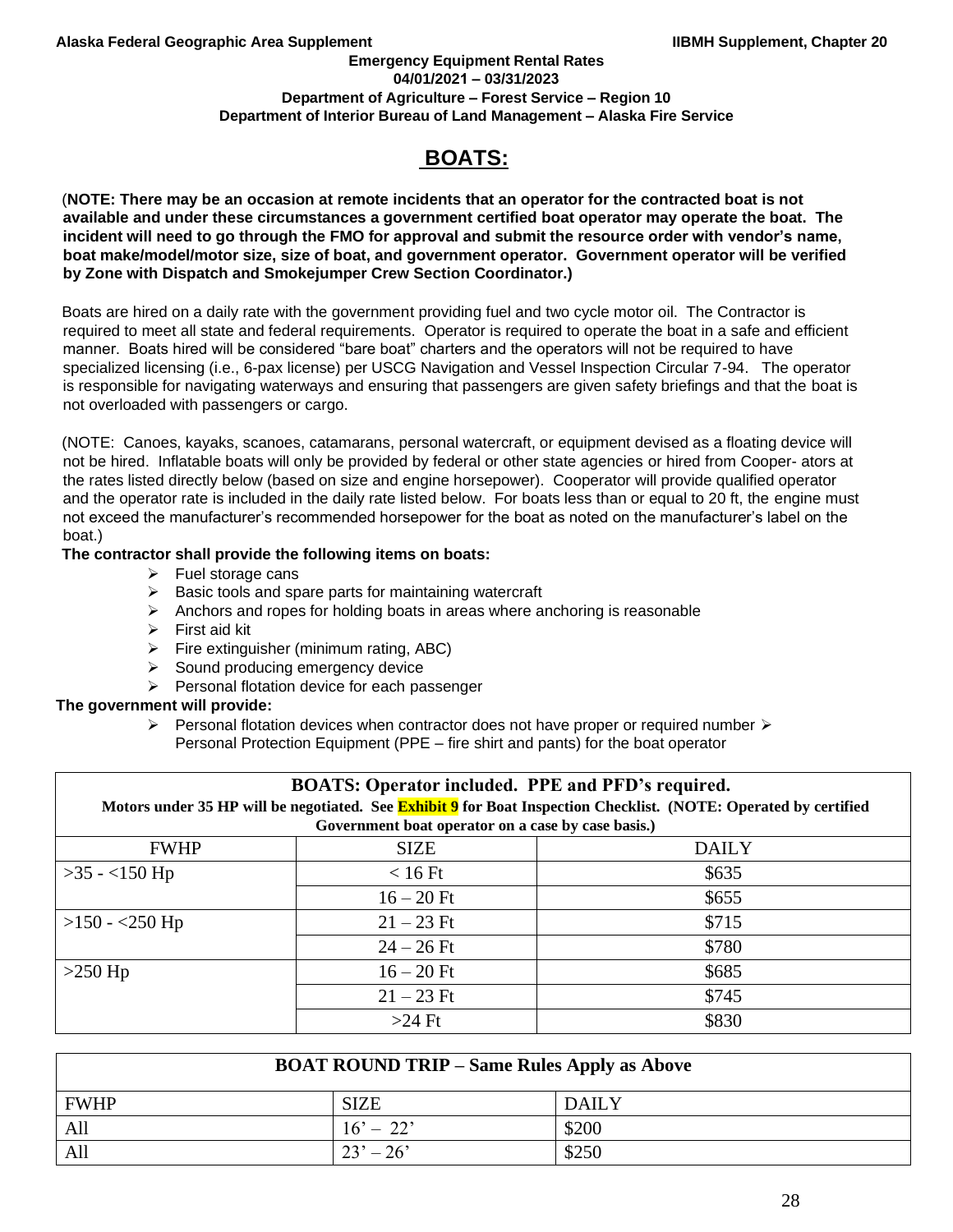# **BOATS CONT:**

# **AIRBOATS:**

All information above regarding boats also applies to airboats. Passengers transported by airboat must be provided a seat. Airboat length will be the sole basis used to determine daily rate.

| <b>AIRBOATS Operator included. PPE and PFD's required.</b><br>See <b>Exhibit 9</b> for Boat Inspection Checklist.<br>(NOTE: Not to be operated by government. |                   |  |  |
|---------------------------------------------------------------------------------------------------------------------------------------------------------------|-------------------|--|--|
| Rate determined by length.)                                                                                                                                   |                   |  |  |
| <b>SIZE</b>                                                                                                                                                   | <b>DAILY RATE</b> |  |  |
| $< 14$ Ft                                                                                                                                                     | \$960             |  |  |
| $>14 - 16$ Ft                                                                                                                                                 | \$1125            |  |  |
| $>16 - 18$ Ft                                                                                                                                                 | \$1270            |  |  |
| $>18 - 20$ Ft                                                                                                                                                 | \$1410            |  |  |
| $>20$ Ft                                                                                                                                                      | \$1555            |  |  |

# **FIRE BOATS:**

Fire boats must be owned and operated by Cooperator Fire Department or Emergency Response agency and must be equipped with an integrated pumps system and have foam capability. Fire boats are intended to fight fires in a marine environment but may e suitable for rescue and all-risk incidents. Fire boats will be fully equipped with all support equipment and gear by the fire department or emergency response agency and the government will provide fuel.

| <b>FIRE BOATS</b>  |                   |  |  |
|--------------------|-------------------|--|--|
| <b>MINIMUM GPM</b> | <b>DAILY RATE</b> |  |  |
| 1000               | \$2220            |  |  |
| 1500               | \$2625            |  |  |
| 2000               | \$3030            |  |  |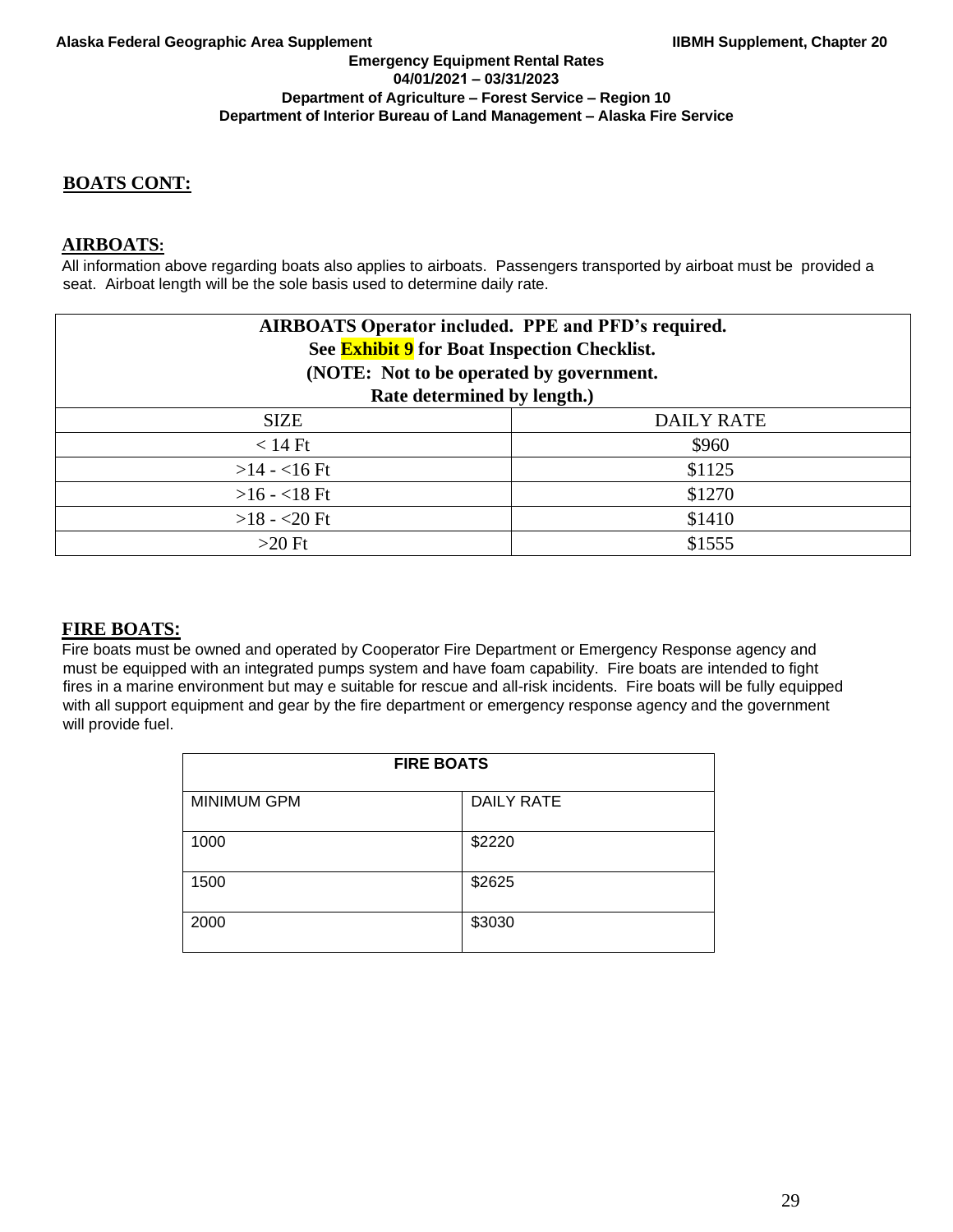#### **Emergency Equipment Rental Rates 04/01/2021 – 03/31/2023 Department of Agriculture – Forest Service – Region 10 Department of Interior Bureau of Land Management – Alaska Fire Service**

# **BUSES:**

Hired at daily rate with government providing the fuel. Contractor provides operator and operating supplies. Rate includes contractor provided support for maintenance.cargo such as, tools, fire packs and equipment shall not be carried in the bus unless they are securely lashed down or stored behind a well-anchored screen separating the tools and gear from the passengers. The bus shall provide for at least one emergency exit in addition to the main door and access to the emergency exit must be free of barriers. Contract is responsible to have the minimum required licensing, permits, and insurance to operate and transport passengers.

| <b>BUSES</b>             |                 |              |                    |
|--------------------------|-----------------|--------------|--------------------|
| <b>TYPE</b>              | <b>MINIMUM</b>  | <b>DAILY</b> | <b>HOURLY RATE</b> |
|                          | <b>CAPACITY</b> | <b>RATE</b>  |                    |
| Mini Bus                 | 20 passengers   | \$1010       | \$100              |
| <b>Full Size Bus</b>     | 40 passengers   | \$1210       | \$120              |
| Crew Carrier w/cage      | 20 passenger    | \$1220       | \$121              |
| <b>Additional Driver</b> |                 | \$425        | \$42.50            |

Hourly rate can be used to determine the point to point bus rate. Point to point hiring of buses occur when personnel needed to be transported to or from an area or an incident. Since the bus company or vendor is providing a service, no inspections are needed, nor will claims be processed for the delivery service. Fuel is not paid for point to point hire as this is reflected in the hourly rate.

Point to point buses will not be held at the incident after transporting the crew. This bus will return to the contractor after dropping off crew members. In order for point to point bus to remain at the incident, the contractor must agree, new resource order created, emergency equipment rental agreement repaired/ signed, inspection completed, equipment shift ticket started, and equipment package turned into Finance.

# **TRANSPORT VEHICLES:**

Transports hired as Point to Point are hired on an hourly or on a mob/demob delivery basis; this will be between the contractor and government and ordered using a resource order S number. If the incident decides that the Point to Point transport is needed to be assigned with the equipment; the contractor must agree to being hired at the incident and a new resource order E number, hiring documents, and shift tickets must be created by incident personnel. **Transports hired as Stand Alone or transports assigned to a piece of equipment will be on a daily rate basis.** 

The government provides fuel (except for Point to Point transports; fuel is built into the rate) and the contractor provides operating supplies, pilot car(s), any support vehicles, permits, and contractor hired operator. The incident will let Dispatch know whether the equipment will need an assigned transport or if the equipment will be a Point to Point only and will be documented as such in the Special Needs section of the resource order. Contractors are responsible for arranging transport of their equipment and transport rates will be paid as specified in the transport rate table. Transport provided by the contractor will be paid separately than the equipment but will not be given a separate resource order unless it is hired as a Stand Alone transport.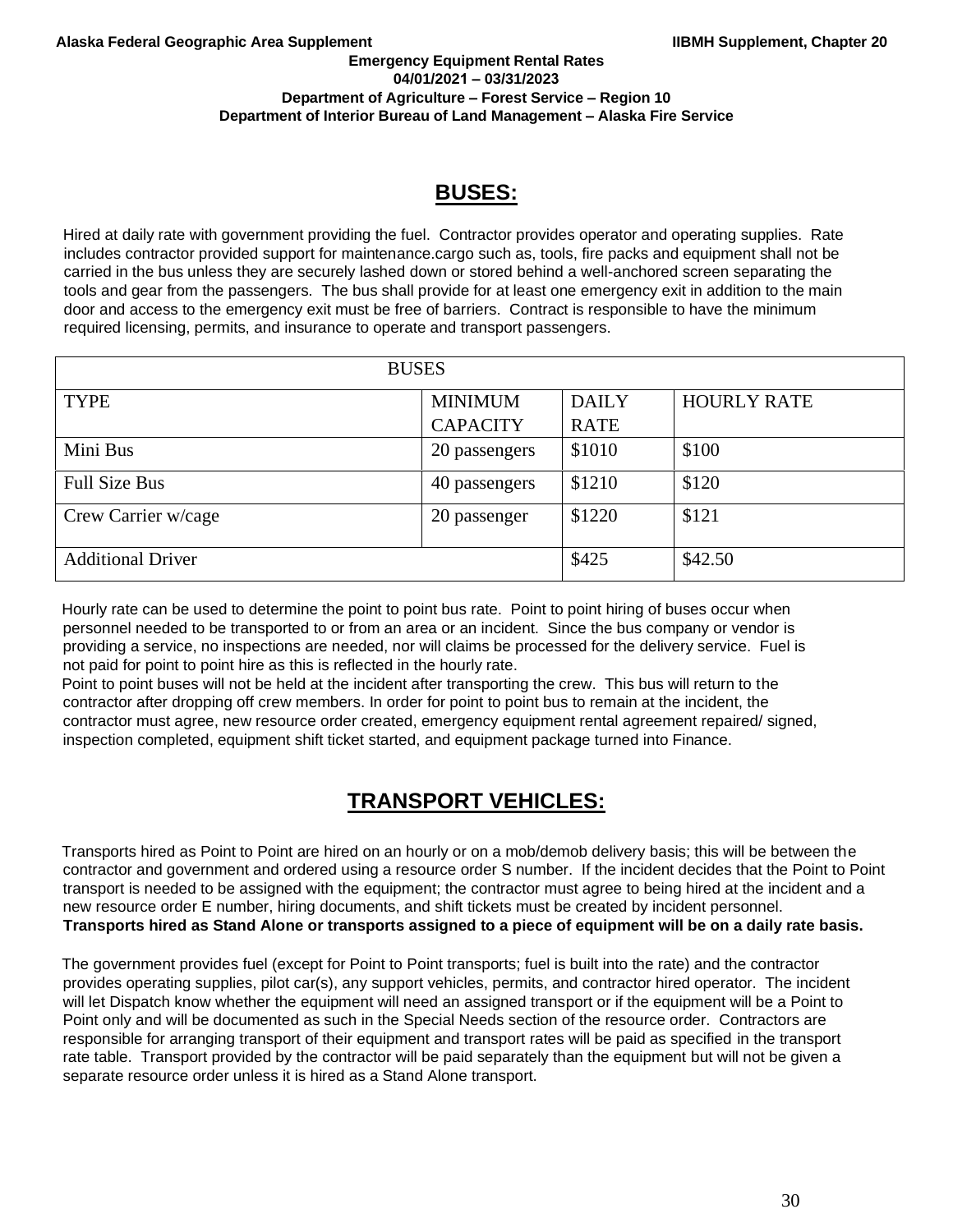# **TRANSPORT VEHICLES CONT:**

Heavy equipment plus transport with an operator for each unit will receive the full daily rate for each piece of equipment, except for first and last day of hire for Stand Alone transports when transports are assigned to the equipment. First day will be determined on what time equipment was hired (prior to 1600 hours – full daily rate and after 1600, less than 8 hours, half daily rate). Last day will be determined by what time equipment was released and back to hiring point (Government uses 24 hour clock, equipment must be released and back to hiring unit prior to 0800 hours to receive half daily rate. Released after 0800 hours is a full daily rate.).

## **When a lowboy/transport is assigned to a piece of equipment, such as a dozer, and both pieces of equipment use the same operator, the daily payment for the lowboy/transport will be deducted by \$555 for a single shift and by \$951 for a double shift. EXCEPTION: On first and last day of hire, if equipment is under hire for less than 8 hours the deduction will be reduced by half.**

If a pilot/flag vehicle(s) is/are required by law during transportation of heavy equipment, no additional payment will be made for such vehicles or operators. The rate includes contractor provided support for pilot cars and service vehicles plus their maintenance, and operator transportation. Permits, if required, are the responsibility of the vendor owning the transport equipment.

If the government releases the transport, but the contractor elects to keep the transport at the incident location, no further payment will incur for the transport and the government is not responsible for the equipment. Period of hire ends when transport is released.

## **Hiring Transport Equipment**

Transport equipment can be hired using three different methods to meet the government's needs:

 $\triangleright$  Point to Point: The most common need is point to point delivery of heavy equipment to or from an incident. The equipment contractor will arrange for movement of the equipment, as directed by the Government, and the appropriate configuration of equipment would be paid at the rate listed in the Transport Rate Table. This is considered a contractor provided service and a separate payment line will be included in the equipment use invoice. This method may be used if the equipment needs to be moved during the incident and appropriate rate will be used. Incident personnel will document arrival and departure times and convey this information to the Ground Support and/or Finance Unit. The government does not pay fuel charges for point to point transports as this is already built into the rate.

## **DO NOT HOLD POINT TO POINT TRANSPORTS AT THE INCIDENT. IF INCIDENT NEEDS TO KEEP TRANSPORT, ARRANGEMENT MUST BE MADE WITH THE CONTRACTOR AND NEW RESOURCE ORDER ISSUED.**

- $\triangleright$  A less common need is to have the contractor provide a transport that remains assigned to standby or if the incident anticipates needing to move equipment frequently. Transport unit is paid separately from the equipment and is not issued a separate resource order. This would be appropriate if the equipment is being hired for initial attack Transport costs are calculated and added on a separate line of the equipment use invoice.
- $\triangleright$  On a large incident with several pieces of equipment, the Incident Commander or Operations Section Chief may approve a request to Resource Order a Stand Alone transport to move several pieces of equipment of other contractors. Transport contract will be required to carry the minimum amount of commercial motor carriers insurance to transport other owner's equipment. A Stand Alone transport will be issued its own E-number and shift tickets will be generated.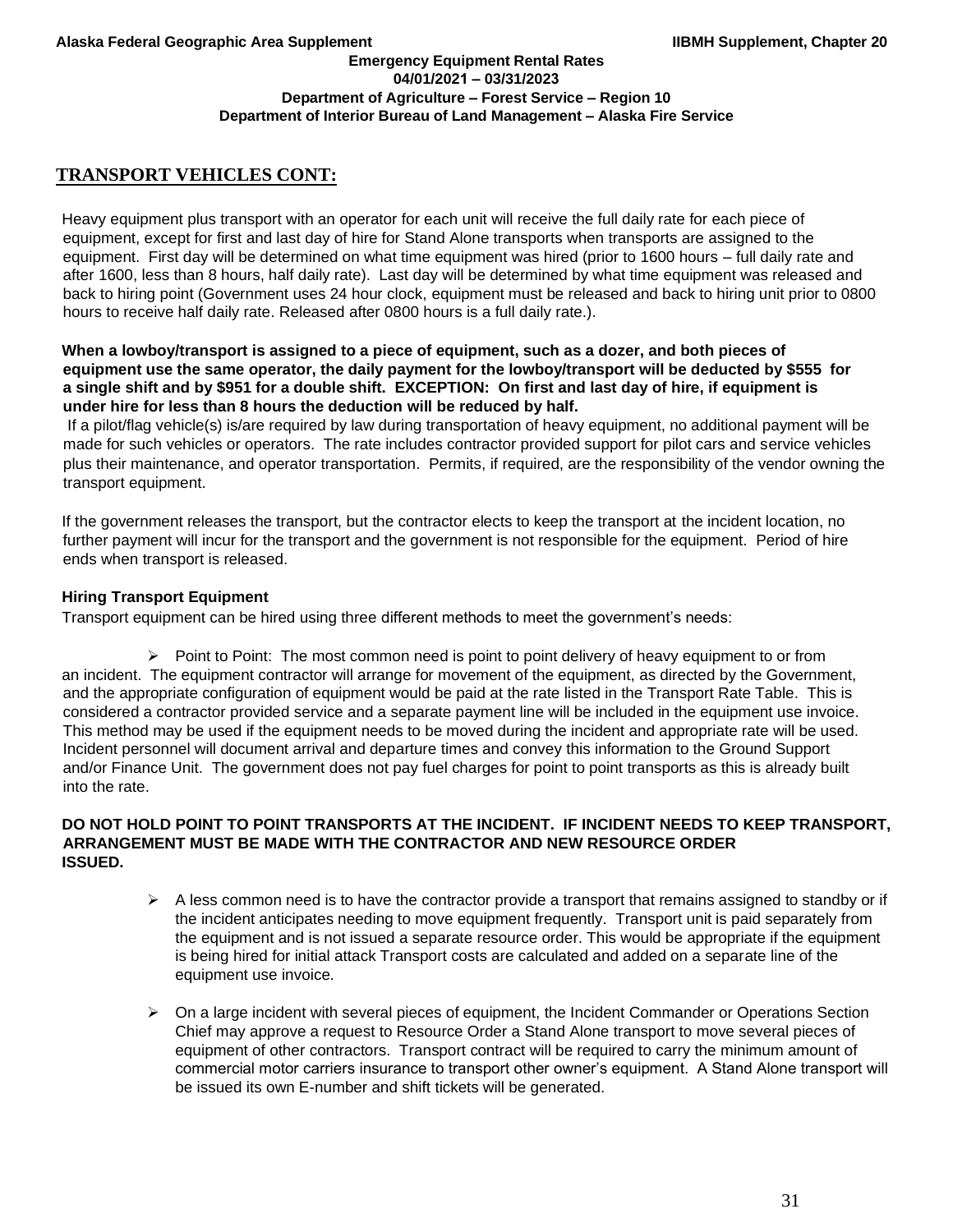## **Emergency Equipment Rental Rates 04/01/2021 – 03/31/2023 Department of Agriculture – Forest Service – Region 10 Department of Interior Bureau of Land Management – Alaska Fire Service**

# **TRANSPORT VEHICLES CONT:**

| <b>EQUIPMENT TYPE</b> | <b>TRANSPORT</b>     | <b>PILOT</b>     | <b>DAILY</b> | <b>HOURLY RATE</b> |
|-----------------------|----------------------|------------------|--------------|--------------------|
| <b>Backhoes</b>       | <b>TYPE</b>          | <b>CARS</b>      | <b>RATE</b>  |                    |
| 1                     | 3                    | $\boldsymbol{0}$ | \$1465       | \$145              |
| $\overline{2}$        | 3                    | $\overline{0}$   | \$1465       | \$145              |
| 3                     | $\overline{3}$       | $\boldsymbol{0}$ | \$1465       | \$145              |
| $\overline{4}$        | <b>Flatbed Truck</b> | $\overline{0}$   | \$890        | \$89               |
| 5                     | <b>Flatbed Truck</b> | $\overline{0}$   | \$890        | \$89               |
| <b>EQUIPMENT TYPE</b> | <b>TRANSPORT</b>     | <b>PILOT</b>     | <b>DAILY</b> | <b>HOURLY RATE</b> |
| <b>Dozers</b>         | <b>TYPE</b>          | <b>CARS</b>      | <b>RATE</b>  |                    |
| IA                    | $\mathbf{1}$         | $\mathbf{2}$     | \$3700       | \$370              |
| IB                    | $\overline{2}$       | $\overline{2}$   | \$3485       | \$345              |
| IC                    | $\mathbf{2}$         | $\sqrt{2}$       | \$3485       | \$345              |
| <b>IIA</b>            | $\overline{2}$       | $\overline{2}$   | \$3485       | \$345              |
| IIB                   | $\overline{2}$       | $\mathbf{2}$     | \$3485       | \$345              |
| III                   | 3                    | $\mathbf{1}$     | \$2270       | \$224.50           |
|                       |                      |                  |              |                    |
| <b>EQUIPMENT TYPE</b> | <b>TRANSPORT</b>     | <b>PILOT</b>     | <b>DAILY</b> | <b>HOURLY RATE</b> |
| <b>Excavators</b>     | <b>TYPE</b>          | <b>CARS</b>      | <b>RATE</b>  |                    |
| 1                     | $\mathbf{1}$         | $\mathbf{1}$     | \$2900       | \$290              |
| $\overline{2}$        | $\mathbf{1}$         | $\mathbf{1}$     | \$2900       | \$290              |
| 3                     | $\overline{2}$       | $\mathbf{1}$     | \$2680       | \$268              |
| $\overline{4}$        | $\overline{2}$       | $\boldsymbol{0}$ | \$1880       | \$188              |
| 5                     | $\overline{2}$       | $\overline{0}$   | \$1880       | \$188              |
| 6                     | 3                    | $\boldsymbol{0}$ | \$1465       | \$146              |
| $\overline{7}$        | <b>Flatbed Truck</b> | $\boldsymbol{0}$ | \$890        | \$89               |
| 8                     | <b>Flatbed Truck</b> | $\boldsymbol{0}$ | \$890        | \$89               |
|                       |                      |                  |              |                    |
| <b>EQUIPMENT TYPE</b> | <b>TRANSPORT</b>     | <b>PILOT</b>     | <b>DAILY</b> | <b>HOURLY RATE</b> |
| <b>Feller Buncher</b> | <b>TYPE</b>          | <b>CARS</b>      | <b>RATE</b>  |                    |
| 1                     | $\mathbf{1}$         | $\mathbf{1}$     | \$2900       | \$290              |
| $\overline{2}$        | $\overline{2}$       | $\mathbf{1}$     | \$2270       | \$227              |
|                       |                      |                  |              |                    |
| <b>EQUIPMENT TYPE</b> | <b>TRANSPORT</b>     | <b>PILOT</b>     | <b>DAILY</b> | <b>HOURLY RATE</b> |
| <b>Forwarders</b>     | <b>TYPE</b>          | <b>CARS</b>      | <b>RATE</b>  |                    |
| 1                     | $\overline{c}$       | $\mathbf{1}$     | \$2680       | \$268              |
| $\overline{2}$        | $\overline{2}$       | $\mathbf{1}$     | \$2680       | \$268              |
| 3                     | 3                    | $\mathbf{1}$     | \$2270       | \$227              |
| $\overline{4}$        | 3                    | $\mathbf{1}$     | \$2270       | \$227              |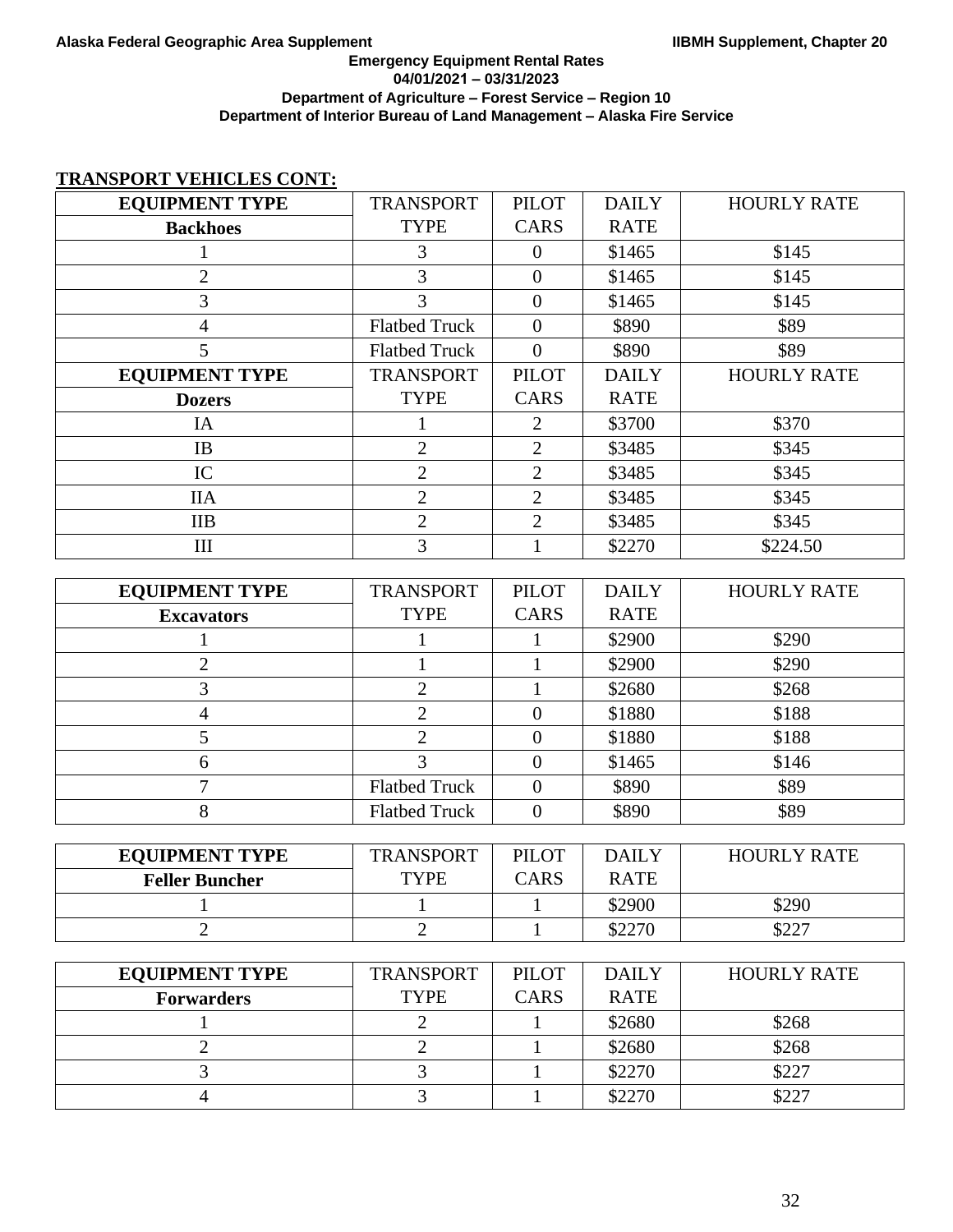#### **Emergency Equipment Rental Rates 04/01/2021 – 03/31/2023 Department of Agriculture – Forest Service – Region 10 Department of Interior Bureau of Land Management – Alaska Fire Service**

## **TRANSPORT VEHICLES CONT:**

| <b>EQUIPMENT TYPE</b> | <b>TRANSPORT</b> | <b>PILOT</b> | <b>DAILY</b> | <b>HOURLY RATE</b> |
|-----------------------|------------------|--------------|--------------|--------------------|
| <b>Graders</b>        | <b>TYPE</b>      | <b>CARS</b>  | <b>RATE</b>  |                    |
|                       |                  |              | \$2680       | \$268              |
|                       |                  |              | \$1880       | \$188              |
|                       |                  |              | \$1465       | \$146              |
|                       |                  |              | \$1465       | \$146              |

| <b>EQUIPMENT TYPE</b> | <b>TRANSPORT</b>     | <b>PILOT</b> | <b>DAILY</b> | <b>HOURLY RATE</b> |
|-----------------------|----------------------|--------------|--------------|--------------------|
| <b>Skidders</b>       | <b>TYPE</b>          | <b>CARS</b>  | <b>RATE</b>  |                    |
|                       |                      |              | \$2680       | \$268              |
|                       |                      |              | \$2680       | \$268              |
|                       |                      |              | \$1465       | \$146              |
|                       | <b>Flatbed Truck</b> |              | \$890        | \$89               |

| <b>EQUIPMENT TYPE</b>           | <b>TRANSPORT</b> | <b>PILOT</b> | <b>DAILY</b> | <b>HOURLY RATE</b> |
|---------------------------------|------------------|--------------|--------------|--------------------|
| <b>Tracked Utility Vehicles</b> | <b>TYPE</b>      | <b>CARS</b>  | <b>RATE</b>  |                    |
|                                 |                  |              | \$1880       | \$188              |
|                                 |                  |              | \$1880       | \$188              |
|                                 |                  |              | \$1465       | \$146              |
| <b>Soft Track UV</b>            |                  |              | \$1880       | \$188              |

| <b>EQUIPMENT TYPE</b>         | <b>TRANSPORT</b> | <b>PILOT</b> | DAILY RATE |
|-------------------------------|------------------|--------------|------------|
| <b>Stand Alone Transports</b> | <b>TYPE</b>      | <b>CARS</b>  |            |
| $1(70,000+)$                  |                  |              | \$3930     |
| $2(35,001-69,999)$            |                  |              | \$3650     |
| $3(0-35,000)$                 |                  |              | \$3425     |

# **WATER TRUCKS:**

Water Trucks are hired on a daily rate with the government providing fuel and the contractor providing operating supplies and contractor provided operator(s). Water trucks shall have a water tank baffled in such a manner that it shall conform to the National Fire Protection Association (NFPA) Standards for Mobile Water Supply Apparatus, 4-2.3, or the American Society of Mechanical Engineers or other industry accepted engineering standards. NFPA states: "Any water tank shall be provided with at least one swash partition. Each water tank shall have sufficient number of swash partitions so the maximum dimension of any spaces in the tank, either transverse or longitudinal, shall not exceed 48" (1,200 mm) and shall not be less than 23" (584 mm)."

When fully loaded, water trucks (including operators and accessory equipment) will conform to Manufacturer's Gross Vehicle Weight Rating (GVWR) or state highway Gross Vehicle Weight (GVW) limits, whichever is less. This includes balancing the load in a manner that all axle weights comply with the GVWR. An exception to the GVW requirements may be made for Type 1 tenders designed for off-highway construction, where the GVW is less than the GVWR.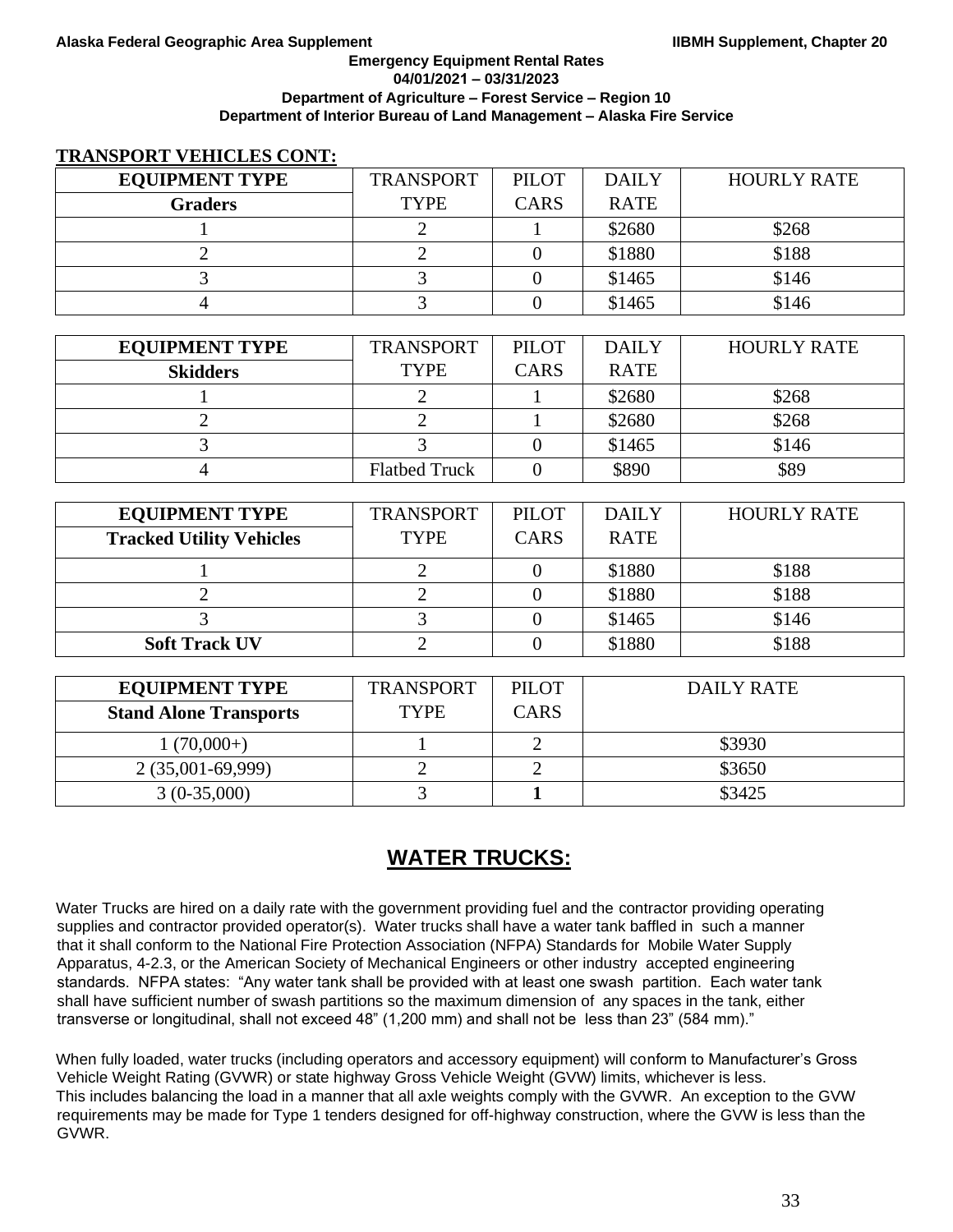**Emergency Equipment Rental Rates 04/01/2021 – 03/31/2023**

## **Department of Agriculture – Forest Service – Region 10**

## **Department of Interior Bureau of Land Management – Alaska Fire Service**

Vehicles shall be licensed to carry the loaded GVW of the unit. Vehicles which require a licensed CDL operator when operating on public highways, shall be furnished with and operated by a licensed CDL operator at all times.

Vehicles shall be configured in a manner that the center of gravity for the vehicle is within the design limits of the equipment.

Negotiate water rates, if applicable, at the time of hire. If water is purchased commercially, the market rate will be used, and receipts are required in order to reimburse the contractor.

## **WATER TENDERS:**

Tactical Water Tenders are hired through the State of Alaska, Division of Forestry (DOF) Dispatch. Tactical Water Tenders are provided by the State Cooperators and staffed with qualified personnel.

# **WATER TRUCKS (DUST ABATEMENT):**

Water trucks are hired on a daily rate with the government providing fuel and the contractor providing the operating supplies and contractor hired operator. The rate includes contractor provided support for maintenance.

A water truck for dust abatement is required to have at a minimum, an eight (8) foot wide spray capability (pressure or gravity). Also, it must have a 100 gallon per minute (gpm) self-loading capability.

| <b>WATER TRUCKS (DUST ABATEMENT)</b> |                            |                           |  |
|--------------------------------------|----------------------------|---------------------------|--|
| <b>MINIMUM NUMBER OF GALLONS</b>     | <b>DAILY RATE (SINGLE)</b> | <b>DAILY RATE (DOUBLE</b> |  |
|                                      | SHIFT)                     | SHIFT)                    |  |
| 1000                                 | \$915                      | \$1560                    |  |
| 2500                                 | \$1325                     | \$2335                    |  |
| 5000                                 | \$1490                     | \$2555                    |  |

# **WATER TRUCK (POTABLE):**

Potable Water Trucks are hired on a daily rate with the government providing fuel and the contractor providing operating supplies and contractor hired operator(s). Potable water trucks are defined as vehicles equipped to store and dispense drinking water. The equipment shall meet state and local requirements for potable water. Price includes any permits. The daily rate for the truck is based on 24 hour period with one operator. The operator must work with the work rest guidelines.

If potable water is purchased commercially, the market rate will be used and receipts of prior payment will be required in order for the contractor to be reimbursed.

| <b>WATER TRUCKS (POTABLE)</b> |                   |                     |  |
|-------------------------------|-------------------|---------------------|--|
| <b>NUMBER OF</b>              | <b>DAILY RATE</b> | ADDITIONAL OPERATOR |  |
| <b>GALLONS</b>                |                   |                     |  |
| $200 - 500$                   | \$1110            | \$515               |  |
| $501 - 999$                   | \$1260            | \$515               |  |
| $1000 - 2000$                 | \$1465            | \$540               |  |
| $2001 - 3000$                 | \$1815            | \$540               |  |
| $3001 - 4000$                 | \$1905            | \$540               |  |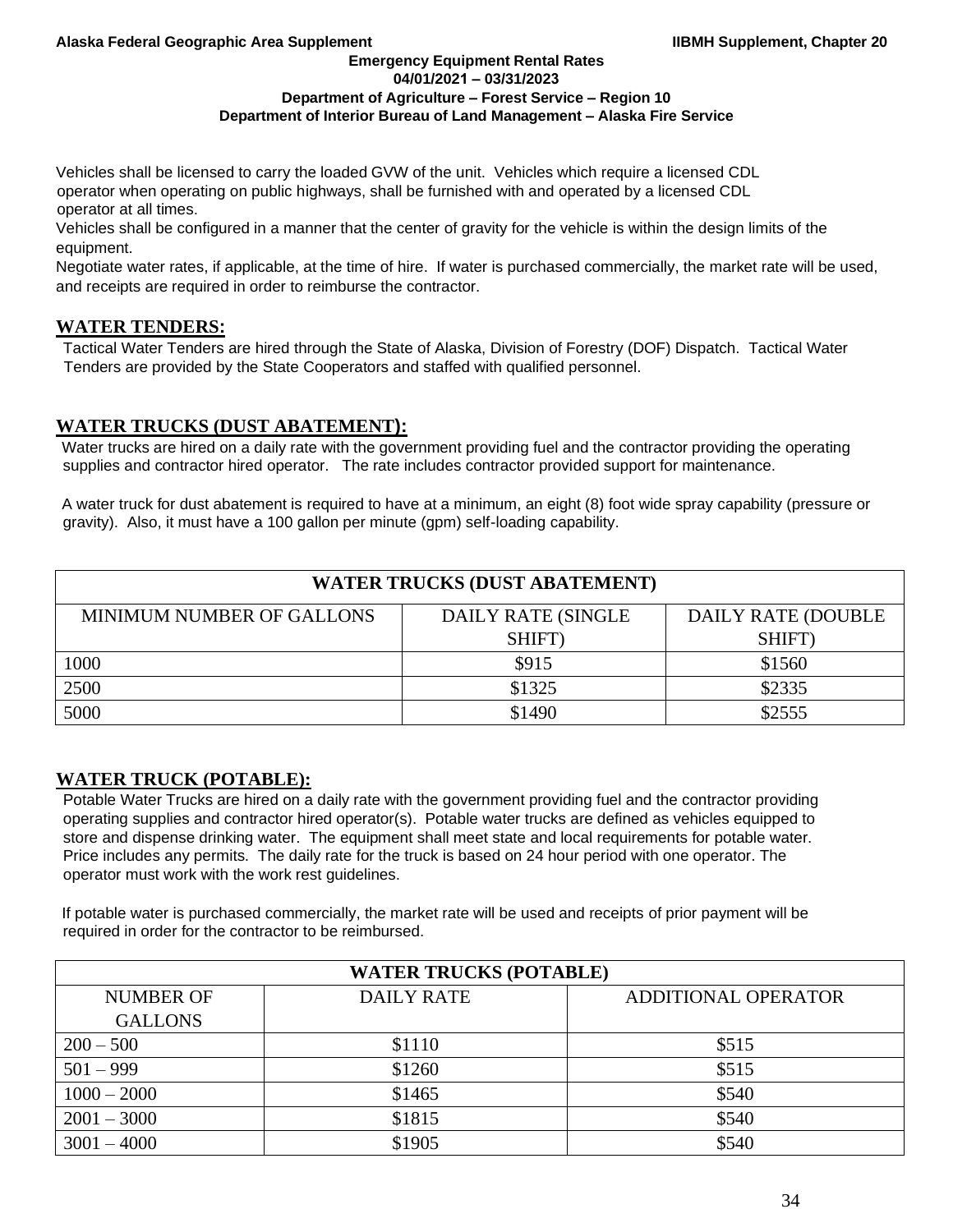### **Emergency Equipment Rental Rates 04/01/2021 – 03/31/2023 Department of Agriculture – Forest Service – Region 10 Department of Interior Bureau of Land Management – Alaska Fire Service**

## **WATER TRUCKS (GREY WATER):**

Grey Water Trucks are hired on a daily rate with the government providing fuel and the contractor providing the operating supplies and contractor hired operator(s). Rate includes contractor provided support for maintenance. Contractor is responsible for proper removal and disposal of wastewater, including any disposal fees and permits. Reimbursement of disposal fees require the contractor to provide the government with a copy of the paid disposal invoice.

| <b>WATER TRUCKS (GREY WATER)</b> |            |                           |  |
|----------------------------------|------------|---------------------------|--|
| <b>NUMBER OF GALLONS</b>         | DAILY RATE | DAILY RATE (DOUBLE SHIFT) |  |
|                                  |            |                           |  |
| 1000                             | \$915      | \$1560                    |  |
| 2500                             | \$1325     | \$2335                    |  |
| 5000                             | \$1490     | \$2555                    |  |

# **DUMP TRUCKS:**

Dump trucks are hired on a daily rate with the government providing fuel and contractor providing the operating supplies, service vehicle, and operator. Rate includes contractor provided support for maintenance and operator transportation. For any portion of a calendar day that a dump truck is used as a transport (provides a tilt bed trailer), add \$50 to the daily rate.

| <b>DUMP TRUCKS</b> |                |                |  |  |
|--------------------|----------------|----------------|--|--|
| <b>CLASS</b>       | DAILY RATE     | DAILY RATE     |  |  |
| (Capacity)         | (SINGLE SHIFT) | (DOUBLE SHIFT) |  |  |
| Minimum 5 yards    | \$930          | \$1605         |  |  |
| Minimum 10 yards   | \$2265         | \$3675         |  |  |

# **FUEL TRUCKS:**

Fuel trucks are hired on a daily rate with the government providing fuel for the truck, and the contractor providing operating supplies and contractor hired operator(s). Aviation fuel trucks will be hired using commercial vendor's standard rates and method of hire. Operators will use Emergency Equipment Fuel and Oil Issue Record (OF-304).

Fuel log must be kept to document fuel dispensed on incident. Contractor shall provide invoices for the commodity vended: the price charged shall reflect the current market price. No separate payment will be made for nursing trucks or required spill-containment equipment.

When the contractor provides fuel to incident agency vehicles and vehicles owned by other contractors, the E-number must be entered on the OF-304 and noted in the fuel log. Fuel log should consist of who received the fuel, E- number or tail number, what type of fuel dispensed, and how many gallons. The driver should sign the OF304

Fuel truck shall be fully registered as a commercial vehicle and be current with all DOT, EPA, and State inspection requirements. Vehicles which require CDL operator when operating on public highways shall be provided with a qualified operator at all times.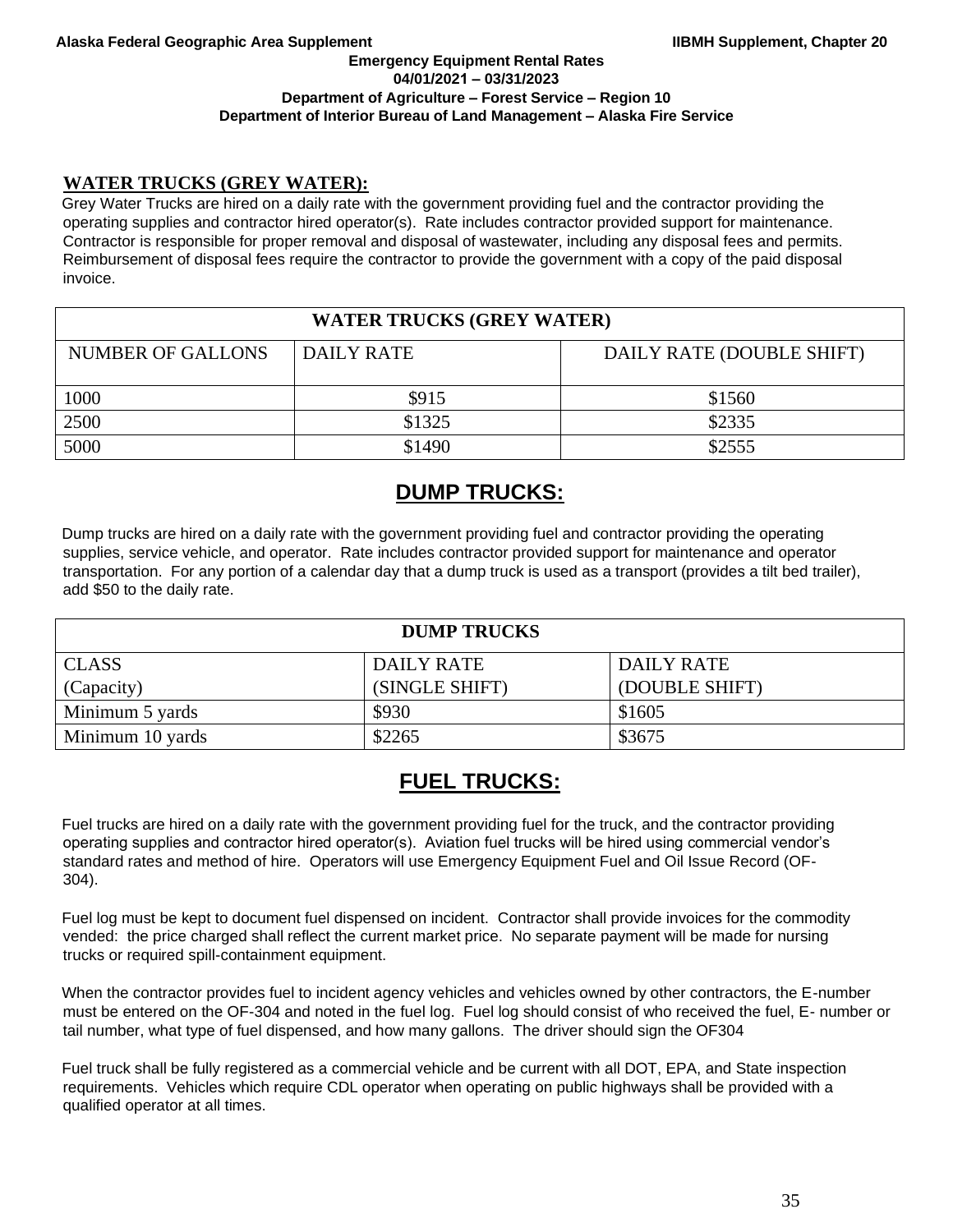## **FUEL TRUCKS CONT:**

Fuel dispensing system shall be so designed to eliminate the wrong product being dispensed, e.g., gasoline being introduced into a diesel power vehicle due to the dispensing system not being completely drained from the previous fueling. A separate dispensing system for each product carried is required. The operator must work within the work/rest guidelines.

# **FUEL TRUCK WITH ONE OPERATOR**

| <b>GALLONS</b>             | DAILY RATE (SINGLE | DAILY RATE (DOUBLE |
|----------------------------|--------------------|--------------------|
|                            | SHIFT)             | SHIFT)             |
| 1000                       | \$1935             | \$3380             |
| 2500                       | \$2200             | \$3860             |
| 3500                       | \$2340             | \$4110             |
| 5000                       | \$2555             | \$4520             |
| <b>Additional Operator</b> | \$585              | \$1075             |

# **ENGINES**

## **STRUCTURAL FIRE DEPARTMENT (SFD) APPARATUS:**

Structure Fire Department apparatus are provided through the State of Alaska, DOF Dispatch.

### **FIRE ENGINES FROM PRIVATE CONTRACTORS (TYPES 4,5,6, AND 7):**

Fire engines are hired on a daily rate with the government providing fuel and the contractor providing operating supplies and contractor hired operator(s). All Wildland Fire Engines (Type 4, 5, 6, and 7) require 2 operators. All engines are required to be equipped with 300 feet of 1 ½ " hose and 300 feet of 1" hose. All personnel must be red card qualified. The Contractor furnished operator/personnel must possess a valid driver's license with applicable endorsements. At least one operator will be fully qualified as a Single Resource Boss-Engine (ENGB) or higher and meet all NWCG standards. The other personnel provided by the Contractor will be qualified as a Firefighter 2 (FFT2) or higher.

| <b>ENGINES (2 WHEEL DRIVE)</b> |                      |                   |                           |  |
|--------------------------------|----------------------|-------------------|---------------------------|--|
| <b>TYPE</b>                    | <b>CAPACITY</b>      | <b>DAILY RATE</b> | DAILY RATE (DOUBLE SHIFT) |  |
|                                |                      | (SINGLE           |                           |  |
|                                |                      | SHIFT)            |                           |  |
| 7                              | $50 - 150$ Gal Tank  | \$2060            | \$3275                    |  |
|                                | 10GPM/100PSI         |                   |                           |  |
| 6                              | $150 - 400$ Gal Tank | \$2205            | \$3525                    |  |
|                                | 30GPM/100PSI         |                   |                           |  |
| 5                              | $400 - 750$ Gal Tank | \$2330            | \$3750                    |  |
|                                | 50GPM/100PSI         |                   |                           |  |
| 4                              | $750+$ Gal Tank      | \$2405            | \$3900                    |  |
|                                | 50GPM/100PSI         |                   |                           |  |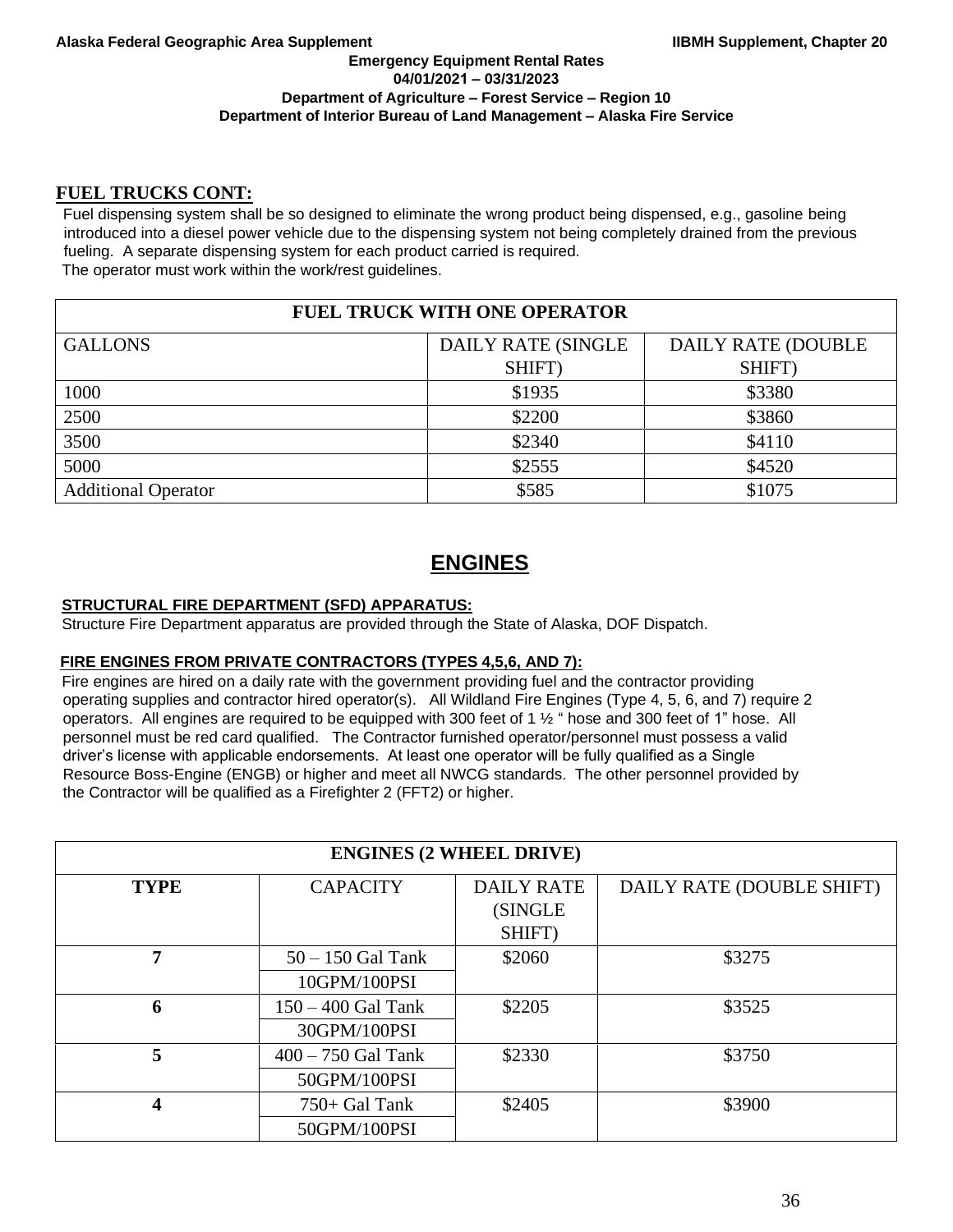## **ENGINES CONT:**

| <b>ENGINES (4 WHEEL DRIVE)</b> |                                      |                   |                           |
|--------------------------------|--------------------------------------|-------------------|---------------------------|
| <b>TYPE</b>                    | <b>CAPACITY</b>                      | <b>DAILY RATE</b> | DAILY RATE (DOUBLE SHIFT) |
|                                | $50 - 150$ Gal Tank<br>10GPM/100PSI  | \$2205            | \$3495                    |
| 6                              | $150 - 400$ Gal Tank<br>30GPM/100PSI | \$2370            | \$3830                    |
| 5                              | $400 - 750$ Gal Tank<br>50GPM/100PSI | \$2510            | \$4090                    |
| 4                              | $750+$ Gal Tank<br>50GPM/100PSI      | \$2610            | \$4265                    |

# **INCIDENT SUPPORT ITEMS:**

## **Ambulances:**

Normally, ambulances are ordered through dispatch channels from the State of Alaska, which maintains Cooperative Fire Protection Agreements with municipal and volunteer fire departments for SFD apparatus. Request a copy of SFD Fire Apparatus Rental Agreement, Form 10-2193b, when ordered. Ambulances are hired at a daily rate, without operator. Contractor will furnish operating supplies, with provision for reimbursement of the expendable supplies used. Operators are hired separately and shall comply with all federal and State licensing requirements. Ambulances and operators shall meet state rules, regulations, and licensing requirements where such exist. The age, condition, and configuration of ambulances vary significantly and directly impact the operational costs. Service should be negotiated for 24 hour service.

Commercial ambulances may be hired on daily rate with operator. Contractor will furnish operating supplies with a provision for reimbursement of the expendable medical supplies used. Operators and ambulances shall comply with all federal and State rules and licensing requirements.

# **Aviation Crash/Rescue Trucks:**

Aviation Crash/Rescue Trucks are occasionally ordered to support large helibase or fixed wing base operations in the event of an aircraft emergency. This type of equipment is owned by a fire department, the State of Alaska Department of Transportation or the military. Two trained personnel are included in the rates for this equipment. Aviation Crash/Rescue Trucks are hired on a daily basis with the government providing fuel and the cooperator providing operating supplies.

| <b>AVIATION CRASH/RESCUE TRUCKS</b>   |                  |                     |                     |  |  |
|---------------------------------------|------------------|---------------------|---------------------|--|--|
| <b>TYPE</b>                           | <b>TANK SIZE</b> | <b>SINGLE SHIFT</b> | <b>DOUBLE SHIFT</b> |  |  |
|                                       | $>2000$ gal      | \$3905              | \$6245              |  |  |
| \$3750<br>$1000 - 2000$ gal<br>\$5705 |                  |                     |                     |  |  |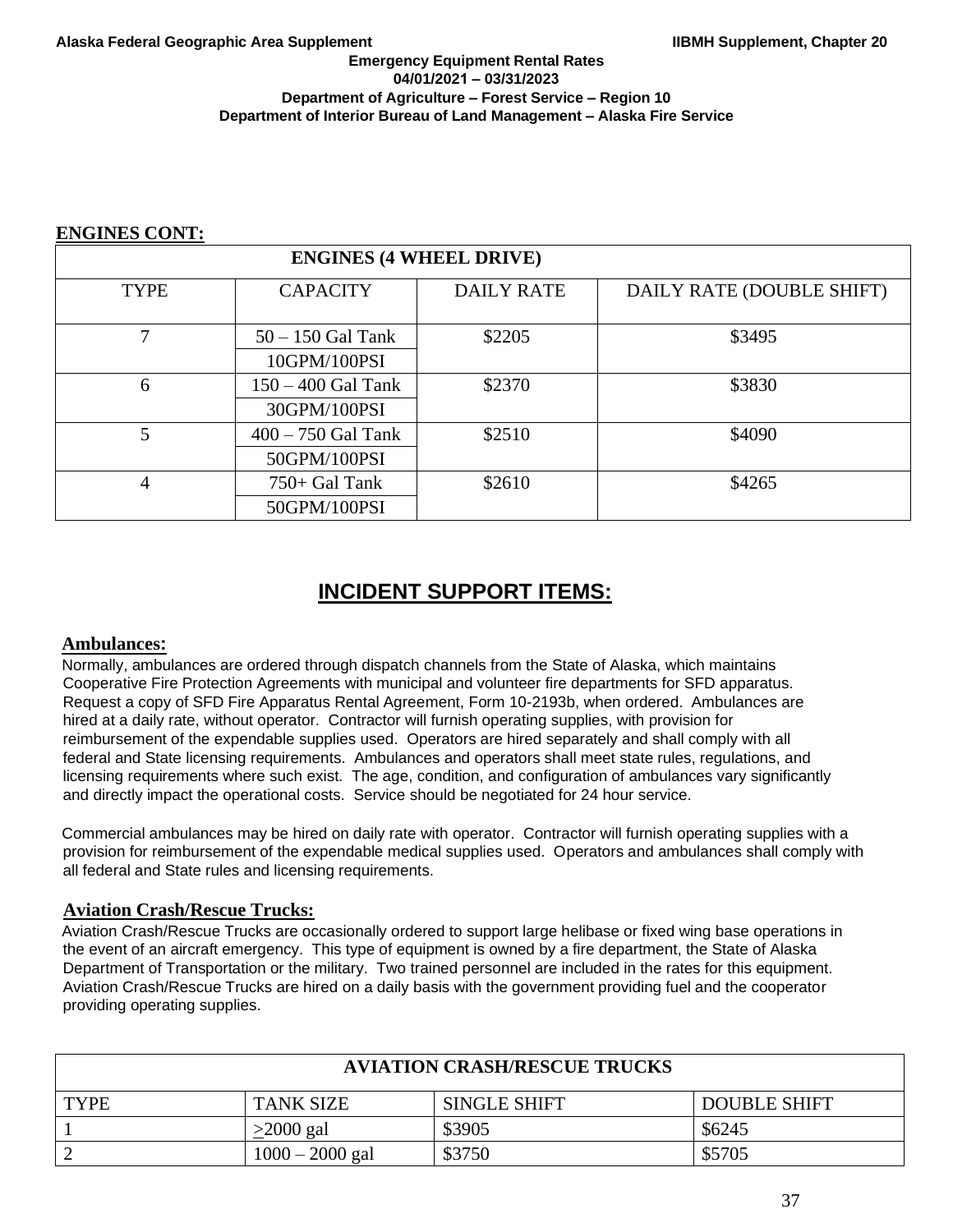## **Emergency Equipment Rental Rates 04/01/2021 – 03/31/2023 Department of Agriculture – Forest Service – Region 10 Department of Interior Bureau of Land Management – Alaska Fire Service**

# **INCIDENT SUPPORT ITEMS CONT:**

# **AERIAL/LADDER TRUCKS:**

This equipment must be owned and operated by Cooperator Fire Departments and must be equipped with integral ladder equipment. Aerial trucks also are equipped with tanks and pump units, Aerial/Ladder Trucks are hired on a daily basis with the government providing fuel and the cooperator providing operating supplies and operator. Additional personnel will be hired/billed separately by the cooperator or hired and paid separately by the government.

| <b>AERIAL/LADDER TRUCKS</b> |                 |              |                     |
|-----------------------------|-----------------|--------------|---------------------|
| <b>TYPE</b>                 | <b>PUMP GPM</b> | SINGLE SHIFT | <b>DOUBLE SHIFT</b> |
|                             | >1500           | \$3300       | \$5230              |
|                             | 1000-1500       | \$3140       | \$4690              |

# **CHAINSAWS:**

When hired from a commercial contractor use the standard commercial rates.

When hired from individual use the daily rate of \$50 per day for chainsaw only and government provides fuel and operating supplies.

When hiring chainsaw with operator a daily rate of \$670 applies. The rate includes faller with saw, operating supplies, incidentals, and transportation.

# **COMMUNICATIONS TRAILERS:**

Communications Trailers come equipped with radios and are usually used by dispatchers to set up a Communications Unit on an incident or by aviation personnel to set up at a Helibase or Fixed Wing Base. The three type of communications trailers are classified as follows:

- ➢ Basic: Equipped with programmable FM Radios
- ➢ Advanced: Same capability as Basic + Air-to-Ground Radio
- ➢ Full Capability: Same capability as Advanced + ALRM Capable Radio

# **DUMPSTERS:**

Dumpsters are hired as a daily rate, weekly, or monthly rate. Use commercial contractor's standard rates and method of hire. The contractor should specify delivery, pickup, standby, and disposal rates (if possible). This type of service should be tracked and ordered under an S number.

# **HAND WASH STATION**

Hand wash stations are hired at a daily rate with a service truck mileage rate and per service rate.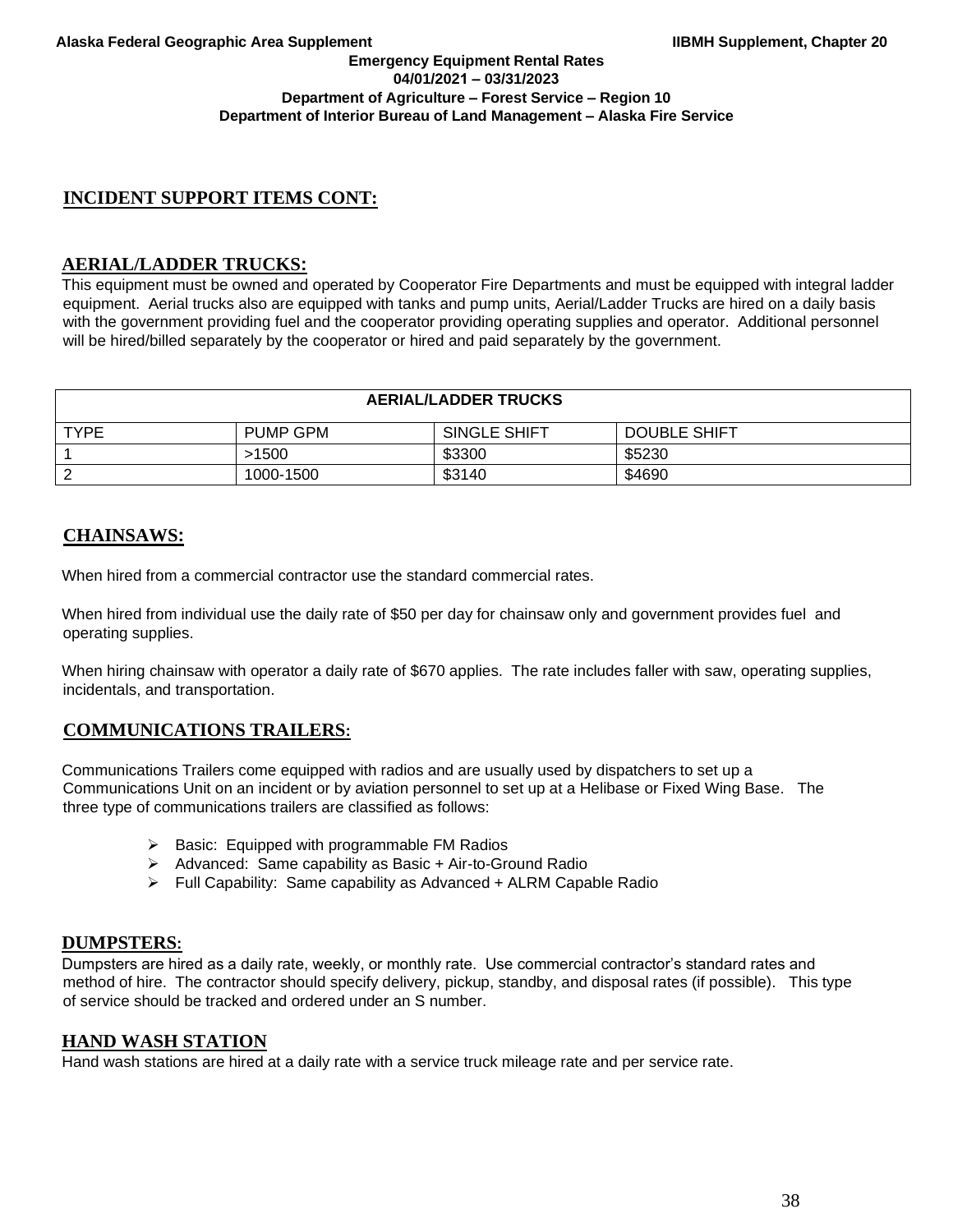### **Emergency Equipment Rental Rates 04/01/2021 – 03/31/2023 Department of Agriculture – Forest Service – Region 10 Department of Interior Bureau of Land Management – Alaska Fire Service**

# **LANDING CRAFT/BARGES:**

Landing craft and barges are used to move large amounts of cargo. Landing craft should include drop down ramp or portable ramps that are useful for loading 4-wheelers and vehicles. Vendor will provide the tools and equipment specified above for boats and the government will provide operating supplies (i.e., fuel). The vendor will provide an operator that can navigate the rivers, streams, and lakes as required. Landing craft/barges are categorized based on load hauling capacity.

| <b>LANDING CRAFT/BARGES AMPHIBIOUS</b> |                   |  |
|----------------------------------------|-------------------|--|
|                                        | <b>BARGE</b>      |  |
| <b>CARGO CAPACITY</b>                  | <b>DAILY RATE</b> |  |
| $10,000 - 20,000$                      | \$2625            |  |
| $20,000 - 30,000$                      | \$3,030           |  |
| >30,000                                | \$4,040           |  |

# **MECHANIC W/TOOLS & PICKUP:**

Mechanics are sometimes needed on an incident and can come equipped with a pickup truck and their own hand tools. In addition to mechanic tools, the mechanic vehicle must come equipped with fire extinguisher, spare tire, lug wrench, jack, reflectors, and a reflective vest for the mechanic(s) assigned to the truck.

| <b>MECHANIC W/TOOLS &amp; PICKUP</b> |                    |                    |  |
|--------------------------------------|--------------------|--------------------|--|
| <b>SERVICE TRUCK</b>                 | DAILY RATE (SINGLE | DAILY RATE (DOUBLE |  |
|                                      | SHIFT)             | SHIFT)             |  |
| Truck w/Mechanic                     | \$920              | \$1605             |  |
| Truck w/Mechanic and Helper          | \$1375             | \$2375             |  |

# **MOBILE OFFICE TRAILERS:**

Mobile office trailers are defined as a building equipped with electrical hook-up and telephone capabilities, lighting, and set-up to be transported to field locations. Hire mobile offices at a daily, weekly, or monthly rate. The rate should include delivery, set-up, and transport back to point of hire. Use commercial contractor's rate.

# **OFFICE MACHINES AND EQUIPMENT:**

Office machines include photocopiers, facsimile, computers, generators, etc. Office equipment is hired on a daily, weekly, or monthly rate. Use commercial contractor's standard rates and method of hire. Negotiate rate for service calls, based on response time frames and distance. This type of service is ordered using an S number and is tracked on a shift ticket by the incident.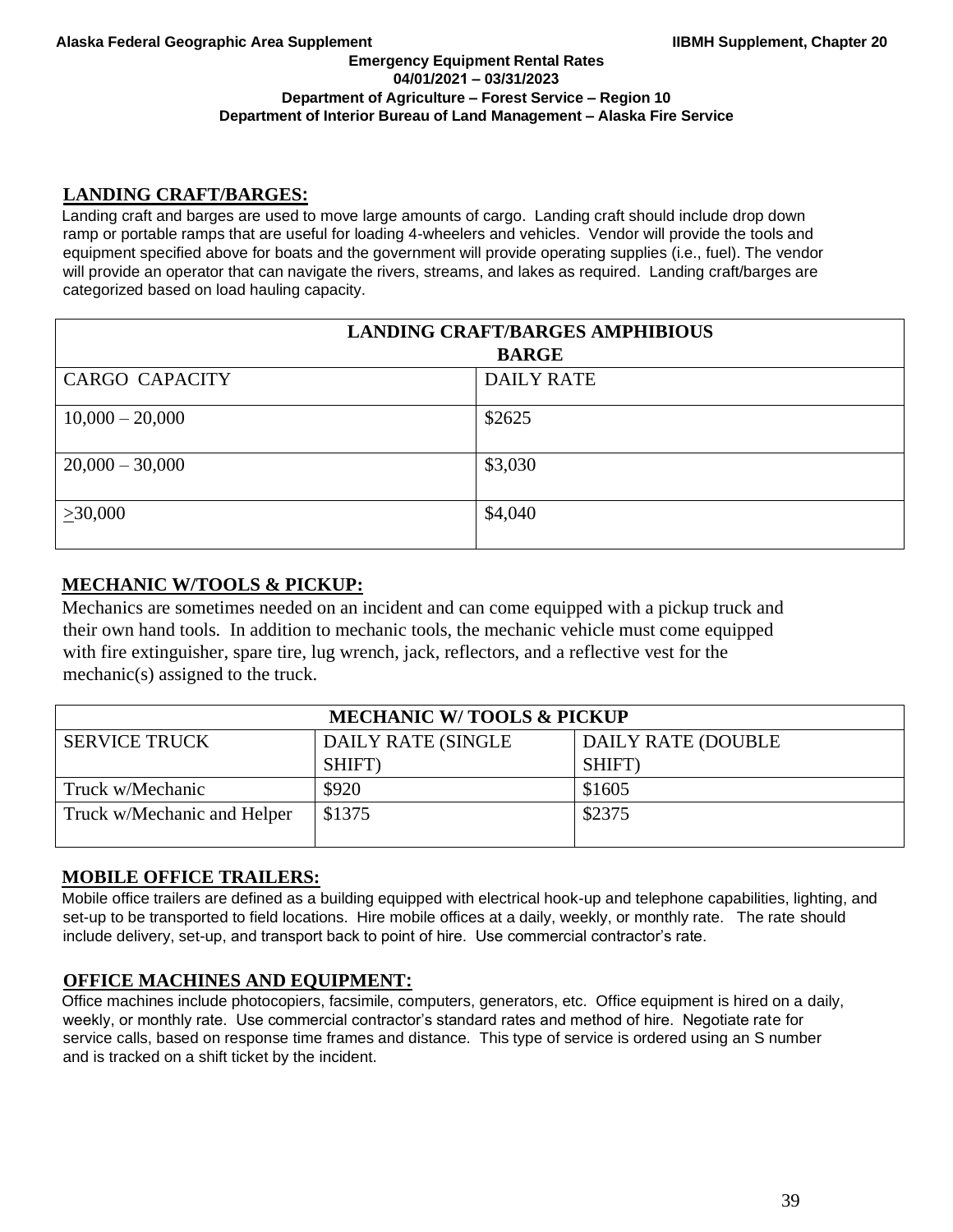## **PORTABLE PUMPS:**

Portable pumps are hired without operator, with government furnished operating supplies, hoses and connections. Equipment may be on a daily, weekly, or monthly rate with delivery and pickup charges. Pumps are ordered using an E number. Tracking of daily use will be documented on a shift ticket by a government representative.

If portable pumps are hired from non-commercial entity, the daily rate shall be as indicated below:

| <b>PORTABLE PUMPS</b>           |                   |                    |                     |
|---------------------------------|-------------------|--------------------|---------------------|
| <b>SIZE</b>                     | <b>DAILY RATE</b> | <b>WEEKLY RATE</b> | <b>MONTHLY RATE</b> |
| $1-1/2$ " Pressure Pump         | \$25              | \$65               | \$195               |
| 2" Pressure Pump                | \$65              | \$195              | \$490               |
| 3" Volume (trash) Pump          | \$75              | \$235              | \$585               |
| 4" Volume (trash) Pump          | \$100             | \$345              | \$810               |
| 5" Volume Pump, Trailer Mounted | \$313             | \$780              | \$2275              |

# **PORTABLE TOILETS:**

Portable toilets are hired at a daily rate with a service truck mileage rate and per service rate. Use commercial contractor's rates. Rates will include delivery/pickup on paved/unpaved roads, relocation per unit, dumping fees and service truck mileage. Negotiate a servicing frequency sufficient for the number of personnel in the incident base or other facility. This type of service should be ordered using an S number. Tracking of delivery/pickup, servicing, and daily use will be documented on a shift ticket by the contractor and incident personnel.

# **REFRIGERATOR TRUCKS:**

Refrigerator trucks are hired at an un-operated daily rate, plus truck delivery and pickup rates. Use commercial contractor's rates. Refrigerator trailers are ordered using an E number. Tracking of delivery/pickup, servicing, and daily use will be documented on a shift ticket by the Facility Unit Leader/Logistics Chief.

# **RV AND TRAVEL TRAILERS:**

Recreation Vehicle (RV) and travel trailers are defined as having sleeping accommodations and are often equipped with kitchen units and/or bathrooms. Hire on a daily, weekly, or monthly rate. The rate should include delivery, setup, and transport back to point-of-hire. Use commercial contractor's rates.

# **SHOP (SERVICE) TRUCKS:**

A shop truck might be needed to provide a mechanic and tools to repair and service vehicles working in Ground Support or Operations on an incident. In addition to tools, an air compressor, tire changing equipment, etc., service trucks will come equipped with fire extinguisher, spare tire, reflectors, and a reflective vest for the mechanic(s) assigned to the shop truck.

| <b>SERVICE TRUCK</b>        |                           |                    |  |
|-----------------------------|---------------------------|--------------------|--|
| <b>SERVICE TRUCK</b>        | <b>DAILY RATE (SINGLE</b> | DAILY RATE (DOUBLE |  |
|                             | SHIFT)                    | SHIFT)             |  |
| Truck w/Mechanic            | \$1405                    | \$2500             |  |
| Truck w/Mechanic and Helper | \$1855                    | \$3260             |  |